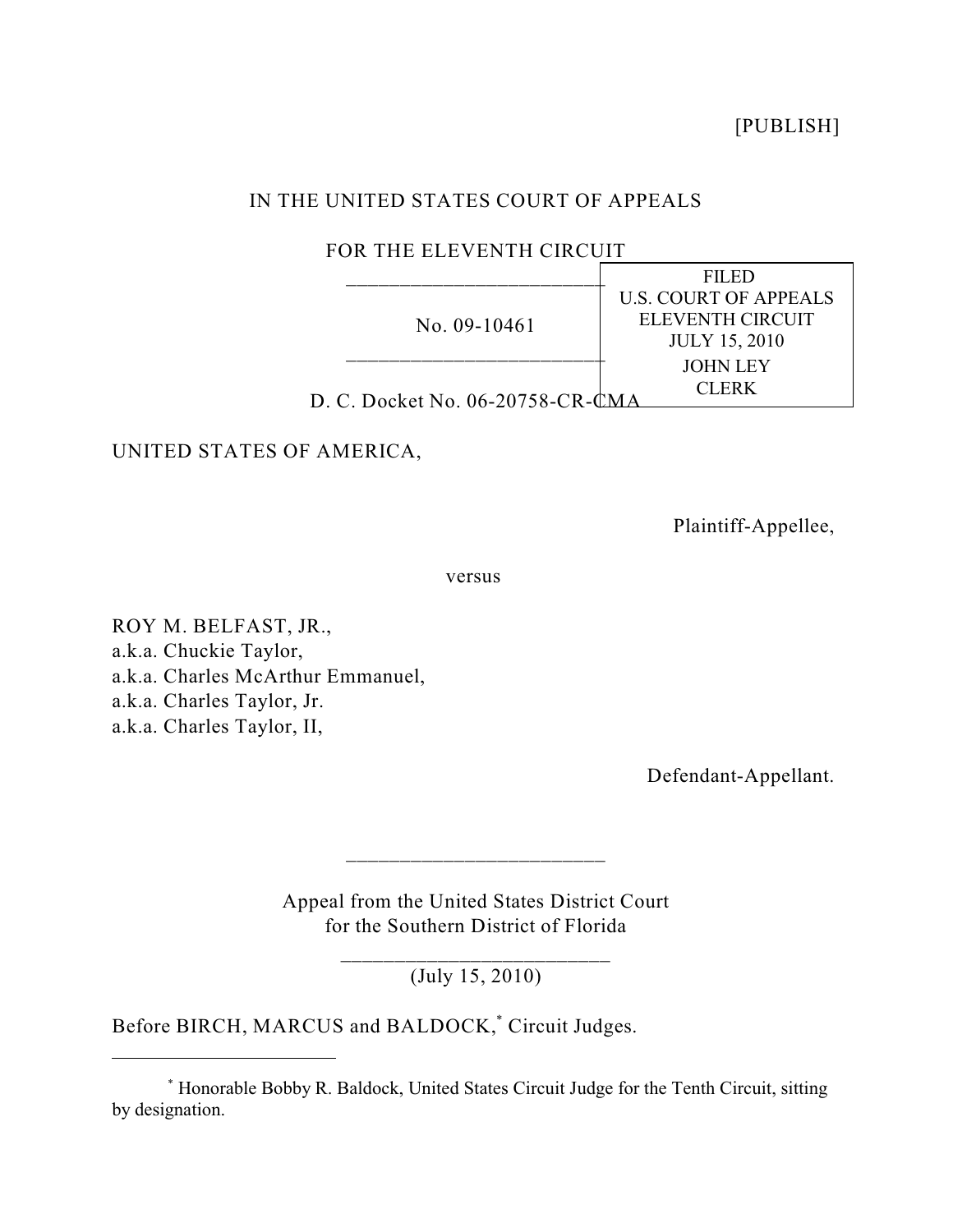MARCUS, Circuit Judge:

Roy M. Belfast, Jr., a/k/a Charles McArthur Emmanuel, a/k/a Charles Taylor, Jr., a/k/a Chuckie Taylor, II ("Emmanuel"), appeals his convictions and 97 year sentence for committing numerous acts of torture and other atrocities in Liberia between 1999 and 2003, during the presidency of his father, Charles Taylor. Emmanuel, who is the first individual to be prosecuted under the Torture Act, 18 U.S.C. § 2340-2340A ("the Torture Act"), seeks reversal of his convictions on the ground that the Torture Act is unconstitutional. Primarily, Emmanuel contends that congressional authority to pass the Torture Act derives solely from the United States's obligations as a signatory to the Convention Against Torture and Other Cruel, Inhuman or Degrading Treatment or Punishment, Dec. 10, 1984, 1465 U.N.T.S. 85 (the "CAT"); he says the Torture Act impermissibly exceeds the bounds of that authority, both in its definition of torture and its proscription against conspiracies to commit torture. Emmanuel also challenges his convictions under 18 U.S.C. § 924(c), which criminalizes the use or possession of a firearm in connection with a crime of violence. He says, among other things, that this provision cannot apply extraterritorially to his actions in Liberia. Finally, he claims that an accumulation of procedural errors made his trial fundamentally unfair, and that the district court erred in sentencing him.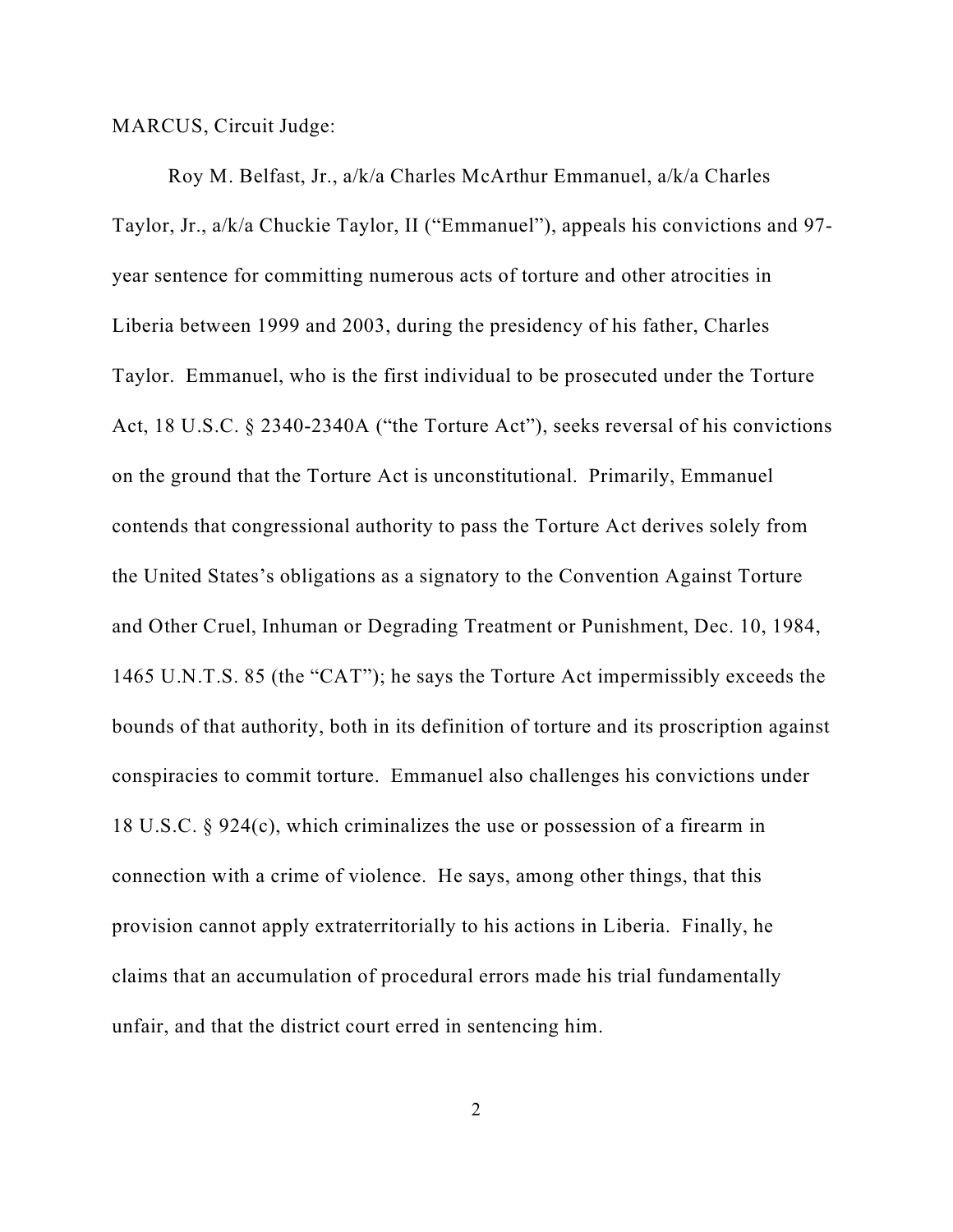After thorough review, we conclude that all of Emmanuel's convictions are constitutional. The United States validly adopted the CAT pursuant to the President's Article II treaty-making authority, and it was well within Congress's power under the Necessary and Proper Clause to criminalize both torture, as defined by the Torture Act, and conspiracy to commit torture. Furthermore, we hold that both the Torture Act and the firearm statute apply to extraterritorial conduct, and that their application in this case was proper. Finally, we conclude that Emmanuel's trial and the resulting convictions were not rendered fundamentally unfair by any evidentiary or other procedural errors, and that his sentence is without error. Accordingly, we affirm Emmanuel's convictions and sentence in all respects.

I.

The facts of this case are riddled with extraordinary cruelty and evil. The defendant, Charles McArthur Emmanuel, was born in Massachusetts in 1977, the son of Bernice Yolanda Emmanuel and Charles Taylor. Taylor returned to his native Liberia sometime thereafter. Emmanuel's mother married Roy Belfast in 1983. Apparently out of fear that Taylor would try to take her son, Bernice Emmanuel moved with him and Belfast to Orlando, FL. There, the couple also changed Emmanuel's name to Roy Belfast, Jr.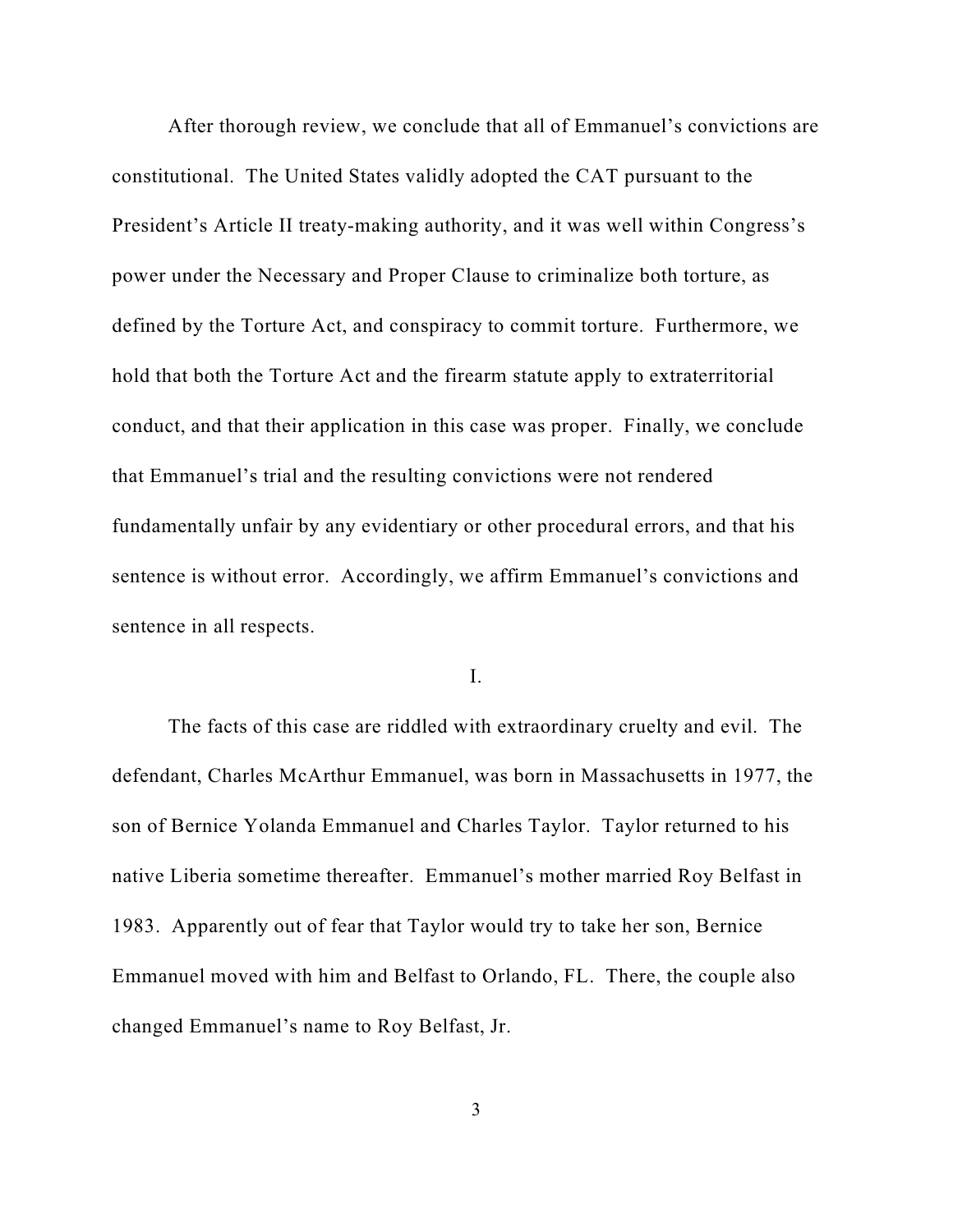In 1992, Emmanuel visited Liberia, where a bloody civil war had been raging for three years. At the time of Emmanuel's visit, his father, Taylor, led the National Patriotic Front of Liberia ("NPFL"), an armed insurgent group. The NPFL was one faction in the struggle for national power following the assassination of Liberian President Samuel Doe in 1990. After some months, Emmanuel returned to the United States. Two years later, however, Emmanuel again visited Liberia; this time, he did not return. In 1997, Taylor was elected to the presidency. President Taylor soon charged the twenty-year-old Emmanuel with overseeing the state's creation of an Anti-Terrorism Unit ("ATU") -- also known in Liberia as the "Demon Forces" -- which was responsible for protecting Taylor and his family.

Under Emmanuel's direction, the ATU began recruiting men to fill its ranks, and installed them at a former training camp known as Gbatala Base. The base was situated in a swampy area. As described by one recruit, Wesley Sieh, Emmanuel directed the ATU soldiers to dig around twenty grave-size prison pits, which were eventually covered with metal bars or barbed wire. A periodically overflowing river in the vicinity caused some of the pits to fill with water, which then stagnated. Aside from the prison pits, the base included a shooting range, a building containing a holding cell for disobedient ATU soldiers, and an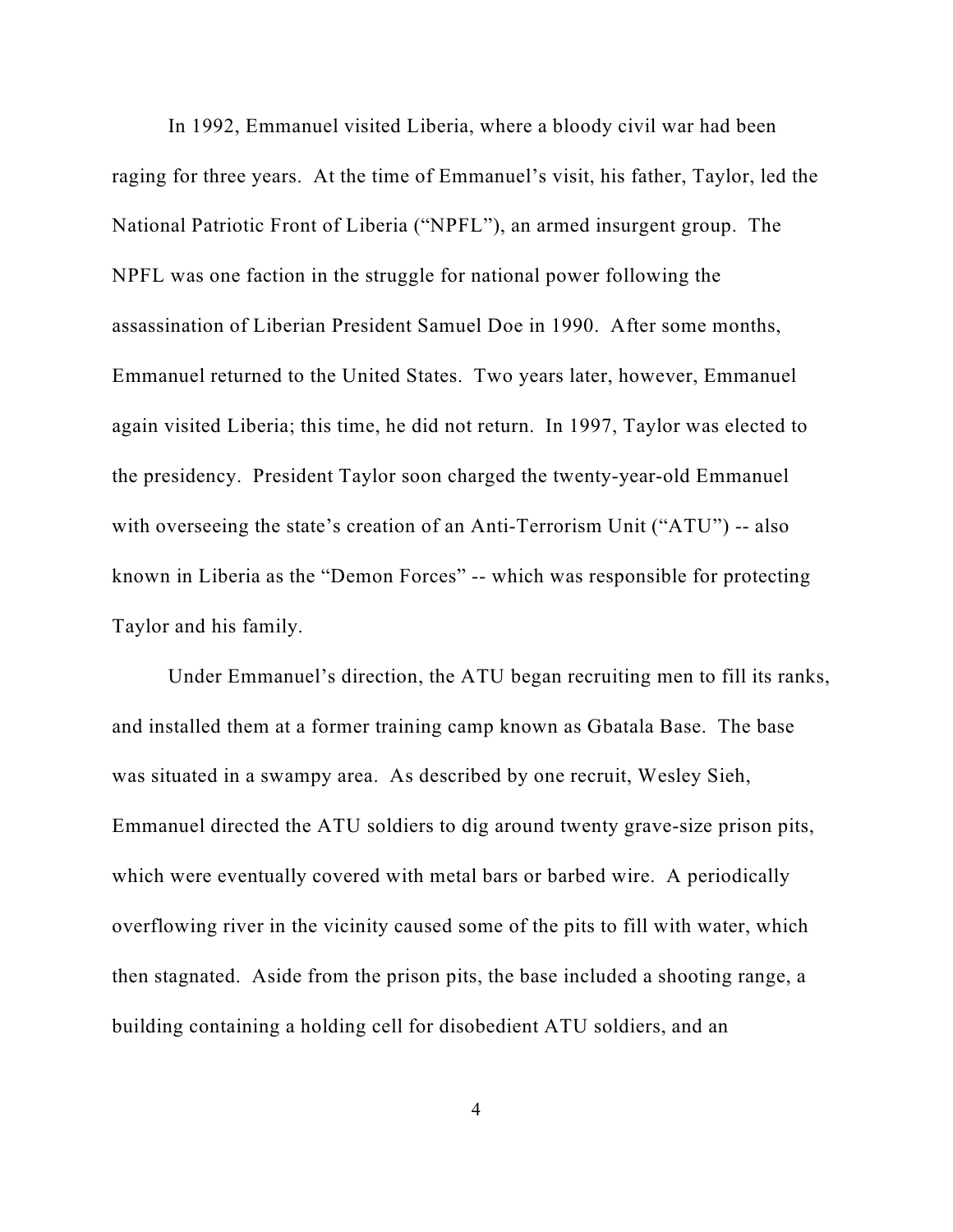"educational" training facility known as the College of Knowledge. The base was under the command of David Compari; he took orders from Emmanuel, who appeared several times a week wearing the ATU's green tiger-striped uniform and red emblem bearing a cobra and scorpion.

The ATU was Emmanuel's self-described "pet project." At Gbatala and elsewhere, ATU affiliates referred to Emmanuel as "Chief," and his license plate read "Demon." Between 1999 and 2002, the defendant wielded his power in a terrifying and violent manner, torturing numerous individuals in his custody who were never charged with any crime or given any legal process. The following is an account of those acts, as described at length and in disturbing detail at Emmanuel's trial by his victims and others.

## A. 1999 Torture of Sierra Leonean Refugees (Counts Three and Four)

In the late 1990s, Sierra Leoneans fled civil war in their country and crossed into Liberia, where they registered with the United Nations as refugees. Among them were Sulaiman Jusu and Momoh Turay, who had resettled in the northern Liberian town of Voinjama in 1998. On April 21, 1999, armed forces attacked Voinjama. Along with other refugees, Turay and Jusu fled towards Monrovia, Liberia, aboard trucks operated by the World Food Program. Yet, as is recounted in their extensive trial testimony, Turay and Jusu never reached Monrovia.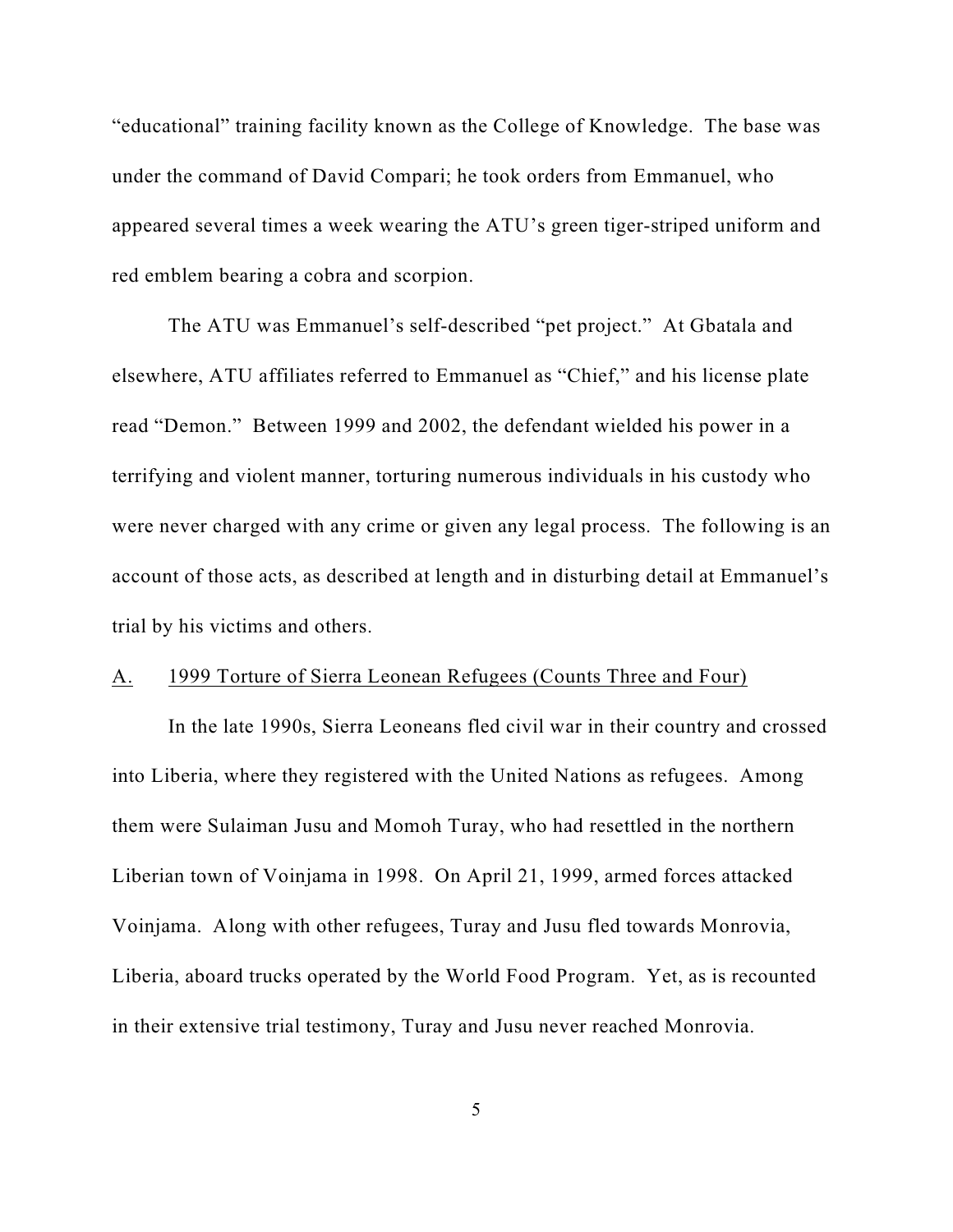Their difficulties began when the refugee trucks were stopped at the St. Paul River Bridge Checkpoint, only about 150 kilometers by road to the southeast of Voinjama, and in the northern vicinity of the town of Gbarnga. ATU soldiers ordered the Sierra Leonean refugee passengers off the trucks and segregated them by gender. Turay and Jusu were in a group that also included Albert Williams, Foday Conteh, and Abdul Cole. ATU soldiers stripped Turay to his underwear, and then searched and interrogated all of the men. Meanwhile, the refugee truck on which Turay, Jusu, and the others had been traveling left the checkpoint without them.

Soon thereafter, the defendant Emmanuel arrived at the checkpoint, shouting and holding a pistol. He confronted the refugees and asked them if they were the rebels who had attacked Voinjama. When none of the detained refugees answered, Emmanuel killed three of them, including Williams, in front of the others; Emmanuel made the three men kneel before him and then shot each of them in the head while telling the other male refugees that they would be next. On Emmanuel's orders, soldiers dragged the bodies away; Jusu and Turay later saw two of the victims' severed heads displayed atop posts at the checkpoint.

The refugees, including Jusu, Turay, Conteh, and Cole, were then placed in a small cell at the checkpoint. When they were taken out, ATU soldiers beat them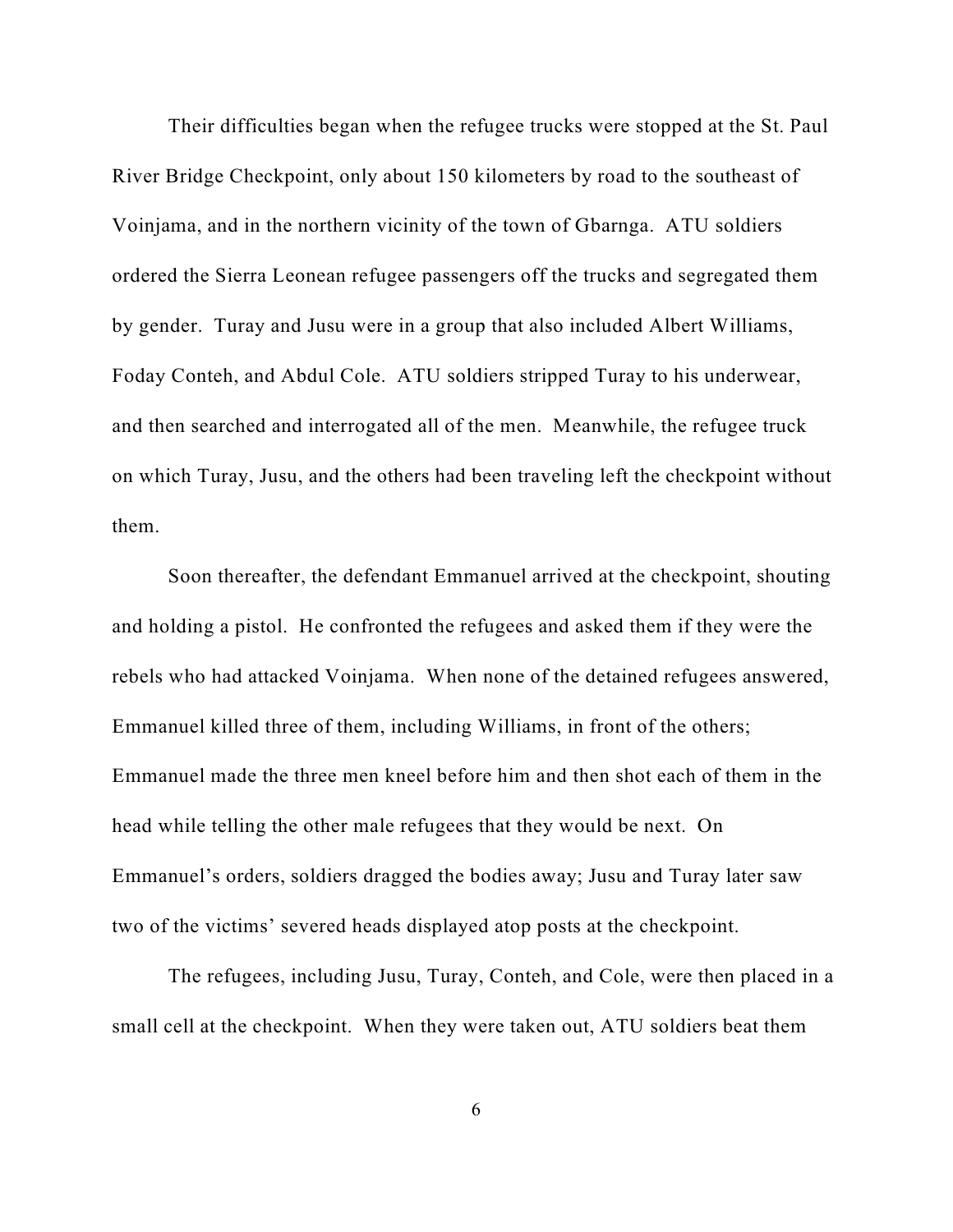with their guns, bound them "tabie style" -- their elbows tied so tightly behind their backs as to be touching -- and blindfolded them. The refugees were then transferred by van to the Gbarnga Police Station while still bound and only in their underwear. The ATU soldiers continued to beat them during the journey, and Turay was beaten so badly that he defecated on himself. Within two days, Jusu, Turay, Conteh, and Cole were taken to Gbatala Base, about thirty-five kilometers to the southwest of Gbarnga.

At Gbatala, Emmanuel ordered ATU soldiers to put the four men into the prison pits. The pits were approximately two-and-a-half feet deep, covered with metal bars and barbed wire, lined with cement, and partially filled with water. Jusu's pit contained a rotting corpse and chin-high water; Turay's pit was filled with water and bones and was so small that it forced him to squat while his hands were tied to the bars covering the hole. ATU soldiers standing guard continually abused the prisoners, stabbing Jusu and Turay with guns, forcing Jusu to eat burning hot cassava stems that had been roasting in a fire, stepping on Turay's hands, which were tied above his head, and dripping molten plastic onto Turay's naked body. Turay testified that Emmanuel told the commander of Gbatala Base to "take care of" the prisoners if they did not tell the truth about their involvement with the Kamajors, a militia working in Sierra Leone to fight Taylor's regime.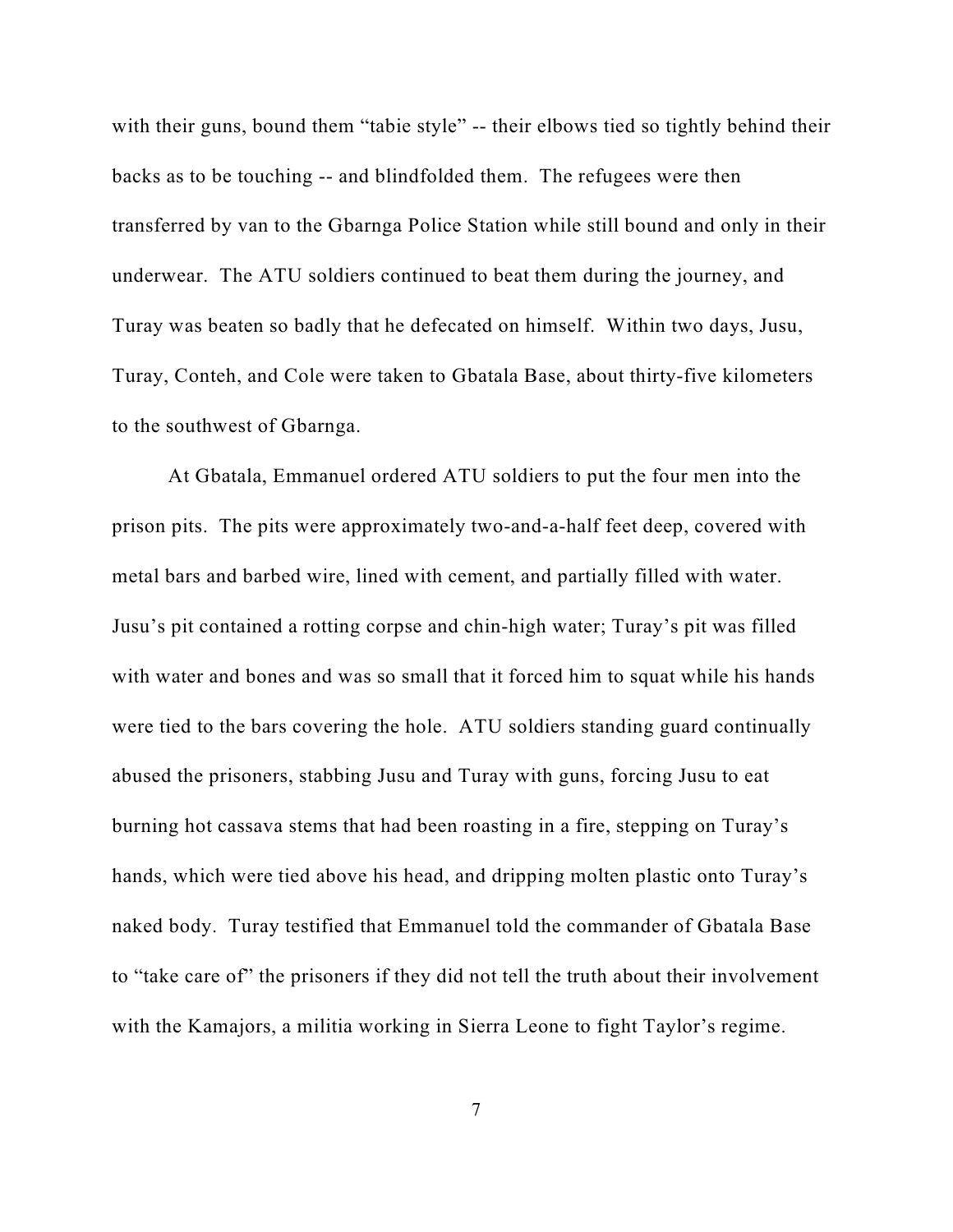On their second night in the Gbatala prison pits, Jusu and Cole escaped but were recaptured. ATU soldiers brought them back to the base after beating them with their guns. Emmanuel burned Turay with a cigarette, beat Jusu and Cole, and ultimately ordered that all the prisoners be taken from the pits. Once assembled, Emmanuel told the prisoners that no one escapes from Gbatala, and ordered his soldiers to kill Cole. When an ATU soldier reached for his gun, Emmanuel stopped him, and ordered that Cole be decapitated instead; with a bucket in place to collect the blood, the soldier then slowly sawed Cole's head off with a three-foot knife while Cole cried, screamed, and begged for his life. Emmanuel ordered that the prisoners be taken back to the pits, admonishing them that if anyone else attempted to escape, Cole's punishment would be theirs as well.

After still more beatings, Jusu and Turay were placed in a pit and tied together, by one hand each, to the pit cover. Guards beat them the next day and melted plastic onto their bodies. That night, Jusu and Turay escaped again after being told by another prisoner, whose toes had been cut off, that the ATU planned to kill all of the Sierra Leoneans. But Jusu and Turay were recaptured, and for their attempted escape, they were severely beaten and abused. ATU soldiers burned both men with dripping candles, and the defendant Emmanuel dripped molten plastic all over Jusu's body, including onto genitals. Emmanuel also

8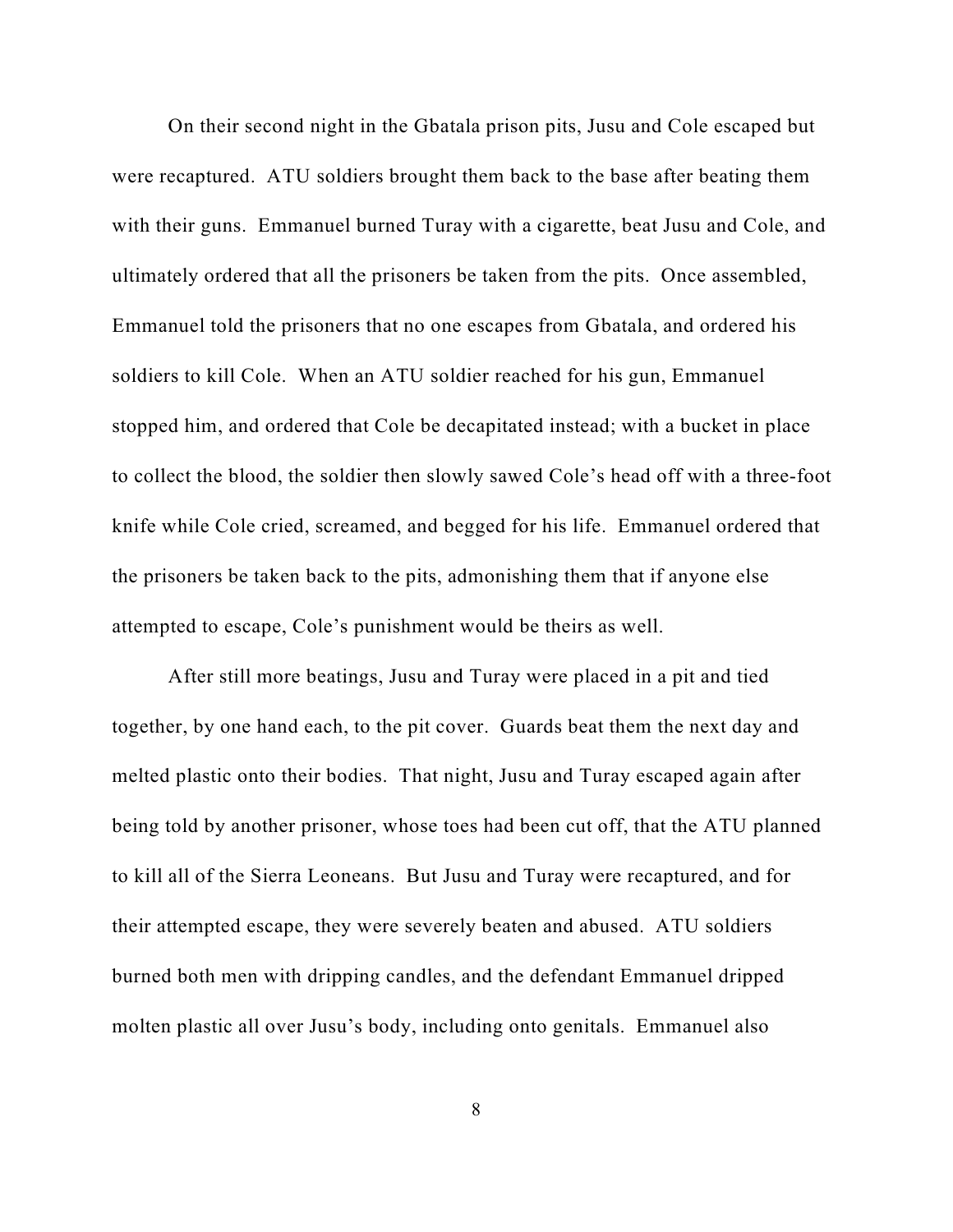stabbed both mens' legs -- and Turay's head -- with a bayonet. The abuse escalated still further when President Taylor sent a message that he wanted to see the prisoners who had escaped.

At Taylor's request, Jusu and Turay, along with Conteh, were "tabie" bound and driven to the president's private compound in Monrovia, known as Whiteflower. Once there, Emmanuel and Gbatala Base commander Compari brought the three prisoners to Taylor and his defense minister, Daniel Chea. Taylor asked the prisoners if they were the rebels who had attacked Voinjama, warning them that if they did not talk, their heads would be cut off and buried in the sand. Chea observed that the men should have been killed at Gbatala Base, but suggested that they could at least be forced to provide information. He proposed that they be interrogated at Barclay Training Center ("Barclay"), a facility in Monrovia used by Liberia's national army.

The defendant Emmanuel and the ATU soldiers then brought Jusu, Turay, and Conteh to Barclay, where they were imprisoned. They could barely walk or even move their hands because their faces and bodies were so severely swollen from the repeated violence they had endured. The stench from their untreated wounds was so strong that the other prisoners in their cell demanded that the guards remove them. In these conditions, Jusu, Turay, and Conteh were held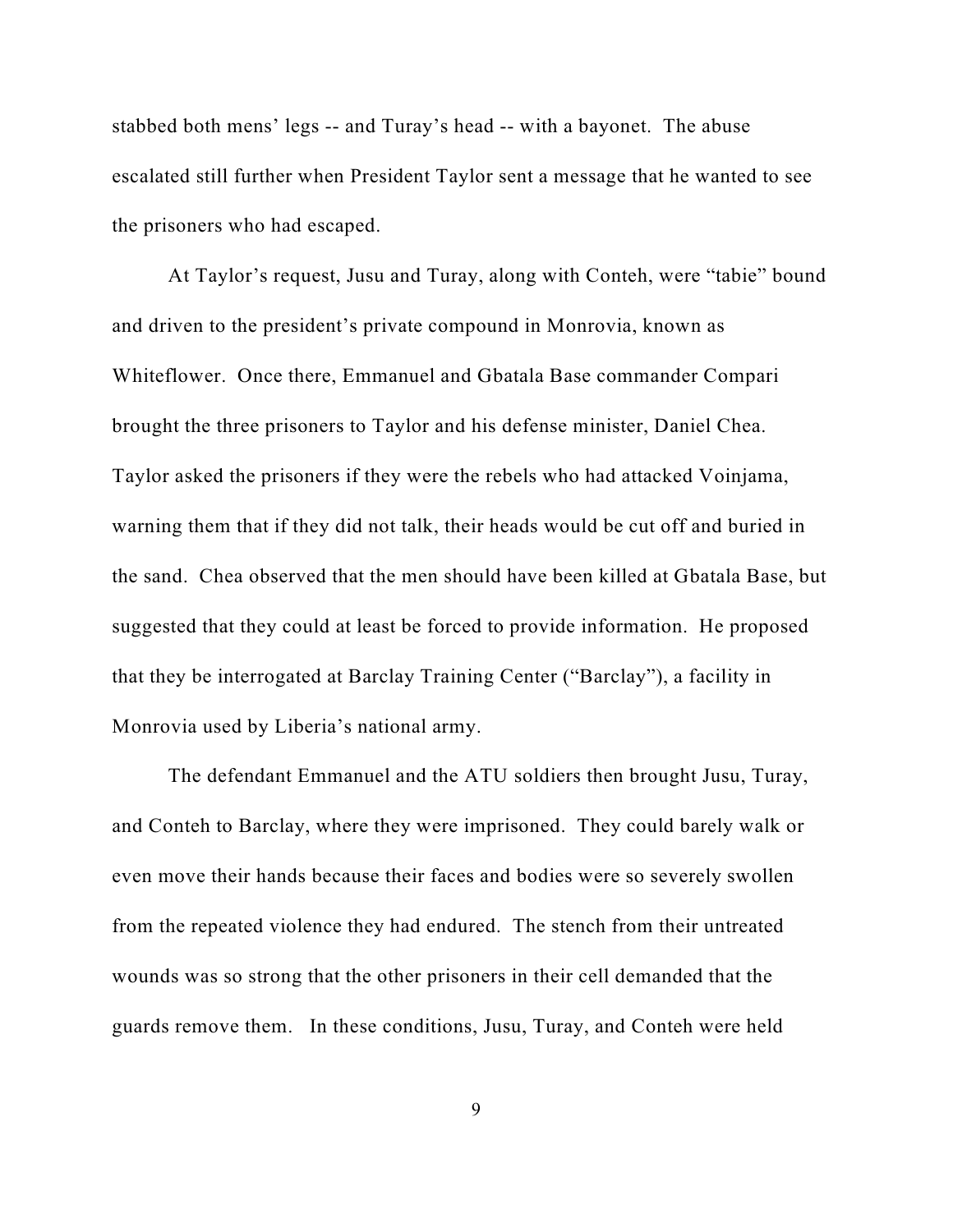against their will, without ever being charged with any crime, or allowed to see a lawyer, from late April 1999 until May 20, 1999. The three men were released only when the United Nations High Commissioner intervened.

Upon their release, Jusu, Turay, and Conteh received medical treatment both at a Monrovia clinic and at a United Nations refugee camp. They were resettled with their families in March 2000 in Sweden.

#### B. 1999 Torture of Rufus Kpadeh (Count Five)

The Liberian town of Voinjama was again attacked in August 1999, and, again, residents, including farmer and furniture-maker Rufus Kpadeh, fled the city. At trial, Kpadeh testified in detail about his flight from Voinjama and, ultimately, his terrifying ordeal at the hands of Emmanuel and the ATU.

From Voinjama, Kpadeh fled with his family, first on foot and then on a truck operated by a non-governmental organization. Armed ATU soldiers stopped the truck at the St. Paul River Bridge Checkpoint and ordered the male passengers to step down. ATU soldiers detained Kpadeh after they searched his bag and found an identification card from the Unity Party, a non-violent political party opposing the Taylor regime. Emmanuel, who was dressed in an ATU uniform and had a pistol at his side, interrogated Kpadeh, asking him if he was a rebel. Kpadeh said he was not. Emmanuel then asked Kpadeh if he would fight for him. Kpadeh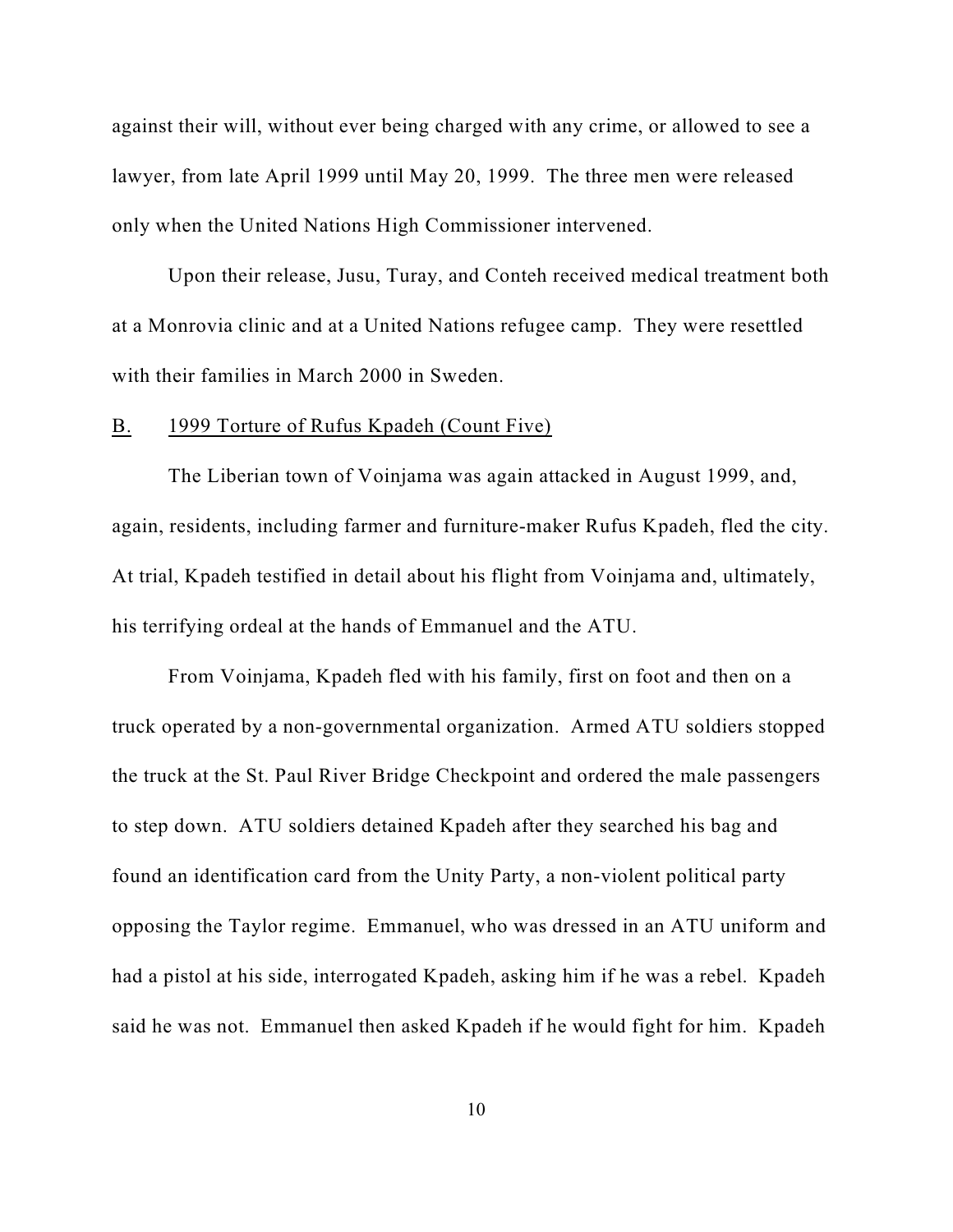said he would not because he did not believe in war. On Emmanuel's orders, ATU soldiers stripped Kpadeh naked, tied his legs, bound his arms tabie-style, blindfolded him, and took him by truck to Gbatala Base.

Once at Gbatala Base, Emmanuel ordered that Kpadeh be placed in something known as the "Vietnam Prison," and ordered Compari, the base commander, to torture Kpadeh until he told the truth. Before putting Kpadeh in the prison, Compari plunged him, still bound, into a creek four times, holding his head underwater. At Emmanuel's express instruction, Compari then cut the underside of Kpadeh's genitals with a knife. At the "Vietnam Prison," Kpadeh was put in a five-foot-deep pit covered with metal bars and containing chest-high water in which, still naked, he was forced to squat. Kpadeh shared his pit with other prisoners, all of whom were forced to urinate in the stagnant water. By the time Kpadeh's elbows were untied, his arms and hands were numb. Kpadeh never received medical attention for the wounds on his genitals, which continued to bleed for two weeks.

Kpadeh was kept naked in the pits at Gbatala Base and was repeatedly abused for approximately two months. He was removed from the pits only to be tortured or to defecate. The abuse was worse on the days Emmanuel visited the base. Once, Emmanuel ordered Kpadeh to "run the rim" for 45 minutes, meaning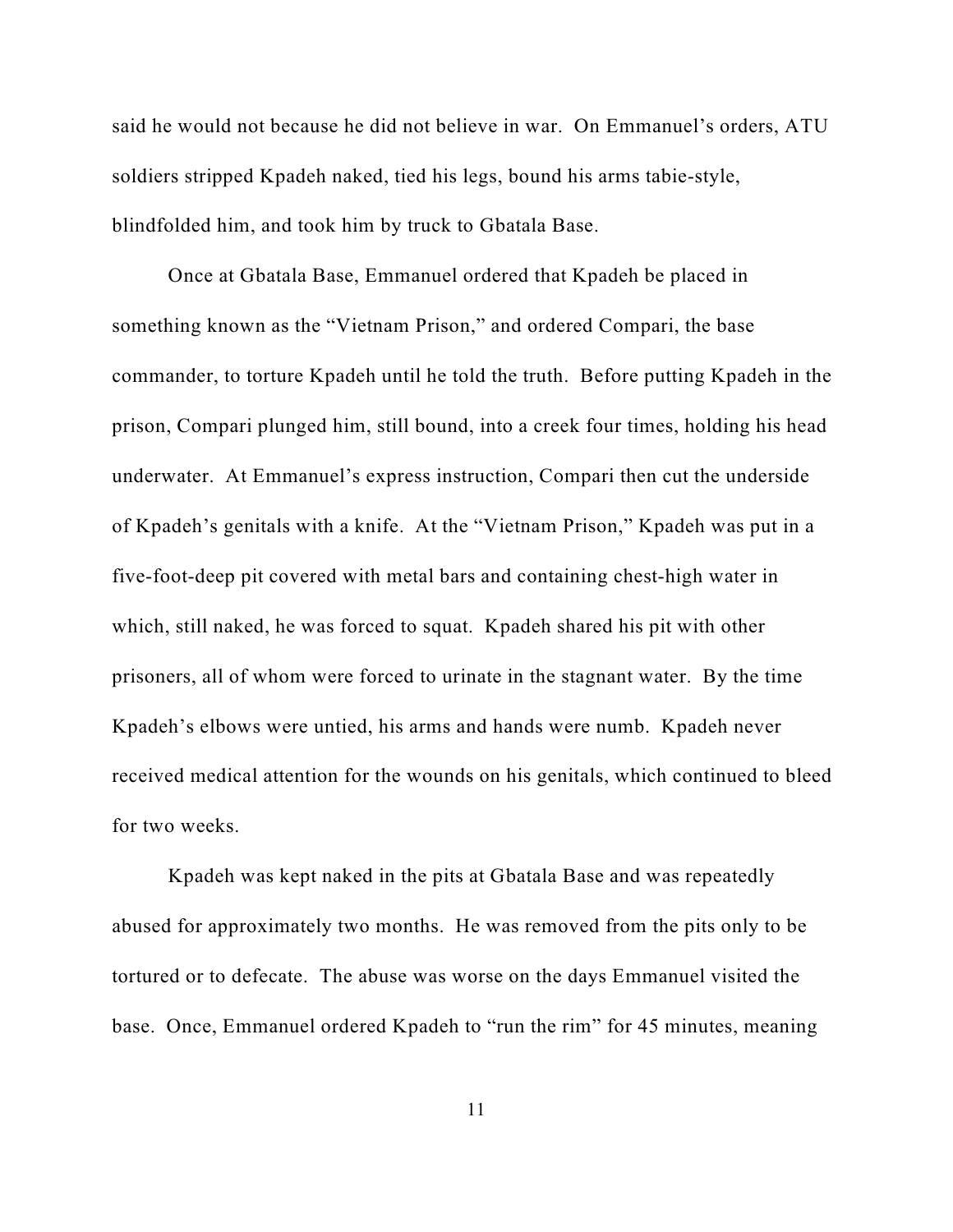that Kpadeh was forced to run in a large circle with a heavy, six-foot log on one shoulder, while ATU soldiers would strike the log with a metal rod, causing extreme pain to shoot through Kpadeh's body. On another occasion, Emmanuel ordered Kpadeh, along with other Gbatala Base prisoners, to play soccer with a large stone and no shoes, causing their feet to bleed and bruise. Emmanuel watched and laughed. On still another occasion, Emmanuel forced Kpadeh to sodomize another prisoner and also to be sodomized, again while Emmanuel watched and laughed. ATU soldiers would also beat Kpadeh, burn him with melted plastic, jab him with the iron used to clean the barrel of a gun, and shovel stinging ants onto his body. He and the other prisoners were forced to eat cigarette butts and drink their own urine.

During his nearly two months of captivity, Kpadeh, like Turay, Jusu, and Conteh, was never charged with a crime, brought before a judge, or allowed any legal representation. In October 1999, Kpadeh was released from Gbatala Base; his release coincided with media reports about Gbatala Base and pressure from human rights groups. Just prior to his release, the ATU gave him soap to bathe, had his hair cut, and provided him with clothing, all while instructing him not to tell the human rights organizations about Gbatala Base. He received medical treatment at a Monrovia hospital for three months. Kpadeh currently resides in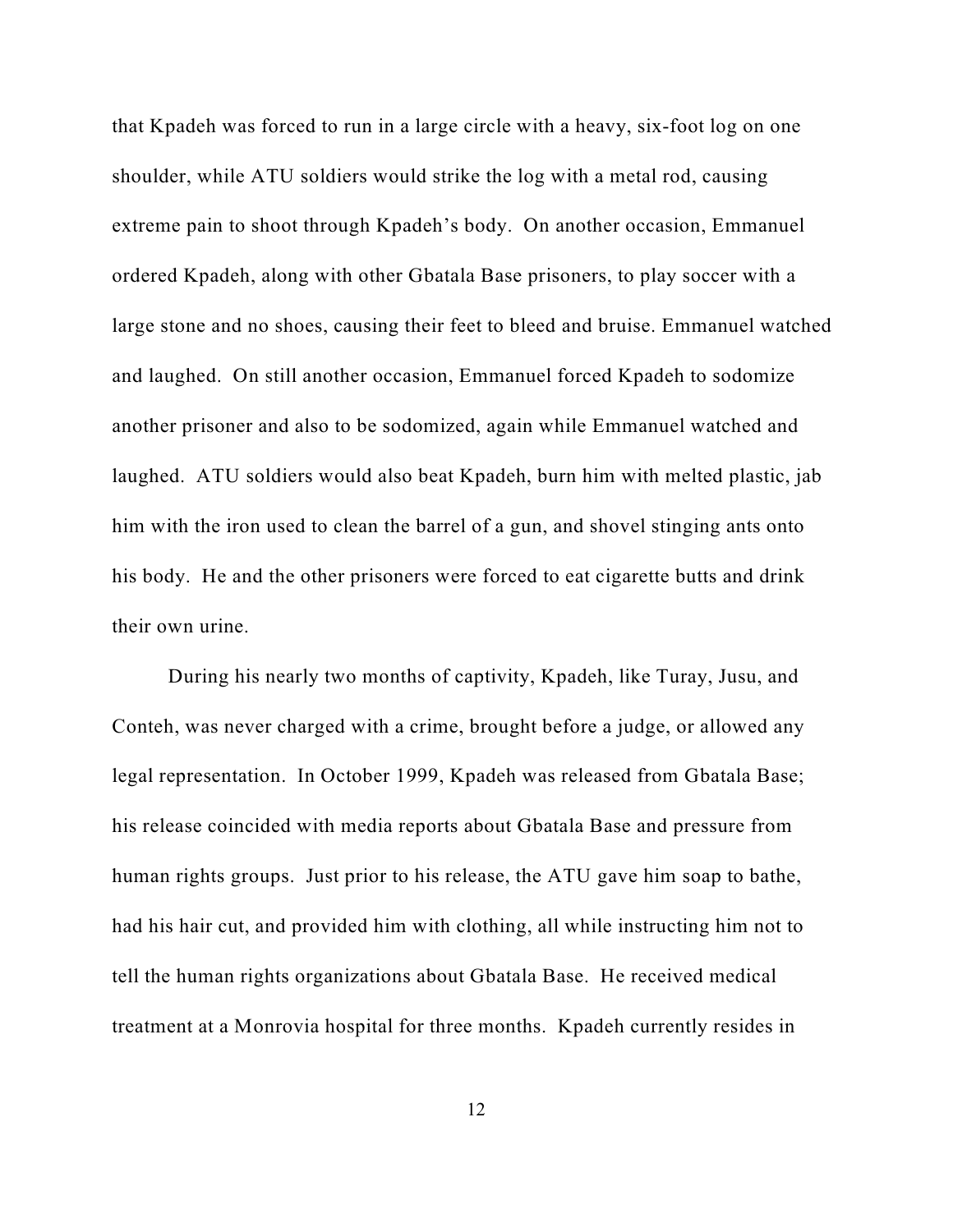Liberia and lives with residual scars, pain, and limited functioning of one hand as a result of his time at Gbatala Base.

### C. 2002 Torture of Varmyan Dulleh (Count Six)

The jury also heard extensively from torture victim Varmyan Dulleh. Dulleh was a student at the University of Monrovia and had joined the Student Unification Party, an organization advocating social justice and peace. He was also a member of the Mandingo ethnic group, which was known to have opposed President Taylor during the civil war. In addition, Dulleh's uncle was the former leader of a group that had sought to overthrow the prior Liberian president, and who had run against Taylor in a subsequent election.

On July 24, 2002, armed gunmen, including ATU soldiers, arrested Dulleh at his home on the charge that he sought to overthrow President Taylor. After Dulleh was interrogated, the Liberian Police Director took him to Whiteflower. At Whiteflower, Dulleh denied any involvement in attempting to overthrow Taylor's government. President Taylor ordered that Dulleh be placed in the custody of General Benjamin Yeaten, the head of Liberia's Special Security Service. Yeaten was instructed to beat Dulleh until he told the truth. When Dulleh again denied knowing anything, Yeaten took him to his garage, ordered soldiers to put a dirty rag in his mouth, and burned him with a heated clothes iron on his arm, back,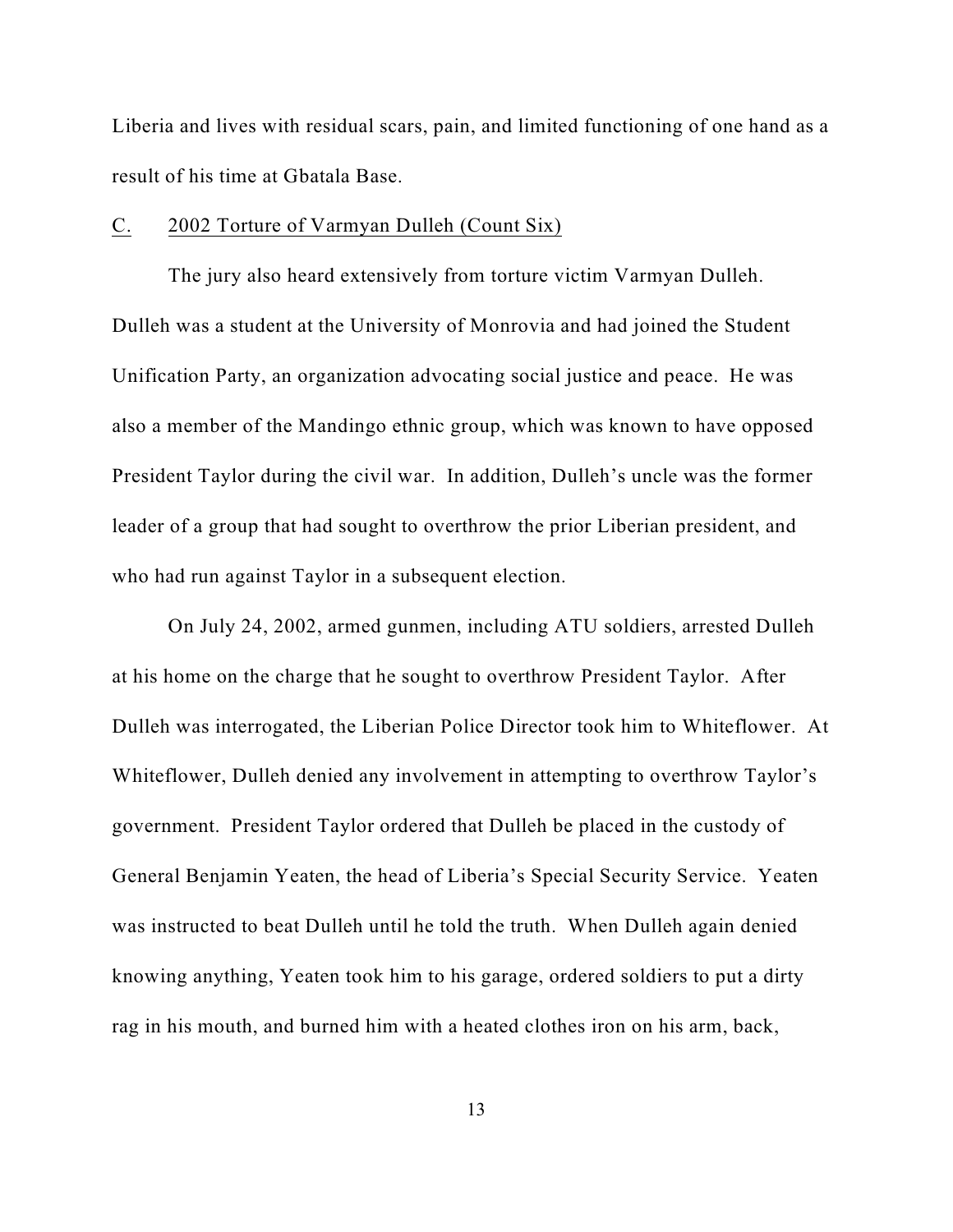stomach, and foot.

The defendant Emmanuel arrived while the abuse was in progress, and watched as Dulleh was branded. After Dulleh again denied any involvement in rebel activities, Yeaten poured scalding water onto his head and back, and into his hands. Emmanuel pointed a gun at Dulleh's head and told him not to drop any of the scalding water in his hands. Emmanuel also shocked Dulleh's neck, back, and genitals with a cattle prod. Both Emmanuel and Yeaten then threatened to kill Dulleh, and soldiers poured salt into his wounds.

After this savage beating, Dulleh was confined for almost a year, mostly in filthy conditions. At first, he was imprisoned with other individuals in a shallow cement hole beneath a disused truck scale at Klay Junction. The steel grate on the underside of the scale shut out the light, and the hole, which was at most three feet deep, was partially flooded with filthy water, contained animals such as toads and snakes, and emitted a vile stench. While imprisoned at Klay Junction, Dulleh told the other prisoners that he had been tortured and beaten by Emmanuel; they observed the burns and fresh wounds on his body. About two weeks later, Dulleh was removed from the hole at Klay Junction and flown by helicopter to an undisclosed location, where he was confined for a month in an abandoned outhouse. Finally, he was held at the National Bureau of Investigation in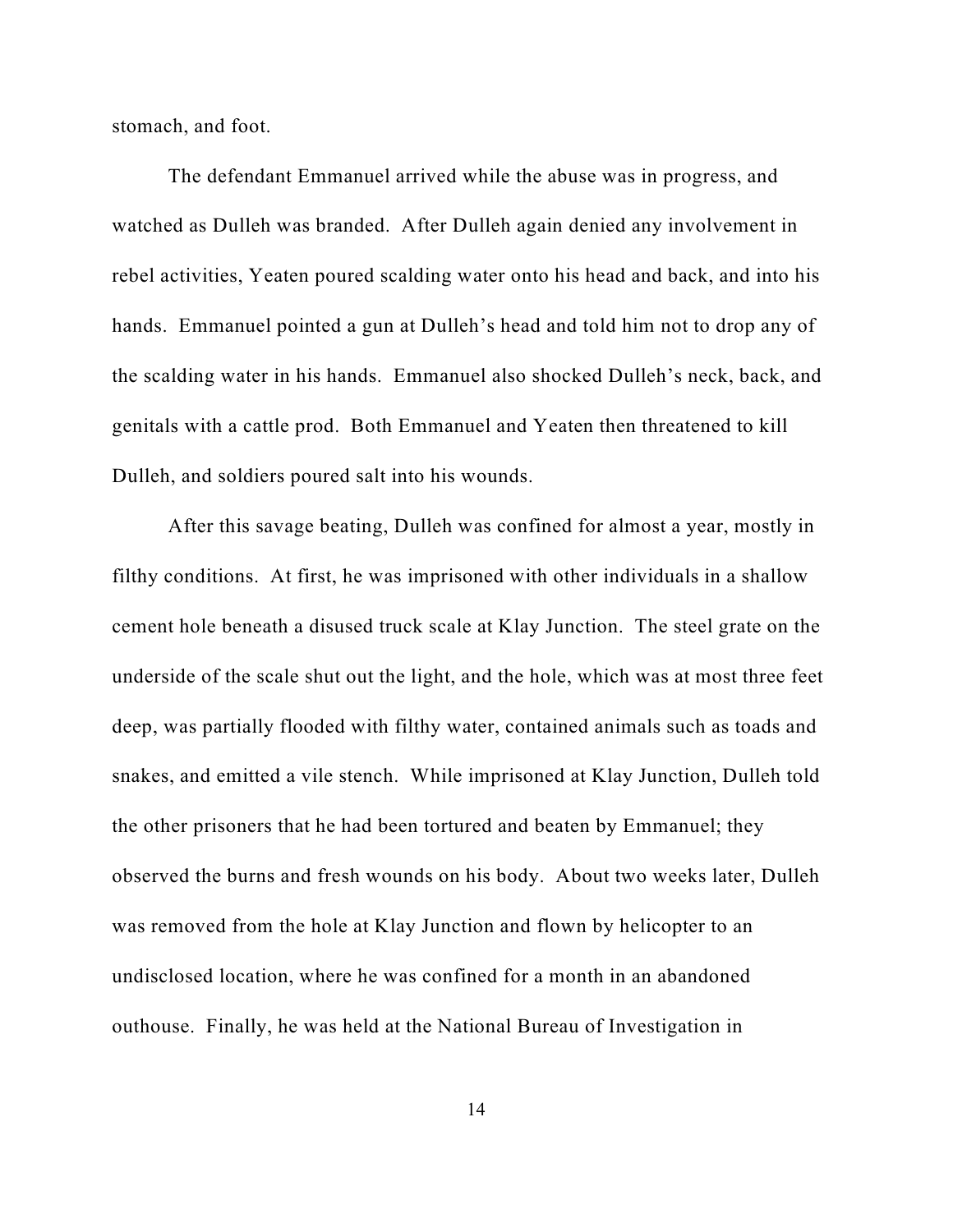Monrovia for ten months.

Dulleh was released on July 11, 2003, in response to international pressure from the United States ambassador, the Catholic Church, and human rights groups. Despite the fact that Liberian courts were open and operating, Dulleh was never charged with any crime, brought before a court, or allowed to see an attorney. He fled Liberia within a week of his release, and was granted asylum in the United States in 2005.

### D. 2002 Torture of Mulbah Kamara (Count Seven)

Mulbah Kamara, a Liberian of Mandingo ethnicity and another one of Emmanuel's victims, also testified at trial. Kamara ran several Monrovia businesses, including a computer school, an Internet café, and a communications center. In September 2002, his home and one of his businesses were ransacked and burglarized. He reported the incidents to the police. As he was leaving the police station, however, he was arrested, stripped to his underwear, and thrown into a truck.

Armed men drove Kamara to a beach, where he saw people lying on the ground, some of them dead. He was then brought to Whiteflower, where President Taylor repeatedly asked him if he knew why he was there. Kamara answered that he did not. Taylor then ordered General Yeaten to take Kamara away, and armed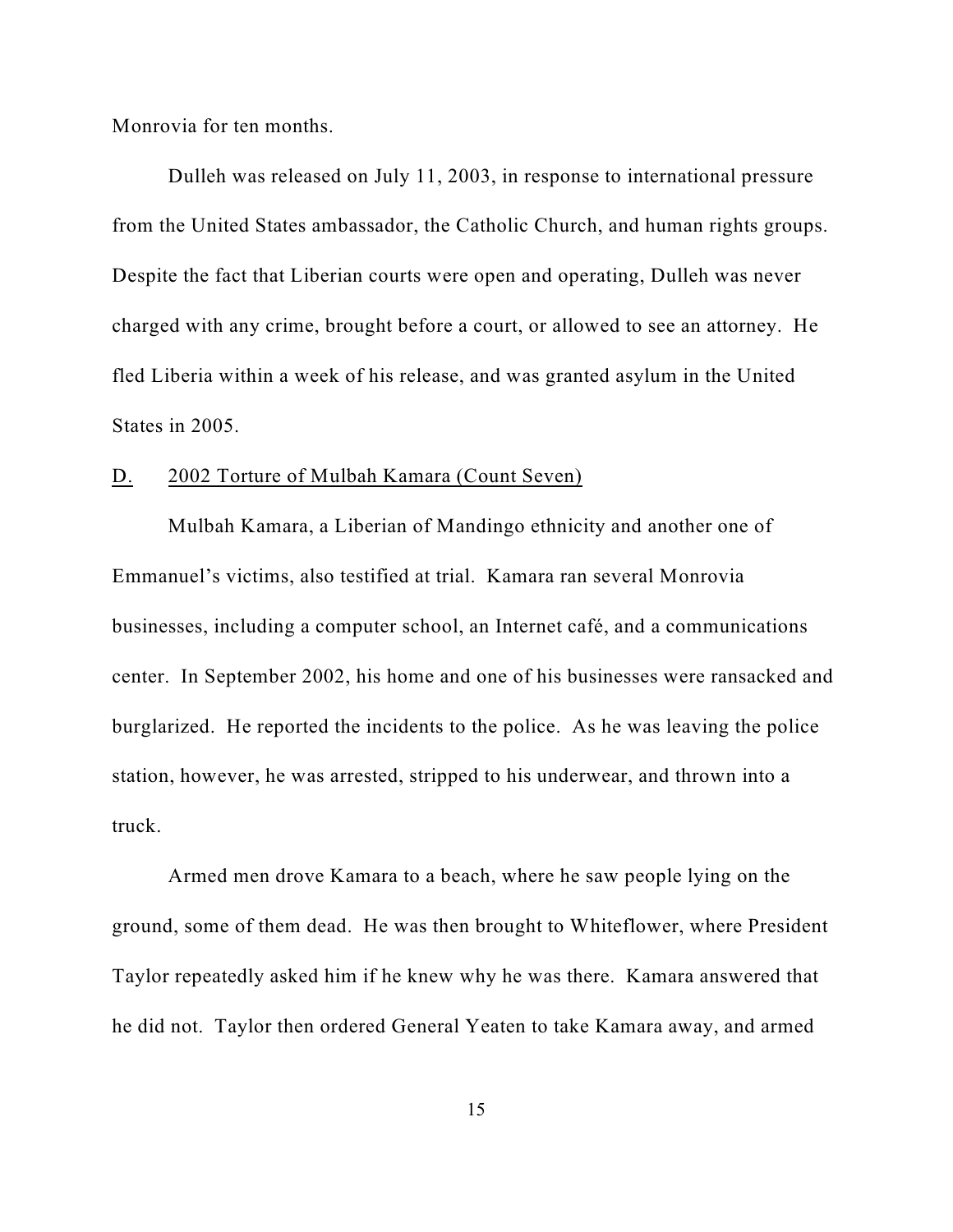men drove him to Yeaten's house. Once there, Kamara was stripped naked and made to lie face down in the garage, where he was guarded by a group of ten- to twelve-year-old boys armed with automatic weapons. On the general's orders, the boys put a hot, bright spotlight close to Kamara's face and told him not to close or move his eyes; Kamara was forced to stay in that position for hours and was beaten if he blinked. The light, which caused Kamara great pain, was shone continually in his face over a three-day confinement at the general's home.

Later, Yeaten again asked Kamara why he was there; when Kamara again responded that he did not know, Yeaten ordered him to bend over, inserted an electrical prod into his anus, and shocked him. The electrical shock traveled all over Kamara's body, including, by his account, through his brain, and made him feel like he was going to die. Yeaten also shocked Kamara's penis with the electrical prod, and then kicked and beat him with the butt of a gun. Later, after declaring which parts of Kamara's body they were going to eat, the child soldiers further beat Kamara, who by that time was incapable of the slightest resistance as a result of the unremitting abuse.

The next day, the defendant Emmanuel arrived at Yeaten's home with bodyguards and armed, uniformed men. Emmanuel asked Kamara if he was ready to talk; Kamara replied that he did not know what to say. Emmanuel then told his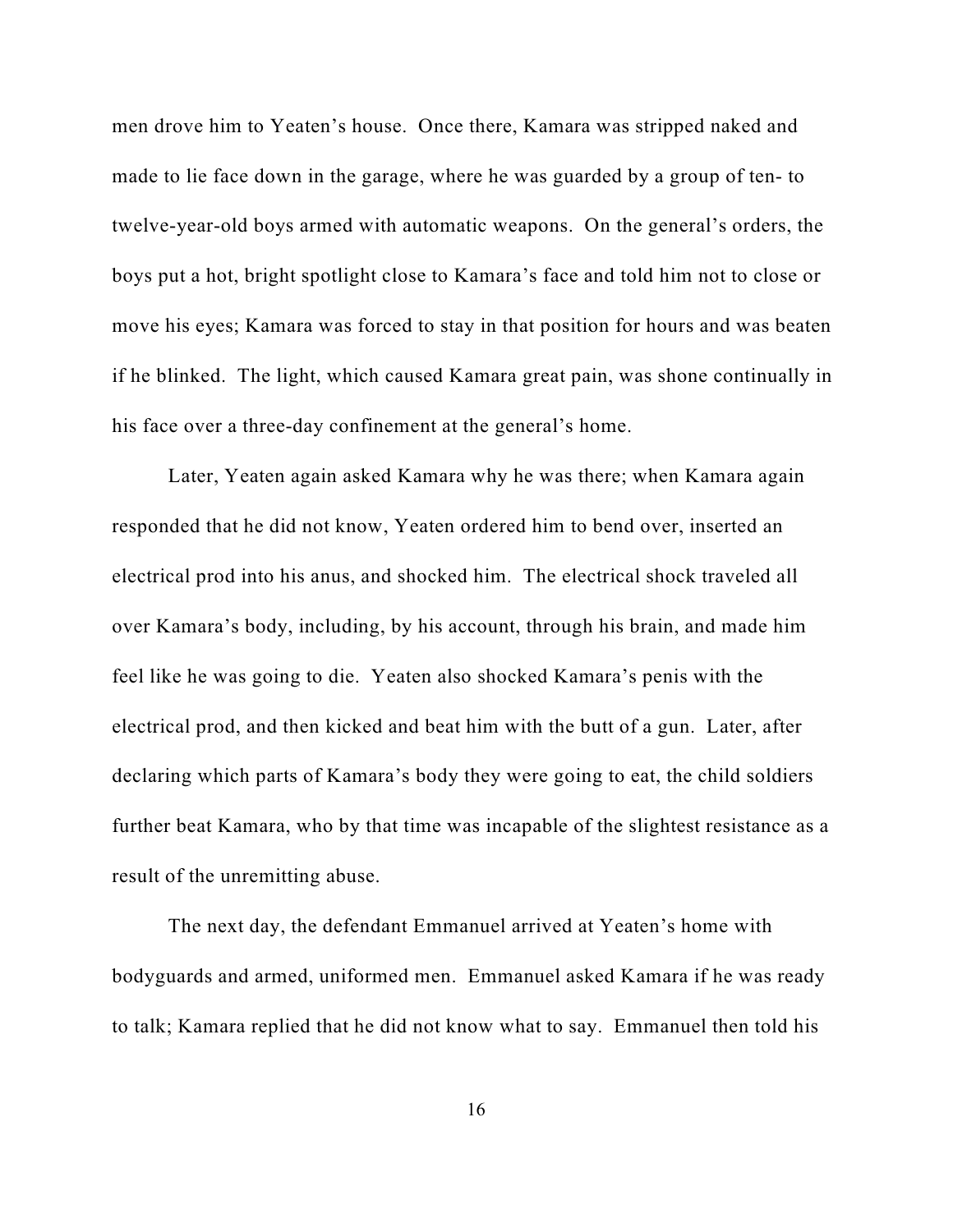entourage to "take care of" Kamara. The soldiers kicked him to the ground and beat his stomach and groin while Emmanuel watched and laughed. After Emmanuel left, Yeaten used a hot clothes iron to scorch Kamara's stomach, knee, and genitals, burning his skin off.

After his three-day confinement at Yeaten's house, Kamara was taken to Klay Junction, where he was kept for thirteen days in an underground hole filled with dirty water. After being transferred to another location in Liberia, Kamara was imprisoned at the National Bureau of Investigation. There, he saw Dulleh, whom he recognized from his past employment working with European Union imports at the Port of Monrovia.

Kamara was released from prison in late December 2002, but was ordered to report to President Taylor's executive mansion every day. He was never charged with a crime or brought before a court. His former superior, a European Union official, helped Kamara and his family flee Liberia. In February 2003, Kamara was admitted to the United States, where he still lives and suffers from lingering medical issues, including vision problems and disfigured genitals.

## E. Emmanuel's Conduct After the Fall of the Taylor Regime

In 2003, Liberia's civil war ended. President Taylor resigned, left the country, and was ultimately extradited to the Hague, where he is currently on trial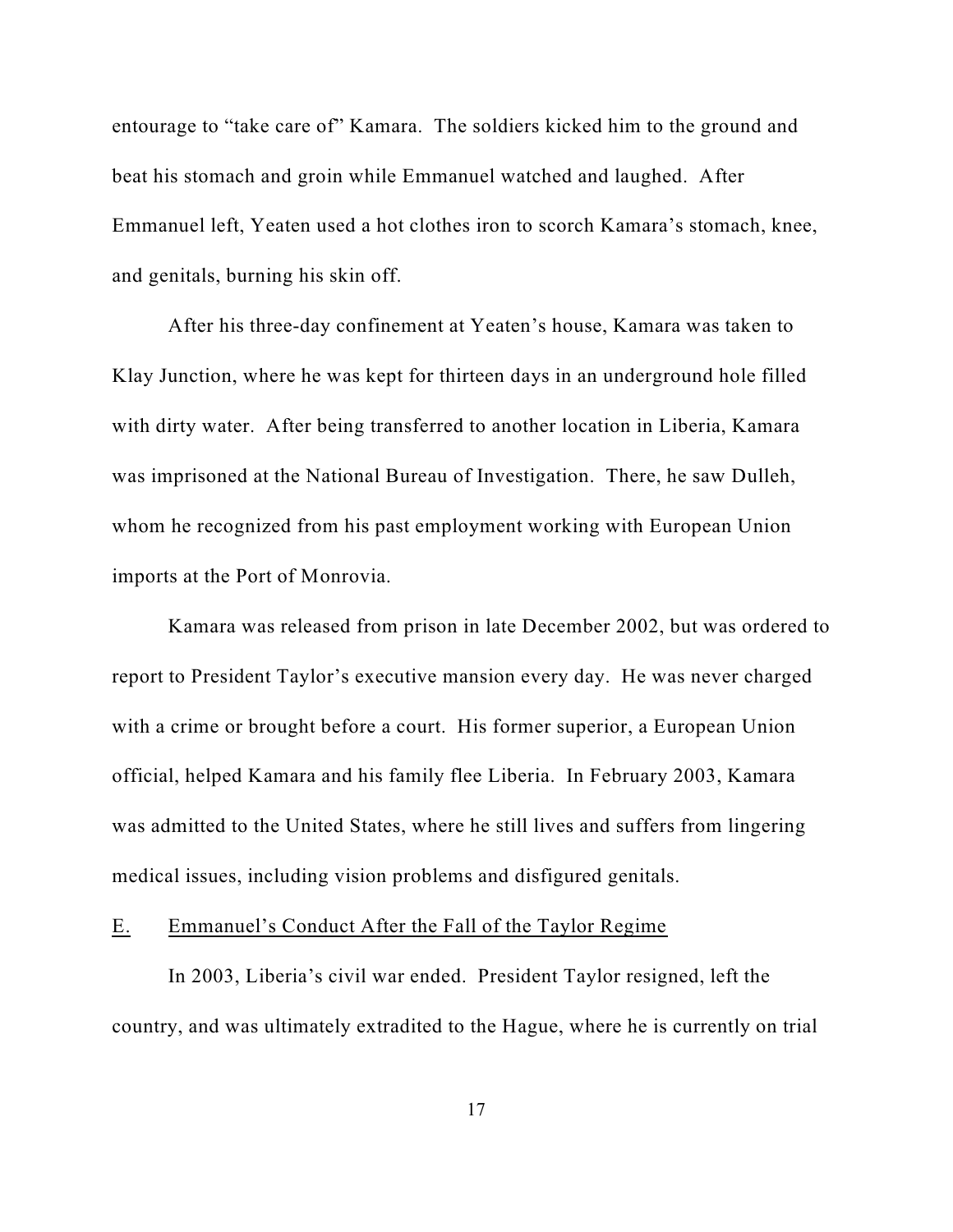for crimes against humanity in the Special Court for Sierra Leone. Emmanuel left Liberia in July 2003. Between 2004 and 2005, he called the United States Defense Attaché in Liberia from Trinidad several times, seeking information about the United Nations travel ban on certain persons, inquiring about joining the United States Marines, and claiming that he was an American who could go home whenever he wanted.

On March 30, 2006, when Emmanuel arrived at Miami International Airport on a flight from Trinidad, officials executed a warrant for his arrest for attempting to enter the United States using a false passport. Emmanuel's luggage contained a book on guerilla tactics and a notebook with rap lyrics, some making reference to the ATU. During his arrest, Emmanuel knowingly waived his rights and made the following statements: first, that his father was Charles Taylor, even though he had listed "Daniel Smith" as his father on a recent U.S. passport application; second, that the ATU was his "pet project" prior to 2000 and that he was considered its commander; and third, that he was present when a "press guy" was arrested by "the general" -- Yeaten -- and was beaten and burned with an iron.

In November 2007, a grand jury sitting in the United States District Court for the Southern District of Florida returned an eight-count superseding indictment against Emmanuel. Count One charged him with a conspiracy to commit torture in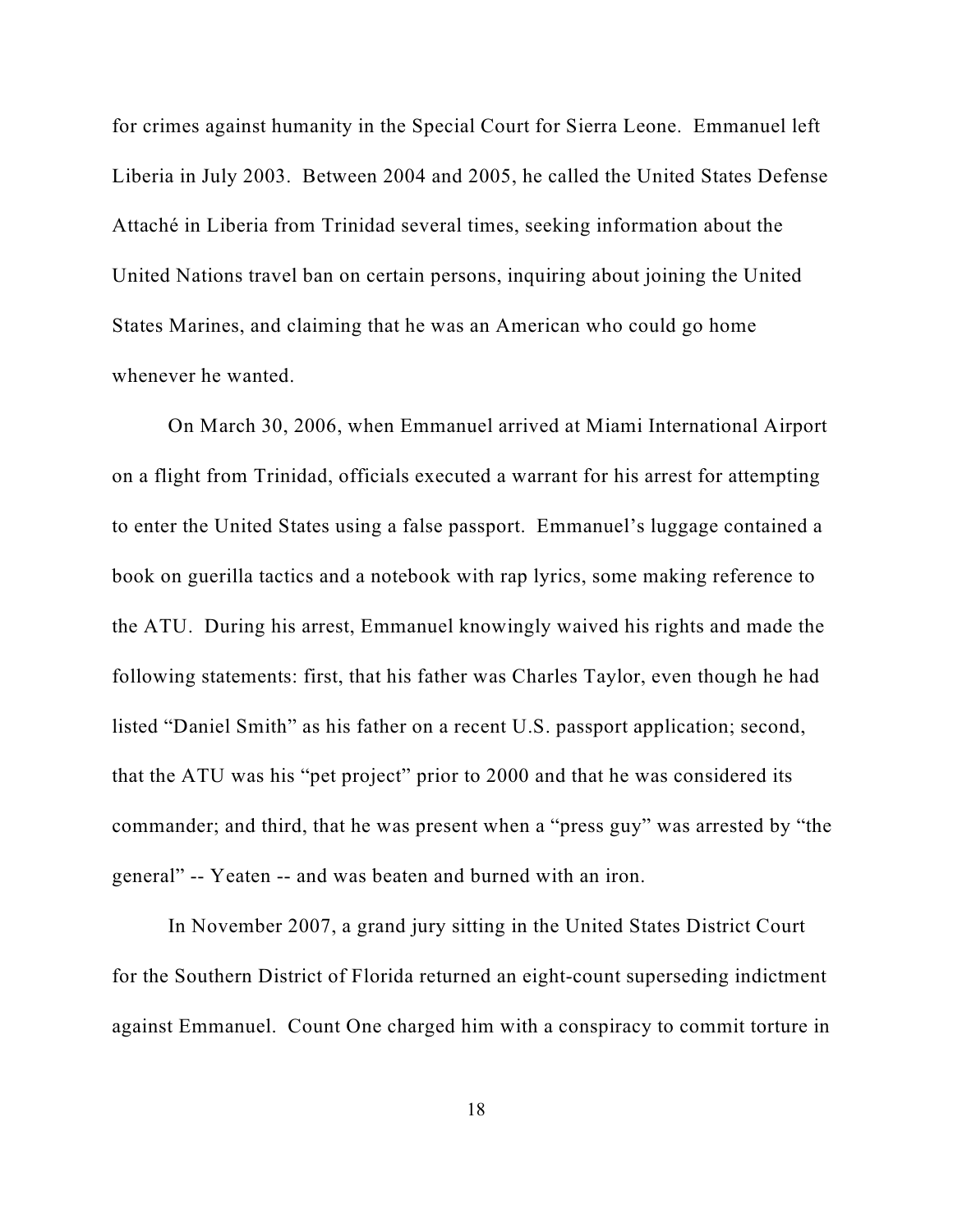Liberia against seven unnamed victims -- with death resulting to at least one victim -- by seizing, imprisoning, interrogating, and mistreating them, and by committing various acts with the specific intent to inflict severe physical pain and suffering, all in violation of 18 U.S.C. § 2340A(c). Count Two charged Emmanuel with a conspiracy to use and carry a firearm during and in relation to a crime of violence, in violation of 18 U.S.C. § 924(o). Counts Three through Seven charged him with committing substantive crimes of torture against five named victims, in violation of 18 U.S.C. § 2340A(a). Count Eight charged Emmanuel with using and carrying a firearm during and in relation to a crime of violence, in violation of 18 U.S.C. §  $924(c)(1)(A).$ 

Emmanuel moved to dismiss the indictment, claiming, among other things, that the Torture Act is unconstitutional. The district court denied that motion, concluding that the Torture Act was a proper exercise of Congress's power "under the Necessary and Proper Clause of Article I, as an adjunct to the Executive's authority under Article II to enter into treaties." Order denying motion to dismiss indictment, at 10, United States v. Emmanuel, No. 06-20758 (S.D. Fla. July 5, 2007). The district court specifically rejected Emmanuel's argument that the Torture Act was unconstitutional because its language did not precisely mirror the definition of torture contained in the CAT; the court explained that Congress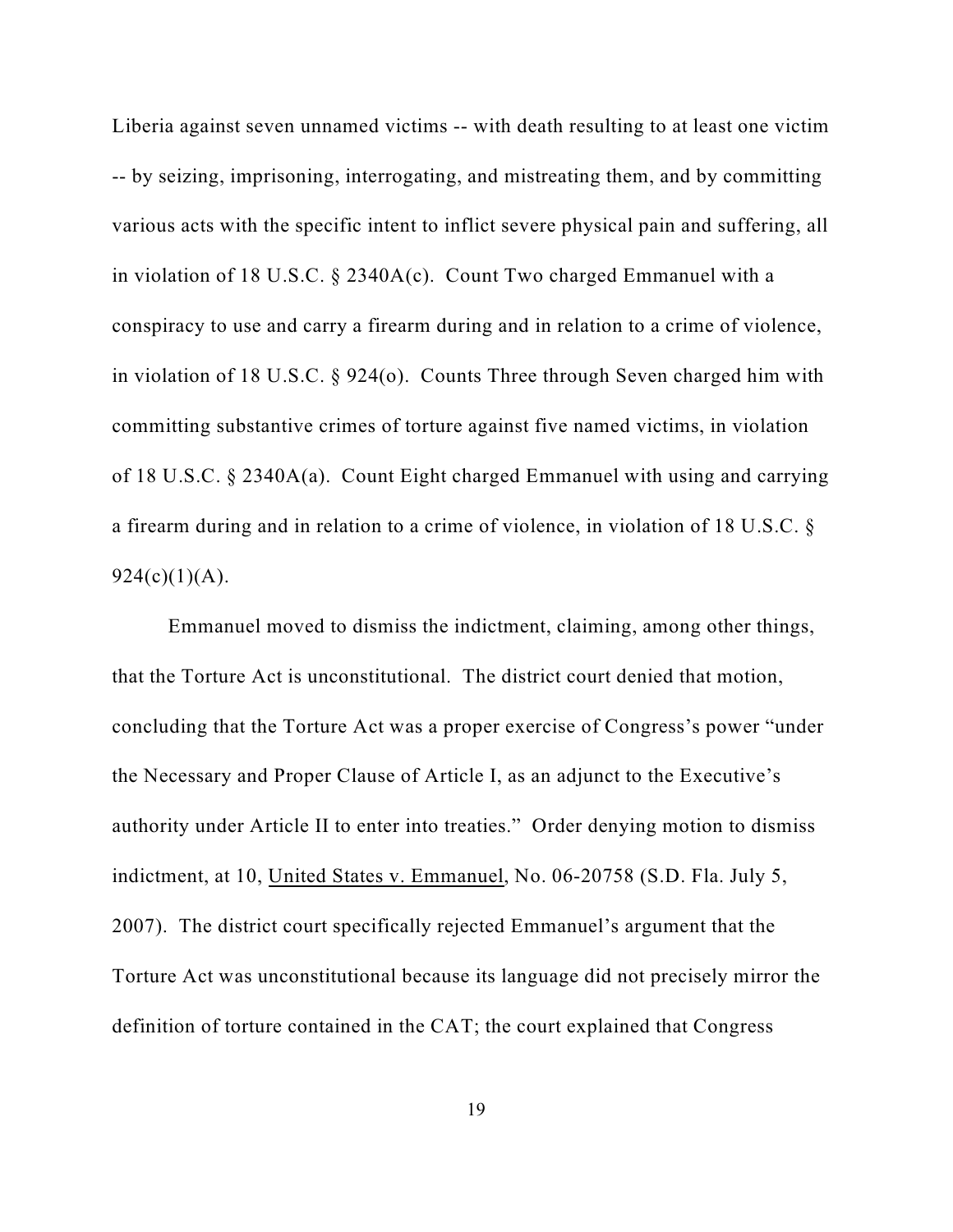needed "flexibility" in performing its "delegated responsibilities," and concluded that the Torture Act "plainly bears a rational relationship" to the CAT. Id. at 15. The district court also determined that Congress had the power to apply the Torture Act extraterritorially, and had clearly expressed its intent to do so. Id. at 19-20. Finally, the district court concluded that 18 U.S.C. § 924(c) also applied to Emmanuel's extraterritorial conduct because Emmanuel had committed a crime of violence that could be prosecuted in the United States, which is all the statute, on its face, requires. Id. at 20-22.

After a one-month trial, the jury convicted Emmanuel on all seven counts of the superseding indictment. A presentence investigation report ("PSI") was then prepared for Emmanuel under the 2002 Sentencing Guidelines manual. First, because Emmanuel had witnessed various acts of torture, had ordered others to commit torture, and had engaged in torturous acts that were part of a campaign to quell opposition to his father's presidency, he was assessed a four-level aggravating role adjustment for being a leader pursuant to U.S.S.G. § 3B1.1(a). Second, because Emmanuel was convicted of more than one offense, the PSI applied the multiple count aggregation rules contained in U.S.S.G. § 3D1.2. The PSI established an offense group for each of the ten victims relating to the conspiracy-to-commit-torture count (Count One), and, where applicable, grouped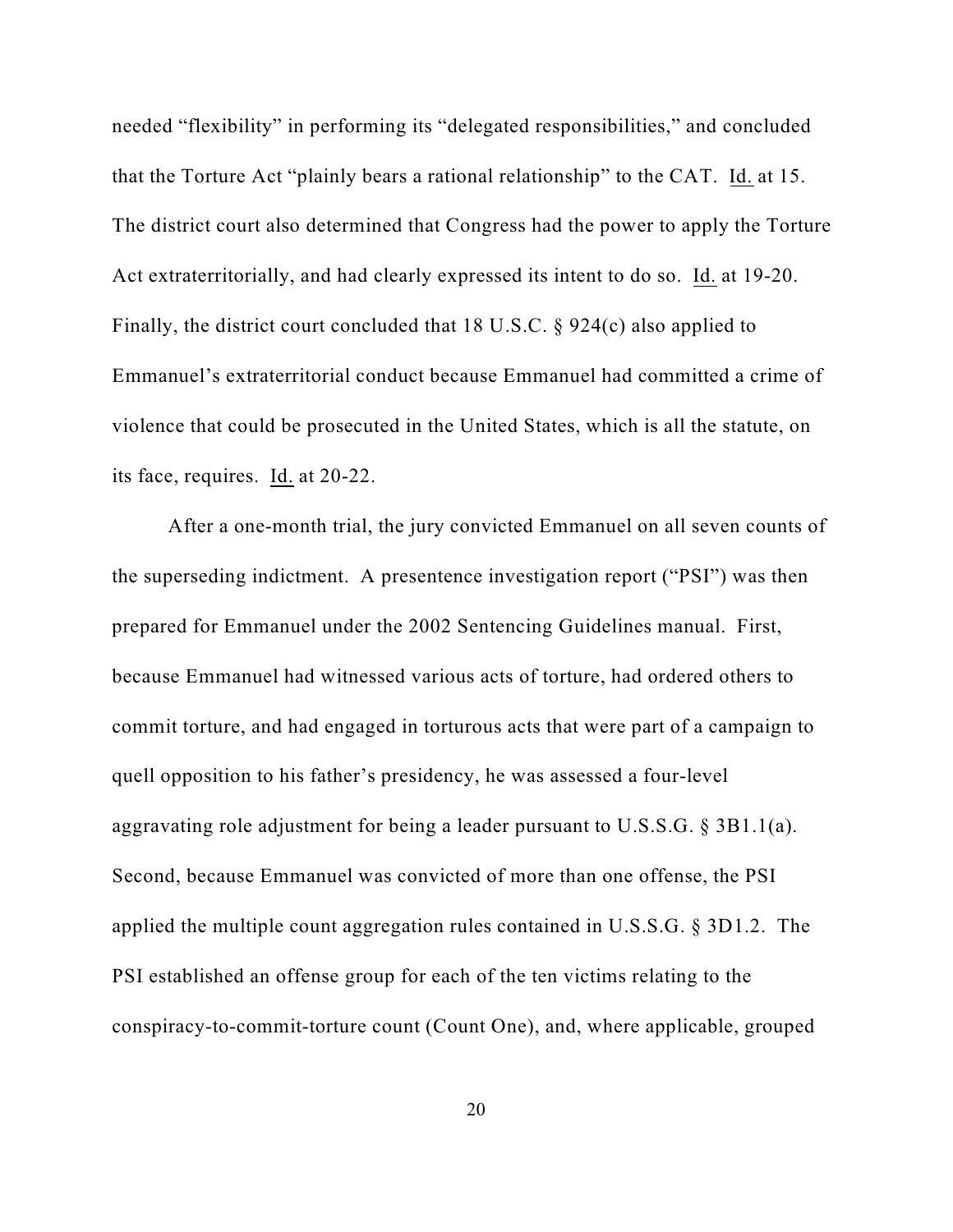the substantive counts (Counts Three through Seven) with Count One under U.S.S.G. §§ 1B1.2(d) and 3D1.2(b). Specifically, the PSI identified seven victims that Emmanuel tortured (Jusu, Turay, Conteh, Cole, Kpadeh, Dulleh, and Kamara) and three victims that he shot and killed (Williams and two unnamed individuals at the St. Paul River Bridge Checkpoint). Pursuant to U.S.S.G. § 3D1.2(c), the PSI treated the conspiracy conviction under the firearm statute (Count Two) as a specific offense characteristic, or adjustment, for the individual groups to which it pertained. Count Eight, the substantive offense of using and carrying a firearm during a crime of violence, in violation of 18 U.S.C. § 924(c), was not included in the grouping because it carries a mandatory consecutive sentence.

The Sentencing Guidelines provide that multiple substantive guidelines may apply to convictions under the Torture Act. U.S.S.G. app. A. The PSI applied U.S.S.G. § 2A4.1, the provision relating to kidnapping, abduction, and other unlawful restraints, to the ten offense groups, yielding a base offense level of 24. Moreover, because Emmanuel killed three victims under circumstances constituting murder, the district court applied to those three offense groups §  $2A4.1(c)(1)$ 's cross-reference to § 2A1.1, the guideline applicable to murder. This calculation yielded a base offense level of 43, which was then subjected to a fourlevel aggravating role increase under § 3B1.1(a) and a multi-count adjustment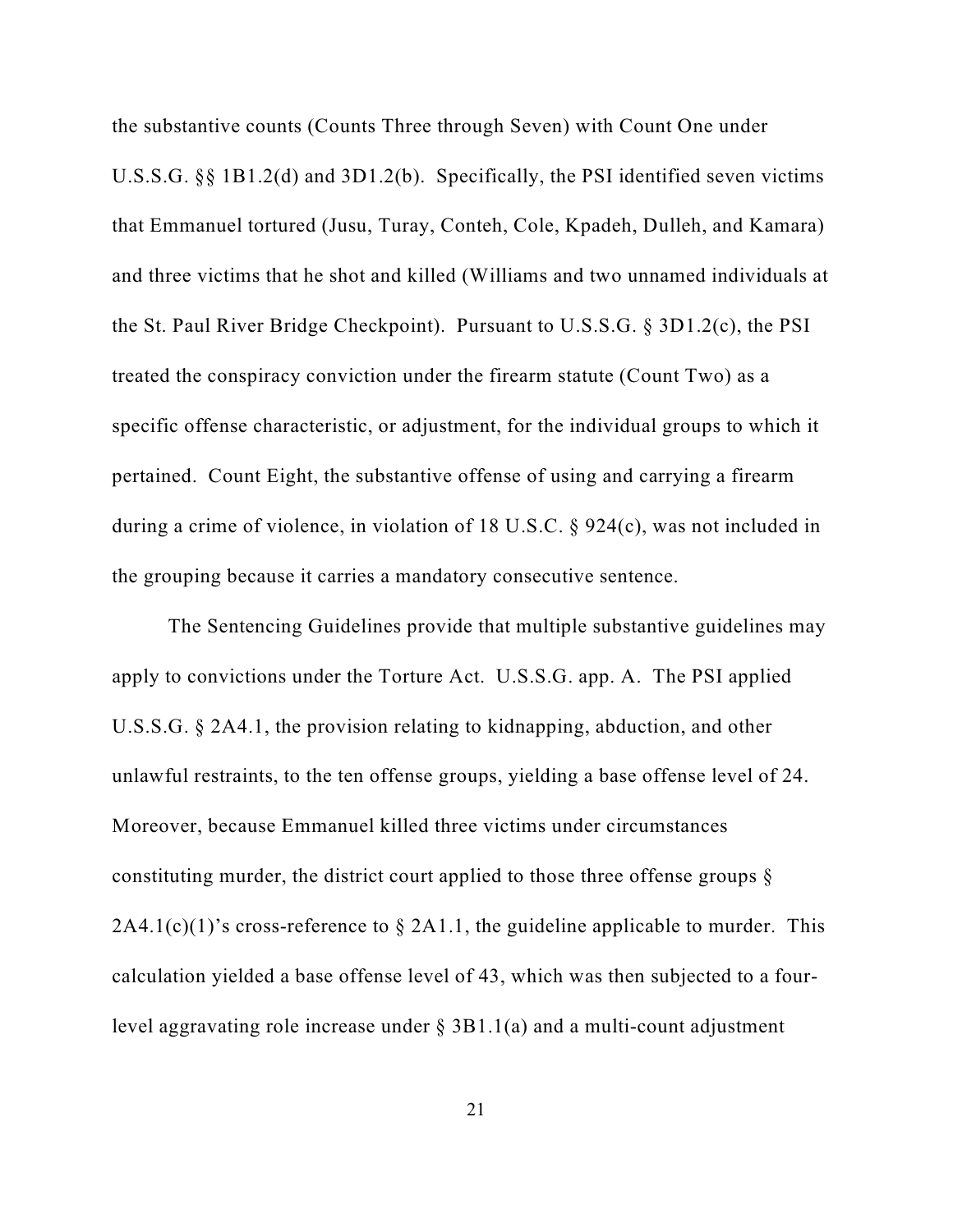under § 3D1.4. Emmanuel's final combined, adjusted offense level was 51.

Emmanuel objected to the PSI. In particular, he argued that the application of the § 2A4.1 kidnapping guideline and the § 2A1.1 murder cross-reference was unconstitutional and improper, because he had not been charged with or convicted of either kidnapping or murder, and because none of the murders resulted from the alleged torture. Emmanuel also argued that the district court could not constitutionally sentence him for anything other than torture, because the CAT did not specifically prohibit murder or kidnapping. Emmanuel suggested, instead, that the aggravated assault guideline, § 2A2.2, better represented his convicted conduct. Emmanuel also objected to the PSI's use of ten offense groups, arguing that Williams, Cole, and the two unnamed individuals did not merit their own offense groups because there was insufficient evidence at trial that Emmanuel had killed them.

The district court concluded that the kidnapping guideline, U.S.S.G. § 2A4.1, was the most appropriate of the potentially applicable guidelines, because the offenses against all of the victims contained one or more elements of unlawful restraint, abduction, or kidnapping. The district court observed that, whether or not the victims' initial detention was lawful, their continued detention plainly was not. Next, in addressing Emmanuel's objection to the application of § 2A4.1's cross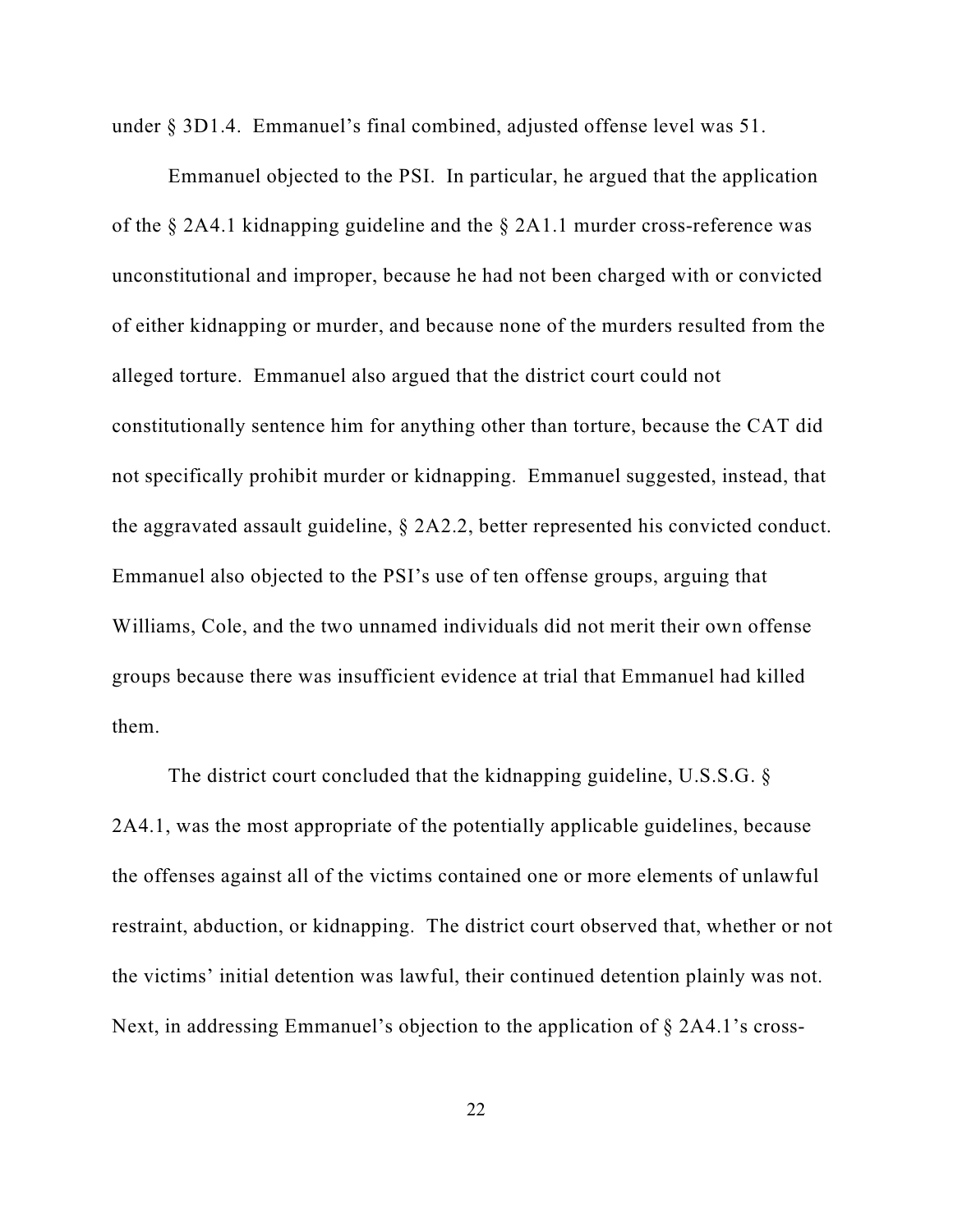reference to § 2A1.1, the district court determined that this cross-reference did not require that the victim's death have resulted from any torture. It found that the § 2A4.1 cross-reference applied because the evidence showed that more than one victim was killed in circumstances that constituted murder. Consequently, the district court found that the base offense level was 43, and that a four-level aggravating role enhancement applied pursuant to U.S.S.G. § 3B1.1(a). Inasmuch as an offense level of 43 is the highest level contained in the sentencing guidelines, and corresponds to life imprisonment, the district court ultimately set Emmanuel's offense level at 43.

After hearing from the parties regarding the 18 U.S.C. § 3553(a) factors, the court imposed a total sentence of 1,164 months, or 97 years, of imprisonment. The total term consisted of 240 months each for Counts One and Two, 120 months each for Counts Three through Seven, and 84 months for Count Eight, all running consecutively.

The district court entered judgment on January 1, 2009, and Emmanuel timely appealed.

# II.

Congress passed the Torture Act to implement the United States's obligations under the Convention Against Torture, which itself was the product of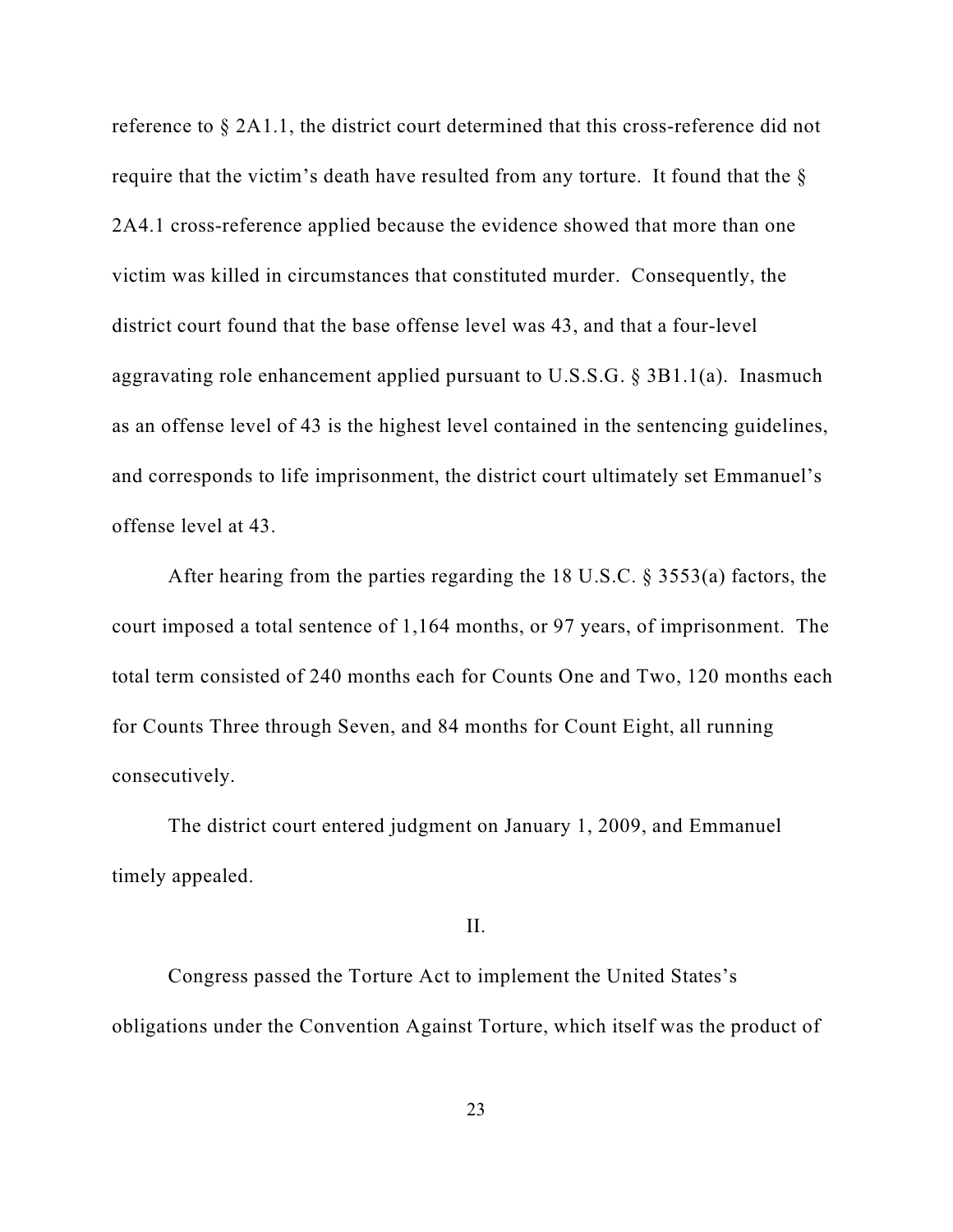a long-evolving international consensus against torture committed by official actors. The CAT was adopted by the United Nations General Assembly on December 10, 1984. The preamble to the CAT recognizes the obligation of nations, under the U.N. Charter, to "promote universal respect for, and observance of, human rights and fundamental freedoms." See CAT, pmbl. The preamble thus announced the treaty's broad purpose of "mak[ing] more effective the struggle against torture and other cruel, inhuman or degrading treatment or punishment throughout the world." Id.

President Reagan signed the Convention Against Torture on April 18, 1988, and approximately one month later, the CAT was transmitted to the Senate for its advice and consent, along with seventeen reservations, understandings, and declarations. See Convention Against Torture and Other Cruel, Inhuman or Degrading Treatment or Punishment, S. Exec. Rep. 101-30, at 7 (1990). In January 1990, President George H.W. Bush submitted a revised list of such conditions. See id. at 7-11. Of particular relevance here, the United States expressed its understanding that "in order to constitute torture, an act must be specifically intended to inflict severe physical or mental pain or suffering." See id. at 9, 36. The Senate adopted a resolution of advice and consent to ratification of the CAT on October 27, 1990, subject to several conditions, including the one just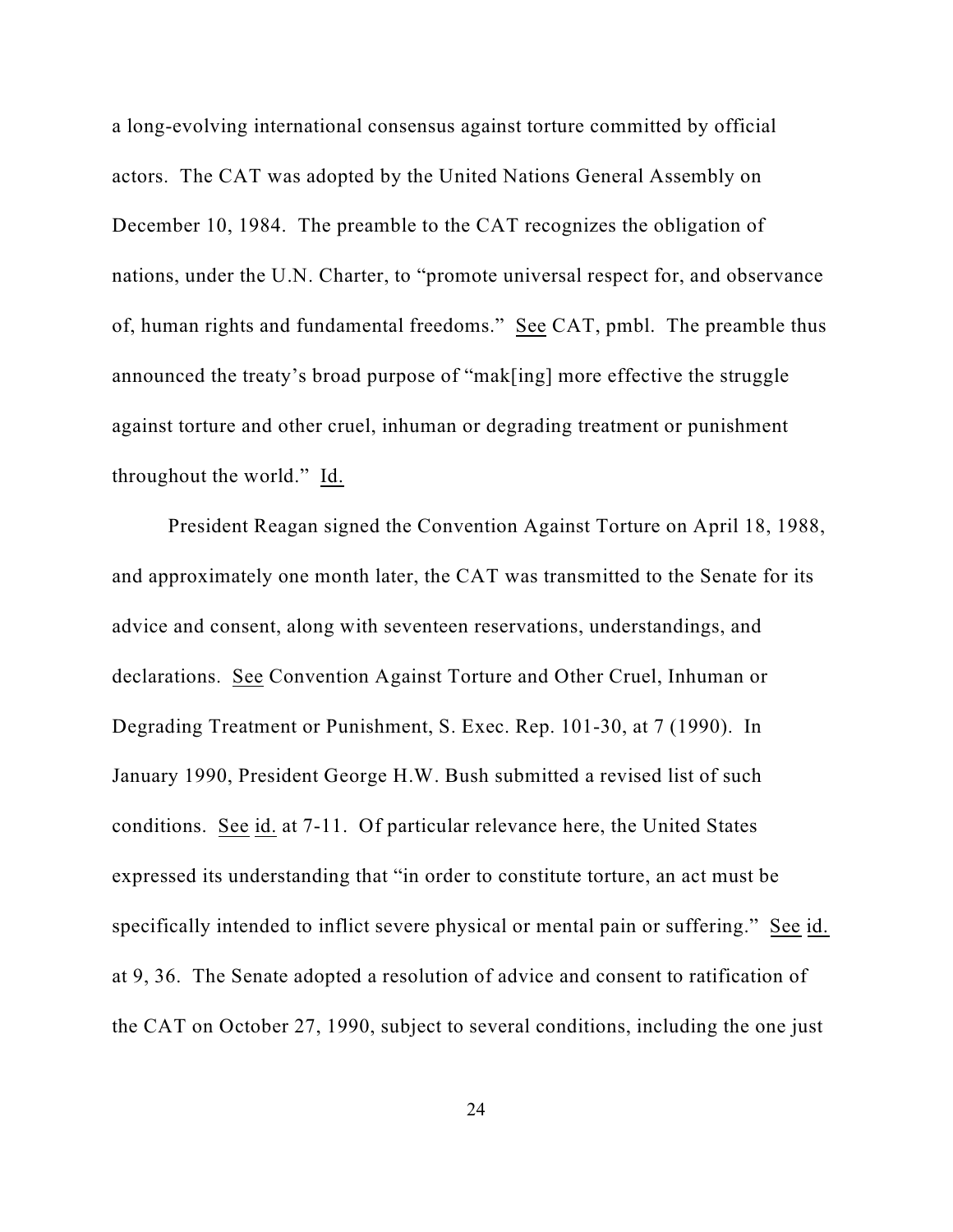mentioned. President Clinton deposited the instrument of ratification, which

included the Senate reservations, understandings, and declarations, with the United

Nations on October 21, 1994. The CAT became the law of the land on November

20, 1994, thirty days after it was deposited for ratification with the United Nations.

At present, 146 nations are signatories to the CAT.

The CAT defines "torture" this way:

[A]ny act by which severe pain or suffering, whether physical or mental, is intentionally inflicted on a person for such purposes as obtaining from him or a third person information or a confession, punishing him for an act he or a third person has committed or is suspected of having committed, or intimidating or coercing him or a third person, or for any reason based on discrimination of any kind, when such pain or suffering is inflicted by or at the instigation of or with the consent or acquiescence of a public official or other person acting in an official capacity.

CAT, art. 1(1). The CAT excludes from its purview "pain or suffering arising only

from, inherent in or incident to lawful sanctions." Id.

Article 2(1) of the CAT requires each signatory nation to "take effective legislative, administrative, judicial or other measures to prevent acts of torture in any territory under its jurisdiction." Specifically, each signatory is obliged to "ensure that all acts of torture are offences under its criminal law," and must also criminalize "any attempt to commit torture and . . . an act by any person which constitutes complicity or participation in torture." CAT, art.  $4(1)$ . Article  $5(1)-(2)$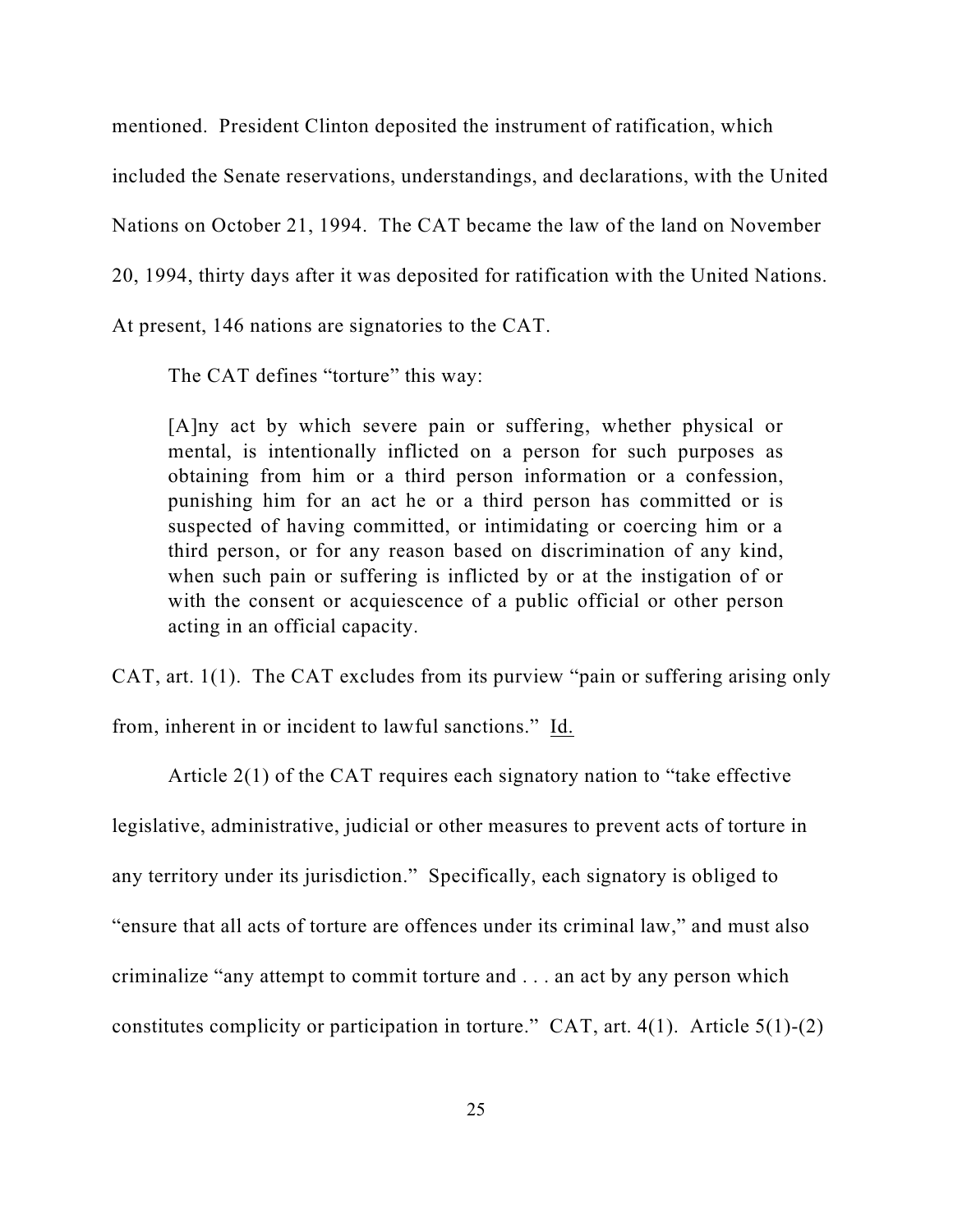requires each signatory nation to "take such measures as may be necessary to establish its jurisdiction over the offences [described] . . . [w]hen the alleged offender is a national of that State" and "where the alleged offender is present in any territory under its jurisdiction and it does not extradite him."

Because the resolution of advice and consent from the Senate specified that

the CAT was not self-executing,<sup>1</sup> Congress passed the Torture Act, 18 U.S.C. §§

2340-2340A, on April 30, 1994, pursuant to Articles 4 and 5 of the CAT. $^{2}$ 

The Torture Act provides that "[w]hoever outside the United States commits

any act, directed against an individual in the offender's custody or physical control, by which severe pain or suffering (other than pain or suffering arising only from or inherent in, or incidental to, lawful sanctions), whether physical or mental, is intentionally inflicted on that individual for such purposes as obtaining from that individual or a third person information or a confession, punishing that individual for an act that individual or a third person has committed or is suspected of having committed, intimidating or coercing that individual or a third person, or for any reason based on discrimination of any kind.

Pub. L. 102-256 § 3(b)(1).

<sup>&</sup>lt;sup>1</sup> Certain treaties are not "self-executing," meaning that they cannot create judicially enforceable rights until Congress passes implementing legislation. See Auguste v. Ridge, 395 F.3d 123, 132 n.7 (3d Cir. 2005). We have previously recognized that the CAT is not selfexecuting. Reyes-Sanchez v. U.S. Att'y Gen., 369 F.3d 1239, 1240 n.1 (11th Cir. 2004).

 $\degree$  Congress also enacted other statutes in response to the CAT. The Foreign Affairs Reform and Restructuring Act of 1998, Pub. L. No. 105-277, Div. G., Tit. XXII, § 2242, 112 Stat. 2681-822 (codified at 8 U.S.C. § 1231) (the "FARRA"), for example, was enacted in 1998 and makes it the policy of the United States not to expel, extradite, or otherwise effect the involuntary return of an individual to a country where he is in danger of being subjected to torture. FARRA adopted the CAT's definition of torture. See 8 C.F.R. § 208.18(a). The Torture Victim Protection Act of 1991 (the "TVPA"), 28 U.S.C. § 1350 note, provides a civil tort remedy for victims of torture and defines torture as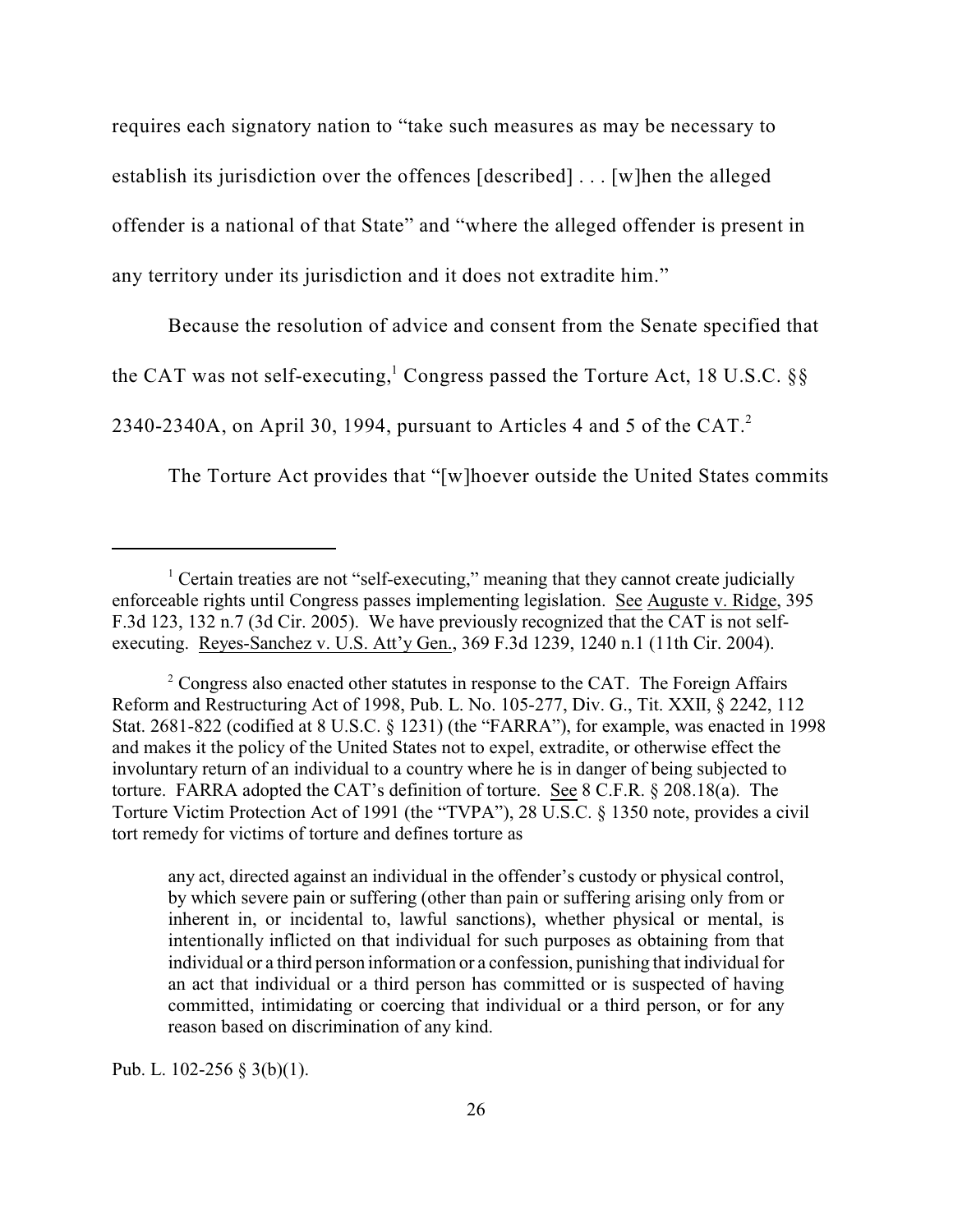or attempts to commit torture shall be fined . . . or imprisoned not more than 20 years, or both, and if death results . . . shall be punished by death or imprisoned for any term of years or for life." 18 U.S.C. § 2340A(a). The federal courts have jurisdiction if "the alleged offender is a national of the United States[,] or [if] the alleged offender is present in the United States, irrespective of the nationality of the victim or alleged offender." Id.  $\S$  2340A(b). A person who conspires to commit an offense under the Torture Act is subject to the same penalties prescribed for the offense itself. Id.  $\S$  2340A(c).

The Torture Act defines torture as

an act committed by a person acting under the color of law specifically intended to inflict severe physical or mental pain or suffering (other than pain or suffering incidental to lawful sanctions) upon another person within his custody or physical control.

Id. § 2340(1). "Severe mental pain or suffering," in turn, is defined as

the prolonged mental harm caused by or resulting from --

(A) the intentional infliction or threatened infliction of severe physical pain or suffering;

(B) the administration or application, or threatened administration or application, of mind-altering substances or other procedures calculated to disrupt profoundly the senses or personality;

(C) the threat of imminent death; or

(D) the threat that another person will imminently be subjected to death, severe physical pain or suffering, or the administration or application of mind-altering substances or other procedures calculated to disrupt profoundly the senses or personality . . . .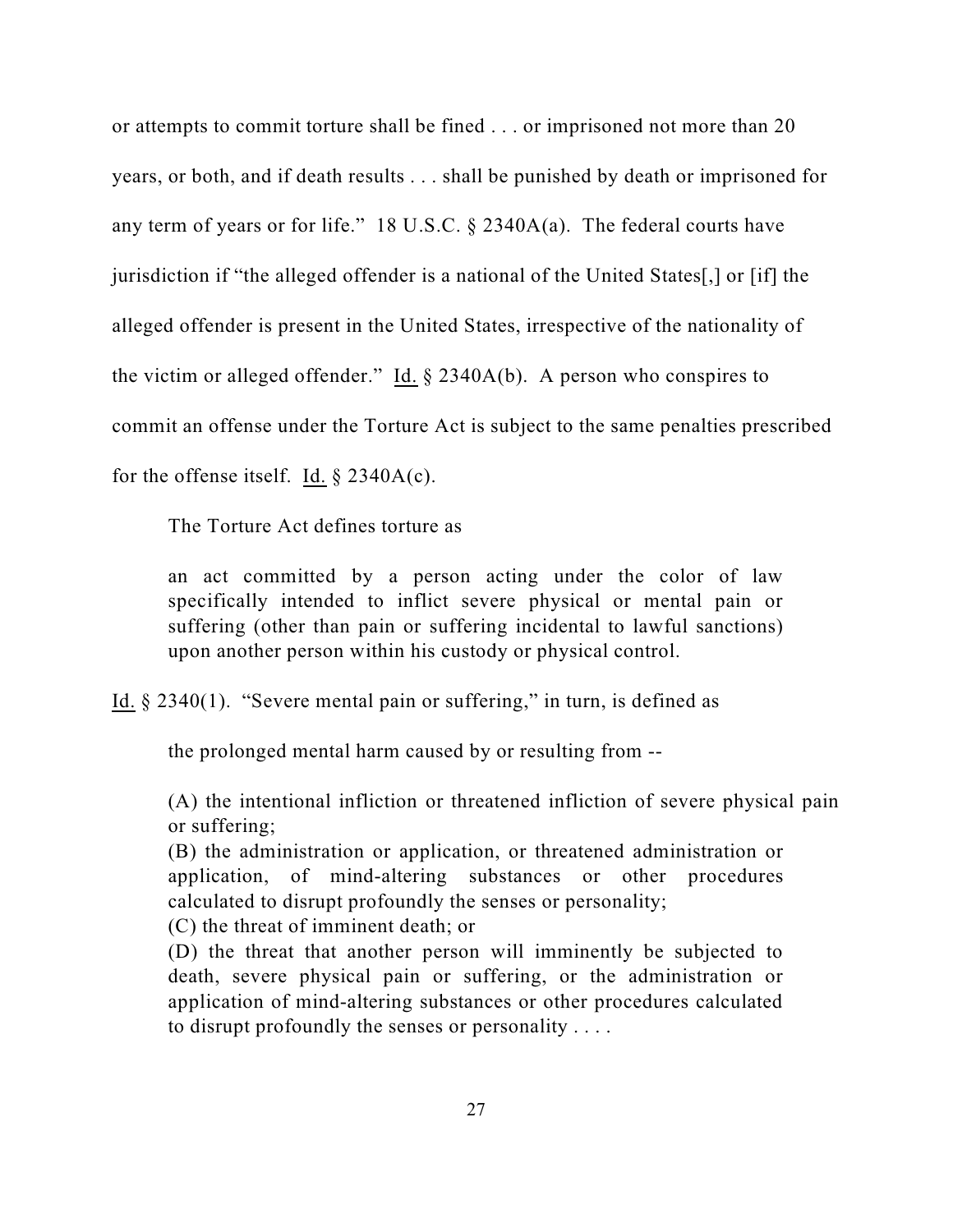#### III.

Emmanuel claims that the Torture Act exceeds Congress's powers under the Constitution in several respects. We review such constitutional challenges to legislation de novo. United States v. Ferreira, 275 F.3d 1020, 1024 (11th Cir. 2001).

#### A.

The heart of Emmanuel's argument is that the Torture Act is invalid because its definition of torture sweeps more broadly than that provided by the CAT. $^3$ According to Emmanuel, there are three crucial differences between the definition of torture in the CAT and the Torture Act: first, the CAT requires that "torture" be committed for some proscribed purpose -- specifically, "for such purposes as" obtaining information, punishing, intimidating, or coercing a person, or for "any reason based on discrimination of any kind," CAT, art. 1(1) -- whereas the Torture Act does not require the government to prove the defendant's motive; second, the CAT requires that the torturer's actions actually result in "severe pain and suffering," whereas the Torture Act requires only an act committed with the

<sup>&</sup>lt;sup>3</sup> Emmanuel does not dispute that the United States validly adopted the CAT pursuant to the President's Article II power to enter into treaties with the advice and consent of the Senate, see U.S. Const. art. 2, § 2, cl. 2.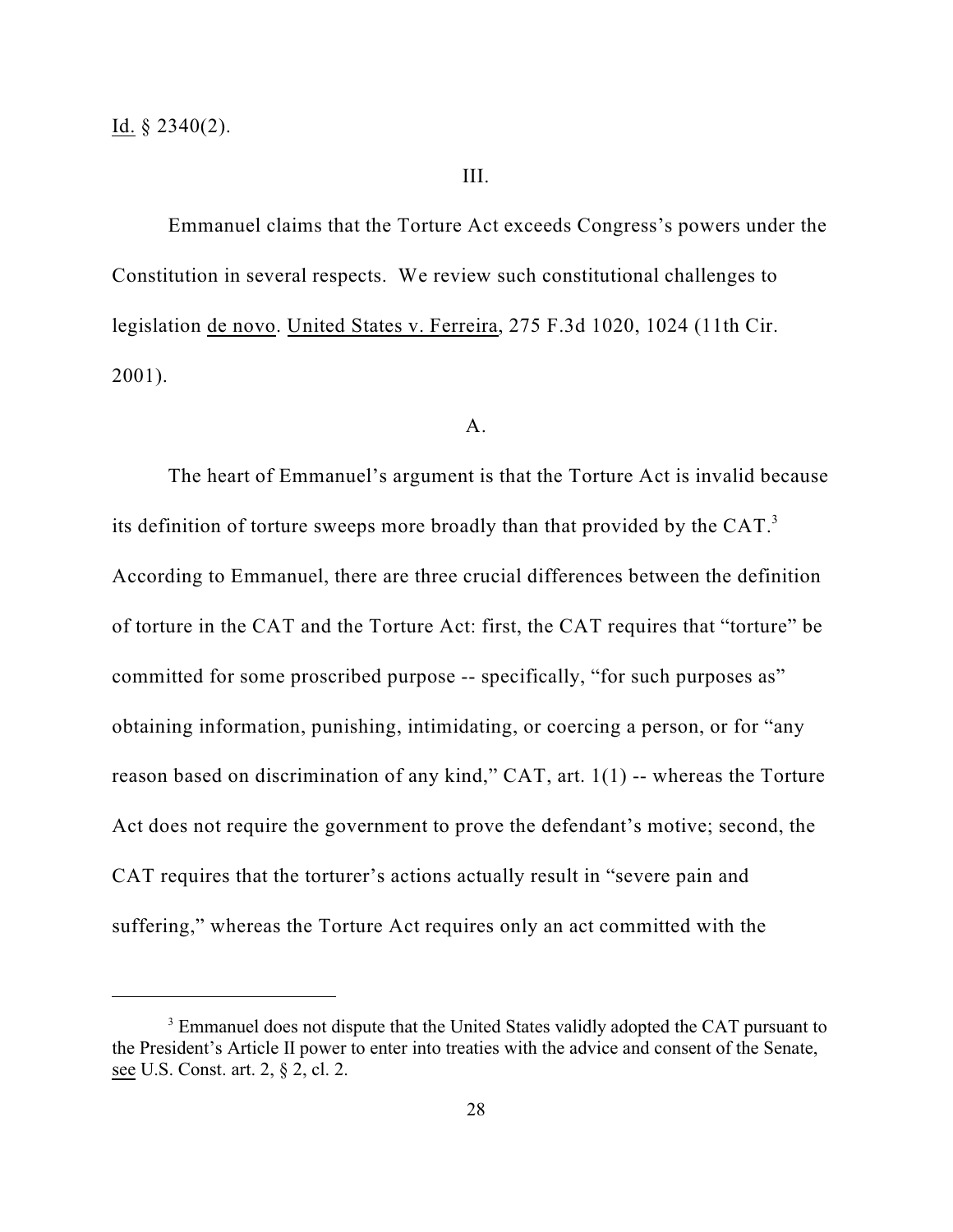"specific[] inten[tion] to inflict severe physical or mental pain or suffering"; and third, the CAT limits the scope of "torture" to conduct committed by "a public official or other person acting in an official capacity," whereas the Torture Act requires that the torturous conduct be "committed by a person acting under the color of law." Because Emmanuel challenges the statute on its face, the hurdle he must clear is an exceedingly high one. See United States v. Salerno, 481 U.S. 739, 745 (1987). 4

Article II gives the President the "Power, by and with the Advice and Consent of the Senate, to make Treaties, provided two thirds of the Senators present concur." U.S. Const. art. II, § 2, cl. 2. In determining whether Congress has the authority to enact legislation implementing such a treaty, we look to the Necessary and Proper Clause. Ferreira, 275 F.3d at 1027. That clause confers on Congress the "Power . . . [t]o make all Laws which shall be necessary and proper for carrying into Execution the foregoing Powers, and all other Powers vested by this Constitution in the Government of the United States." U.S. Const. art. I, § 8, cl. 18. Collectively, these clauses empower Congress to enact any law that is

<sup>&</sup>lt;sup>4</sup> Although Emmanuel says once in his brief that he challenges the statute "as applied," he provides no substantive argument on this point, and there is no indication that the statute's alleged deviations from the CAT apply to him. The torture he is alleged to have committed was undertaken for a particular purpose (to intimidate any possible dissenters to his father's regime and extract information from them), caused severe physical and mental pain and suffering, and was perpetrated while he was acting in an official capacity.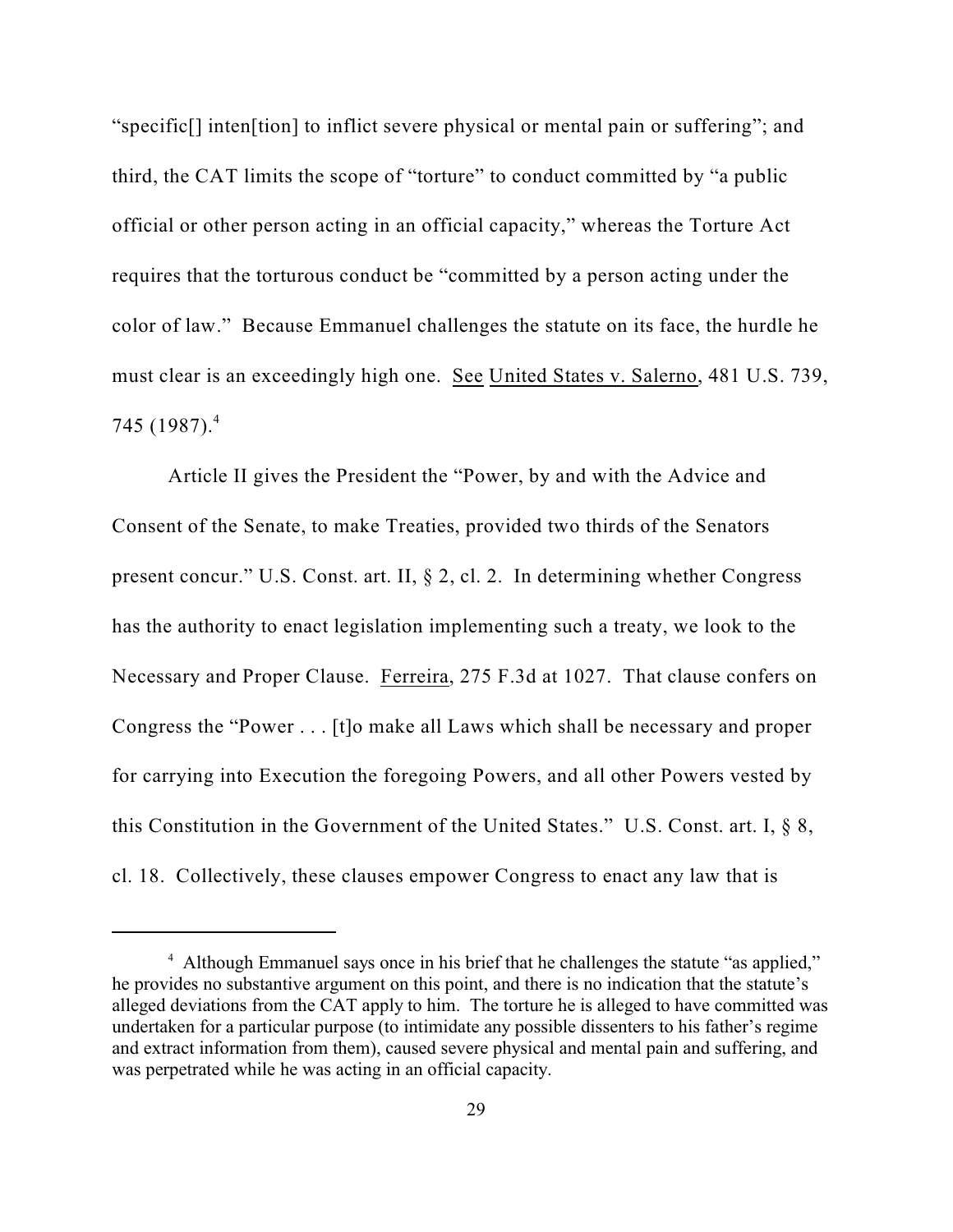necessary and proper to effectuate a treaty made pursuant to Article II.

In recognition of the expansive language of the Necessary and Proper Clause, the Supreme Court has made clear that the clause "grants Congress broad authority to enact federal legislation." United States v. Comstock, -- U.S. --, 130 S. Ct. 1949, 1956 (2010) (quoting McCulloch v. Maryland, 17 U.S. (4 Wheat.) 316, 413-14 (1819)); see also Katzenbach v. Morgan, 384 U.S. 641, 650 (1966). Thus, the Court has explained, "the word 'necessary' does not mean 'absolutely necessary.'" Comstock, 130 S. Ct. at 1956. Rather, "the Necessary and Proper Clause makes clear that the Constitution's grants of specific federal legislative authority are accompanied by broad power to enact laws that are 'convenient, or useful' or 'conducive' to the authority's 'beneficial exercise.'" Id. (citation omitted). As Chief Justice Marshall wrote in McCulloch v. Maryland, "[l]et the end be legitimate, let it be within the scope of the constitution, and all means which are appropriate, which are plainly adapted to that end, which are not prohibited, but consist with the letter and spirit of the constitution, are constitutional." 17 U.S. (4 Wheat) at 421.

Thus, "in determining whether the Necessary and Proper Clause grants Congress the legislative authority to enact a particular federal statute, we look to see whether the statute constitutes a means that is rationally related to the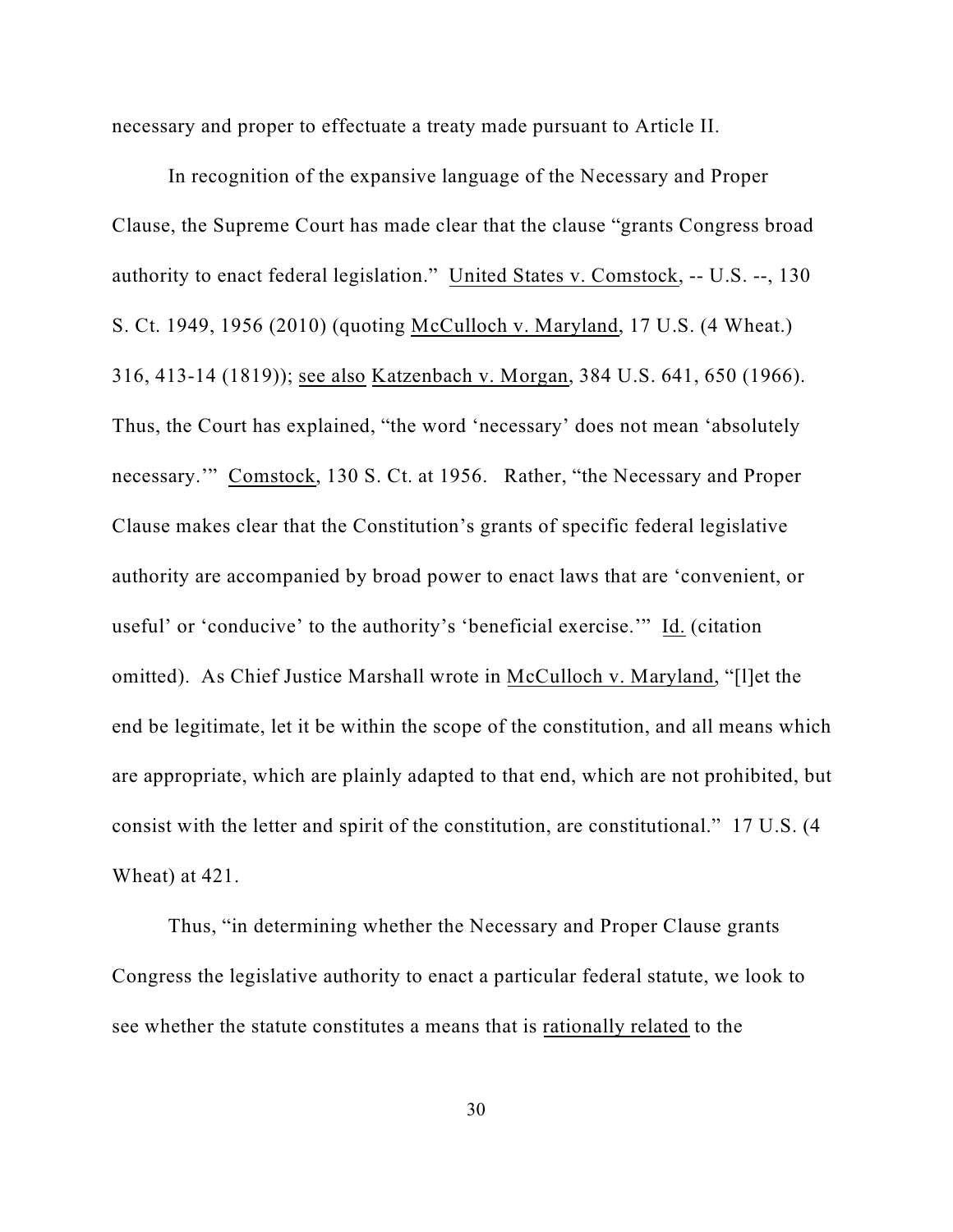implementation of a constitutionally enumerated power." Comstock, 130 S. Ct. at

1956 (emphasis added); see also Gonzales v. Raich, 545 U.S. 1, 22 (2005)

(upholding statute enacted pursuant to Commerce Clause because "Congress had a rational basis" for concluding that statute implemented congressional power under the Commerce Clause); Sabri v. United States, 541 U.S. 600, 605 (2004) (noting that review under the Necessary and Proper Clause is for "means-ends rationality"). In United States v. Lue, for example, the Second Circuit applied this rational relationship test in upholding the constitutionality of the Hostage Taking Act, which was enacted to implement the Hostage Taking Convention. 134 F.3d 79 (2d Cir. 1998). The court observed that

the "plainly adapted" standard [from McCulloch] requires that the effectuating legislation bear a rational relationship to a permissible constitutional end. Were this not the case, any congressional enactment not passed pursuant to an expressly enumerated power would be subject to challenge on some more rigorous means-end analysis. Such thoroughgoing judicial involvement in the day-to-day enactments of Congress would undercut the foundation on which M'Culloch rests: the need to preserve a realm of flexibility in which Congress can carry out its delegated responsibilities.

Id. at 84 (emphasis added). We, too, have recognized that the rational relationship test is an appropriate way to determine whether a federal enactment is authorized by the Necessary and Proper Clause in connection with an enumerated power. Ferreira, 275 F.3d at 1027-28 (adopting the reasoning and holding of Lue in a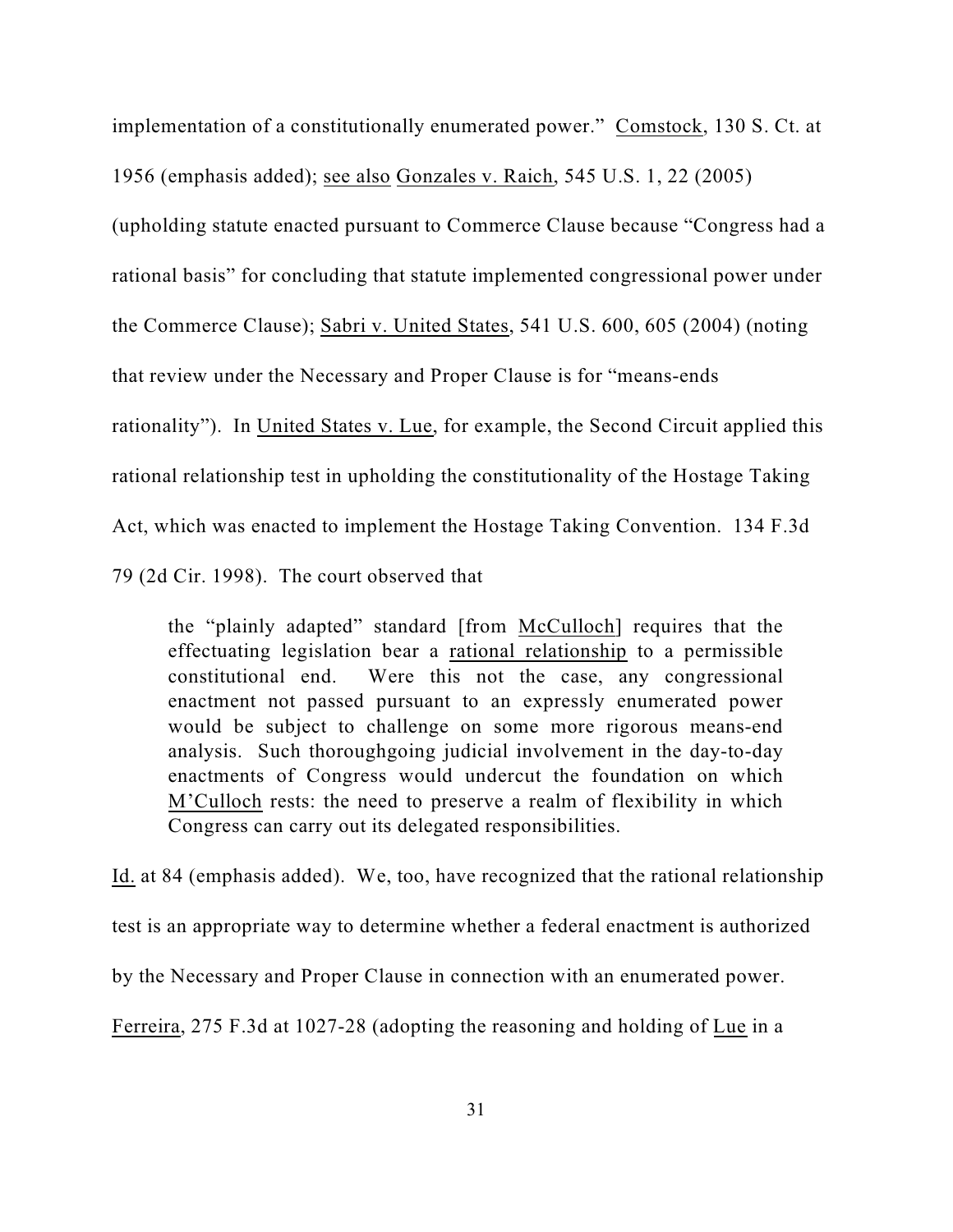similar constitutional challenge to the Hostage Taking Act).

Congressional power to pass those laws that are necessary and proper to effectuate the enumerated powers of the Constitution is nowhere broader and more important than in the realm of foreign relations. Correspondingly, the judiciary's role in reviewing the acts of Congress in this area must be appropriately circumscribed. As the D.C. Circuit has explained,

a determination by the political branches concerning the obligations of the United States is also a determination about the conduct of American foreign policy. Defining and enforcing the United States' obligations under international law require the making of extremely sensitive policy decisions, decisions which will inevitably color our relationships with other nations. Such decisions are "delicate, complex, and involve large elements of prophecy. They are and should be undertaken only by those directly responsible to the people whose welfare they advance or imperil. They are decisions of a kind for which the Judiciary has neither aptitude, facilities nor responsibility . . . ."

Finzer v. Barry, 798 F.2d 1450, 1458-59 (D.C. Cir. 1986) (quoting Chicago & S.

Air Lines, Inc. v. Waterman Steamship Corp., 333 U.S. 103, 111 (1948)), aff'd in

part and rev'd in part sub nom. Boos v. Barry, 485 U.S. 312 (1988). Indeed, there

is a particularly strong case for deference to the political branches,

over and above the traditional and general requirement of restraint in the area of foreign relations, [when a court is] asked to review a statute which both Congress and . . . [a] President[] have declared to be necessary to fulfill our obligations under both customary international law and a treaty which we have signed.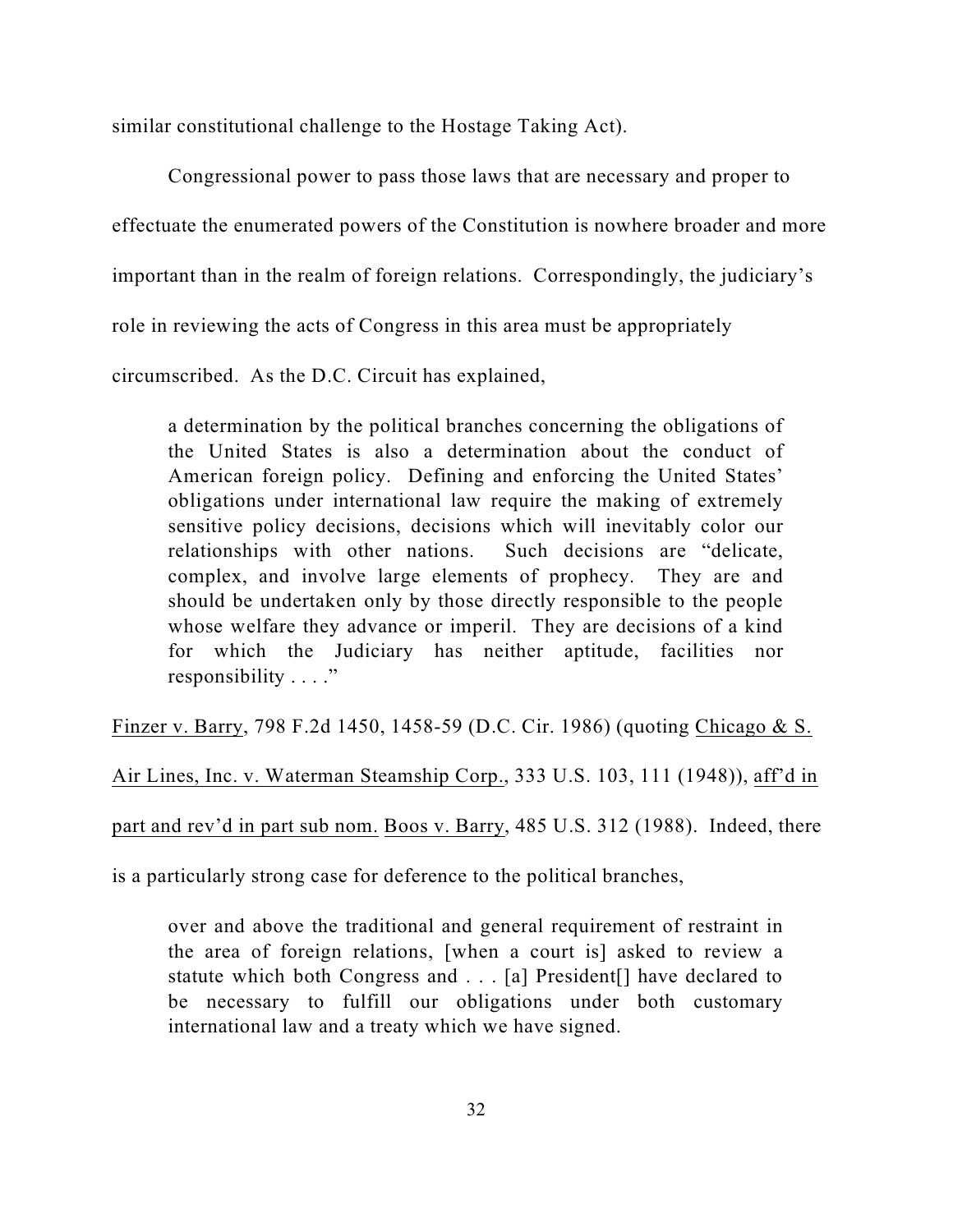Id. at 1459.

It follows generally that "[i]f [a] treaty is valid there can be no dispute about the validity of [a] statute [passed] under Article I, Section 8, as a necessary and proper means to execute the powers of the Government." Missouri v. Holland, 252 U.S. 416, 432 (1920); see also Lue, 134 F.3d at 84 ("If the Hostage Taking Convention is a valid exercise of the Executive's treaty power, there is little room to dispute that the legislation passed to effectuate the treaty is valid under the Necessary and Proper Clause."). Thus, while our task in interpreting a treaty is ordinarily to give it a "meaning consistent with the shared expectations of the contracting parties," Air France v. Saks, 470 U.S. 392, 399 (1985), our role is narrowed considerably "where the President and the Senate [have] express[ed] a shared consensus on the meaning of [the] treaty as part of the ratification process," Auguste v. Ridge, 395 F.3d 123, 143 (3d Cir. 2005). In such a case, that "shared consensus . . . is to govern in the domestic context." Id.

Notably, the existence of slight variances between a treaty and its congressional implementing legislation do not make the enactment unconstitutional; identicality is not required. Rather, as the Second Circuit held in Lue, and as we echoed in Ferreira, legislation implementing a treaty bears a "rational relationship" to that treaty where the legislation "tracks the language of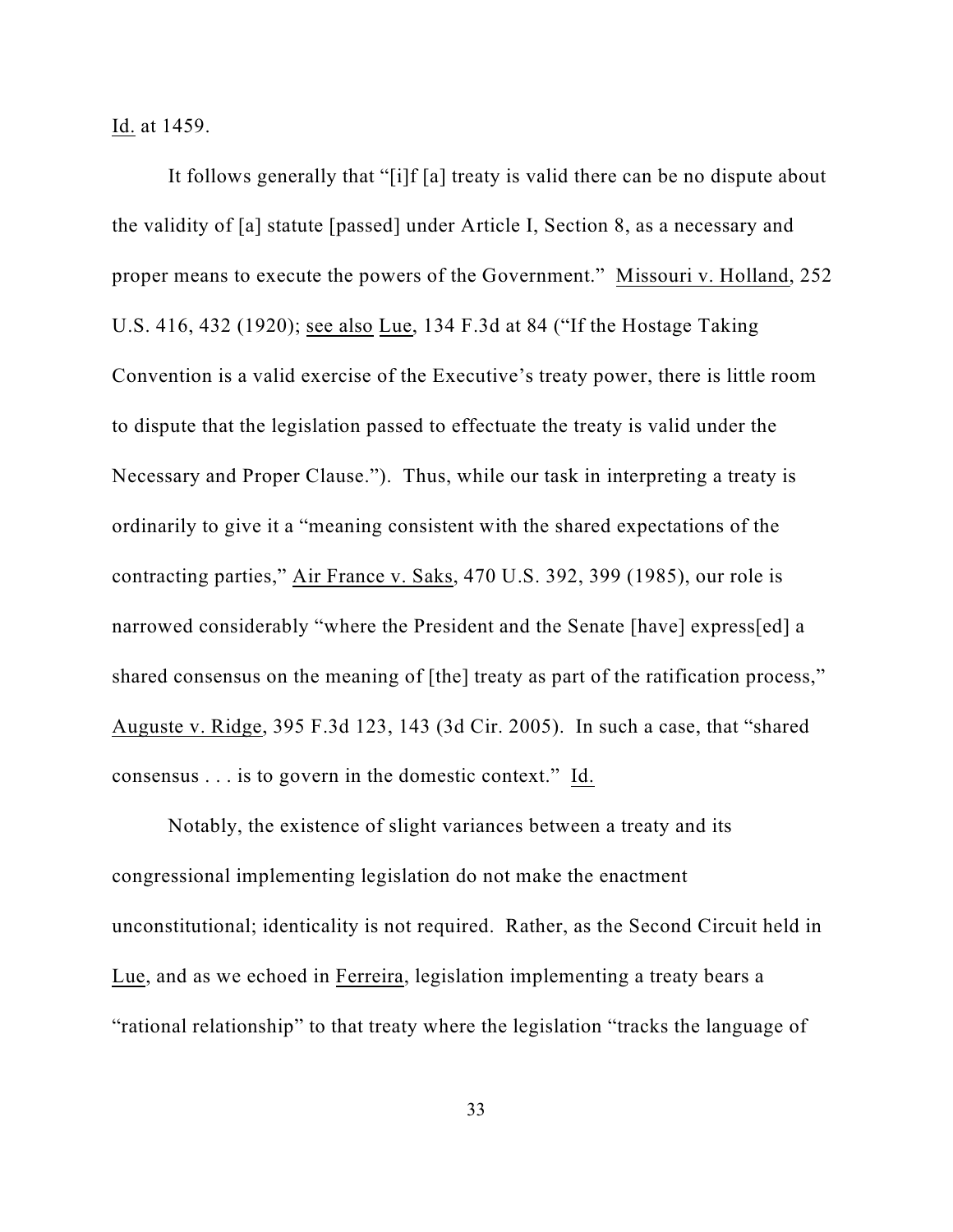the [treaty] in all material respects." Lue, 134 F.3d at 84 (emphasis added); see also Ferreira, 275 F.3d at 1027-28. In Lue, for example, the claim was that the Hostage Taking Act strayed too far from the bounds of the Hostage Taking Convention in defining a "hostage taker." The Hostage Taking Convention defined a hostage taker this way:

Any person who seizes or detains and threatens to kill, to injure or to continue to detain another person . . . in order to compel a third party, namely, a State, an international intergovernmental organization, a natural or juridical person, or a group of persons, to do or abstain from doing any act as an explicit or implicit condition for the release of the hostage[, is a hostage taker].

Lue, 134 F.3d at 82 (emphasis added) (quoting Hostage Taking Convention, art. 1).

The Hostage Taking Act defined a hostage taker in a slightly different manner,

providing, among other things, an arguably broader definition of "third party":

[W]hoever, whether inside or outside the United States, seizes or detains and threatens to kill, to injure, or to continue to detain another person in order to compel a third person or a governmental organization to do or abstain from doing any act as an explicit or implicit condition for the release of the person detained, or attempts or conspires to do so[, is a hostage taker].

Id. at 81-82 (quoting 18 U.S.C. § 1203(a)). Yet, these differences in language and scope between the treaty and its implementing legislation did not mean that one

lacked a rational relationship to the other. Instead, because the differences in

language were not material, the Second Circuit found a rational relationship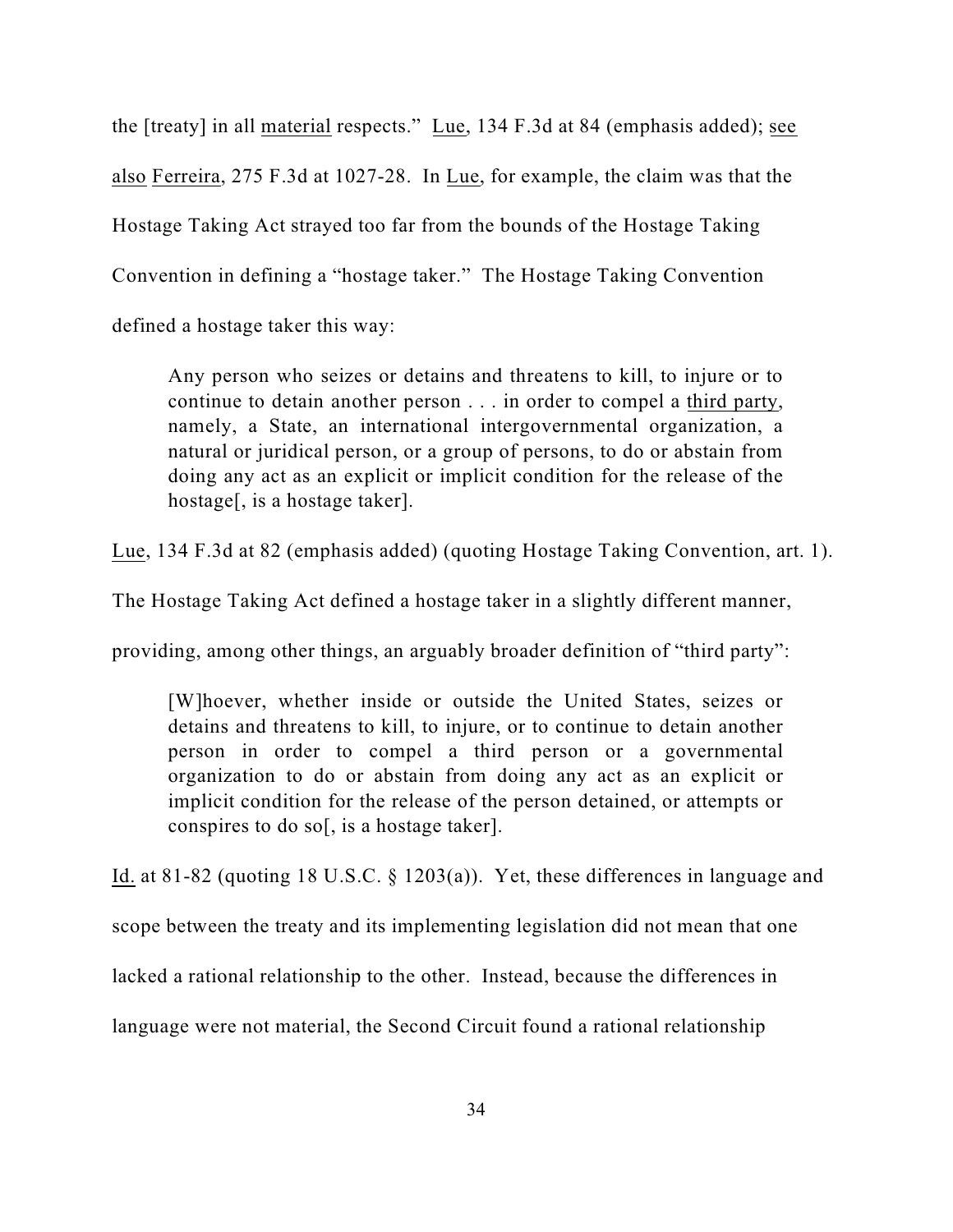between the Hostage Taking Convention and the Hostage Taking Act. Id. at 84.

Applying the rational relationship test in this case, we are satisfied that the Torture Act is a valid exercise of congressional power under the Necessary and Proper Clause, because the Torture Act tracks the provisions of the CAT in all material respects. The plain language of the CAT controls the analysis of its scope, Sale v. Haitian Ctrs. Council, Inc., 509 U.S. 155, 194 (1993), and the CAT declares broadly that its provisions are "without prejudice to any international instrument or national legislation which does or may contain provisions of wider application," CAT, art. 1(2). Put simply, the CAT created a floor, not a ceiling, for its signatories in their efforts to combat torture. Moreover, settled rules of treaty interpretation require that we construe the CAT generously:

In choosing between conflicting interpretations of a treaty obligation, a narrow and restricted construction is to be avoided as not consonant with the principles deemed controlling in the interpretation of international agreements. Considerations which should govern the diplomatic relations between nations, and the good faith of treaties, as well, require that their obligations should be liberally construed so as to effect the apparent intention of the parties to secure equality and reciprocity between them. For that reason if a treaty fairly admits of two constructions, one restricting the rights which may be claimed under it, and the other enlarging it, the more liberal construction is to be preferred.

Factor v. Laubenheimer, 290 U.S. 276, 293-94 (1933).

Turning, then, to the Torture Act, we examine each of the three variances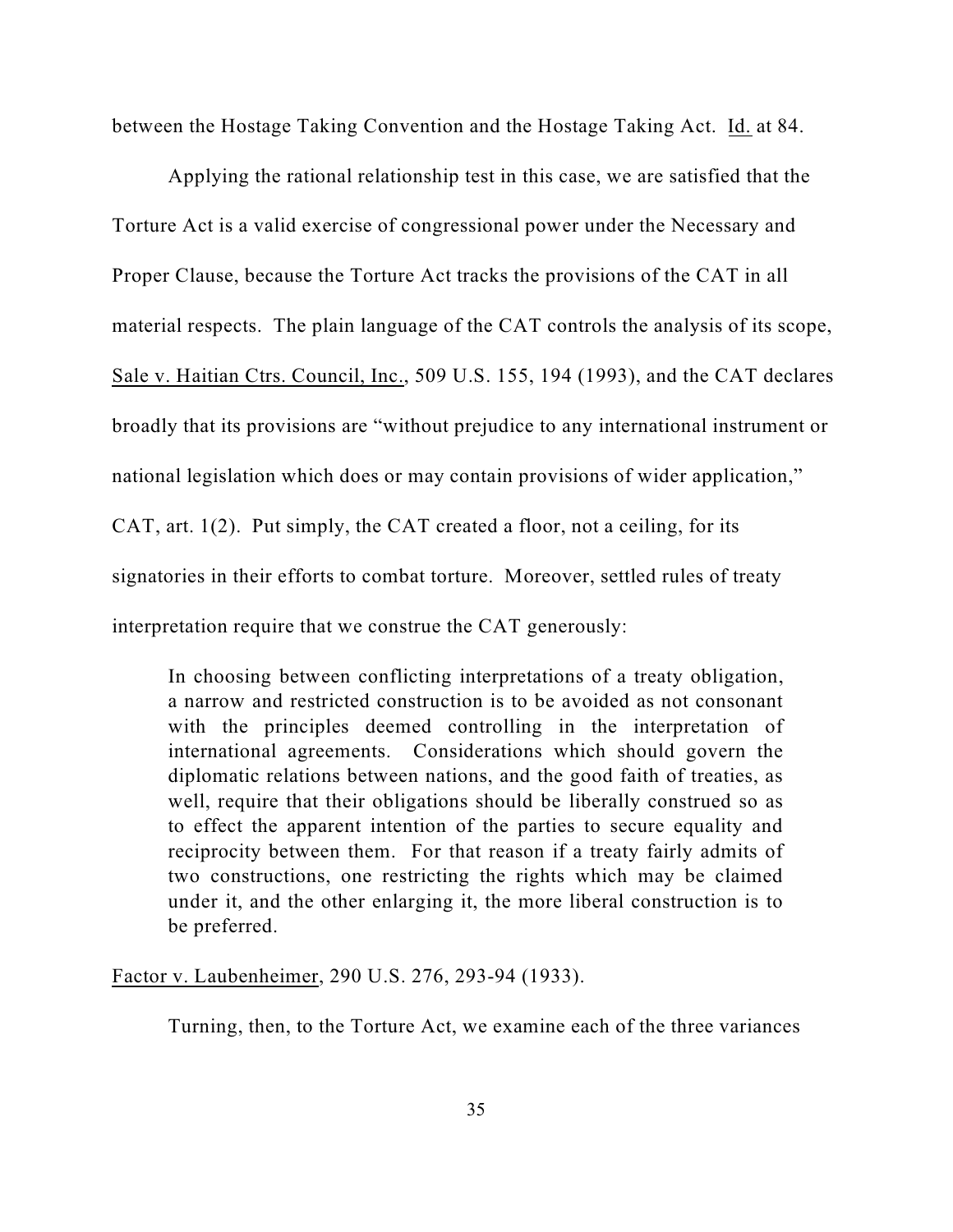that Emmanuel identifies between its provisions and those of the CAT.

First, Emmanuel points out that the CAT and the Torture Act differ in that Article 1(1) of the CAT requires that torture be intentionally inflicted on another person

for such purposes as obtaining from him or a third person information or a confession, punishing him for an act he or a third person has committed or is suspected of having committed, or intimidating or coercing him or a third person, or for any reason based on discrimination of any kind,

whereas the Torture Act does not require the government to prove the defendant's motive. This difference, however, is simply not material.

The list provided in the CAT, which is prefaced by the phrase "for such purposes as," is not integral to the definition of torture. Rather, as courts have recognized in the context of other federal statutes that adopt the CAT's definition of torture, the CAT independently requires that torture be committed "intentionally," CAT, art. 1(1), and the "for such purposes" language serves only to "reinforce" that requirement -- i.e., "that torture requires acts both intentional and malicious." Price v. Socialist People's Libyan Arab Jamarhiriya, 294 F.3d 82, 93 (D.C. Cir. 2002) (emphasis added) (internal citations omitted) (discussing similar "for such purposes as" language in the Torture Victim Protection Act and Foreign Sovereign Immunities Act). The "for such purposes" language is meant merely "to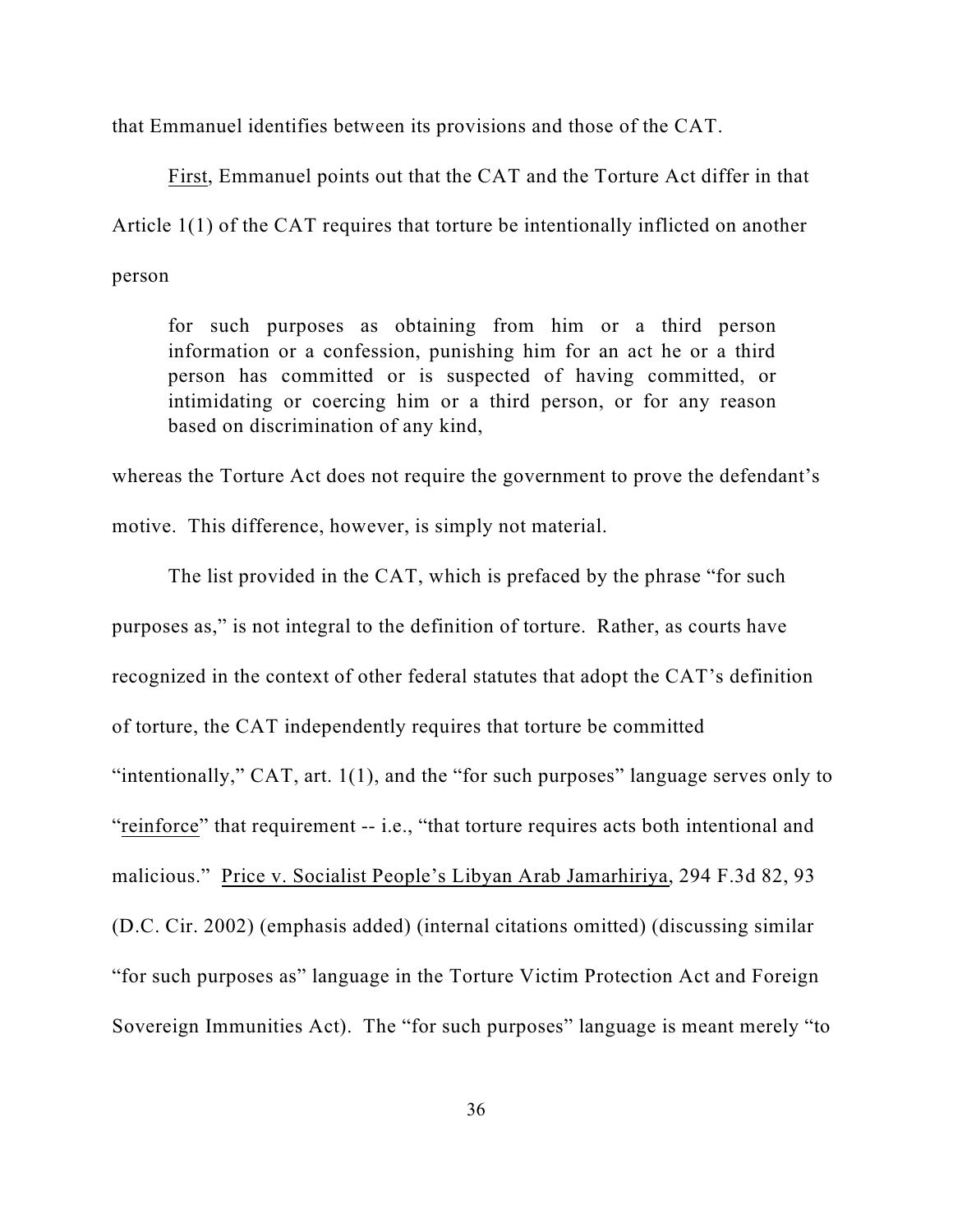illustrate the common motivations that cause individuals to engage in torture . . .

[and to] ensure[] that, whatever its specific goal, torture can occur . . . only when

the production of pain is purposive, not merely haphazard." Id.

Furthermore, the congressional definition of torture contained in the Torture Act fully embodies the considerations that the CAT's "for such purposes" language is intended to "reinforce." Congress properly understood the thrust of this language to require intentionality on the part of the torturer:

The requirement of intent is emphasized in Article 1 by reference to illustrate motives for torture: obtaining information of a confession, intimidations and coercion, or any reason based on discrimination of any kind. The purposes given are not exhaustive, as is indicated by the phrasing "for such purposes as." Rather, they indicate the type of motivation that typically underlies torture, and emphasize the requirement for deliberate intention or malice.

S. Exec. Rep. 101-30, at 14. The Torture Act in no way eliminates or obfuscates the intent requirement contained in the offense of torture; instead, the Act makes that requirement even clearer by stating that the proscribed acts must have been "specifically intended" to result in torture. 18 U.S.C. § 2340(1).

Congress simply did not exceed its power to implement the CAT, pursuant to the Necessary and Proper Clause, by omitting a provision that merely

"reinforces" the core definition of torture as an intentional and malicious act.

Again, the Necessary and Proper Clause gives Congress "broad power to enact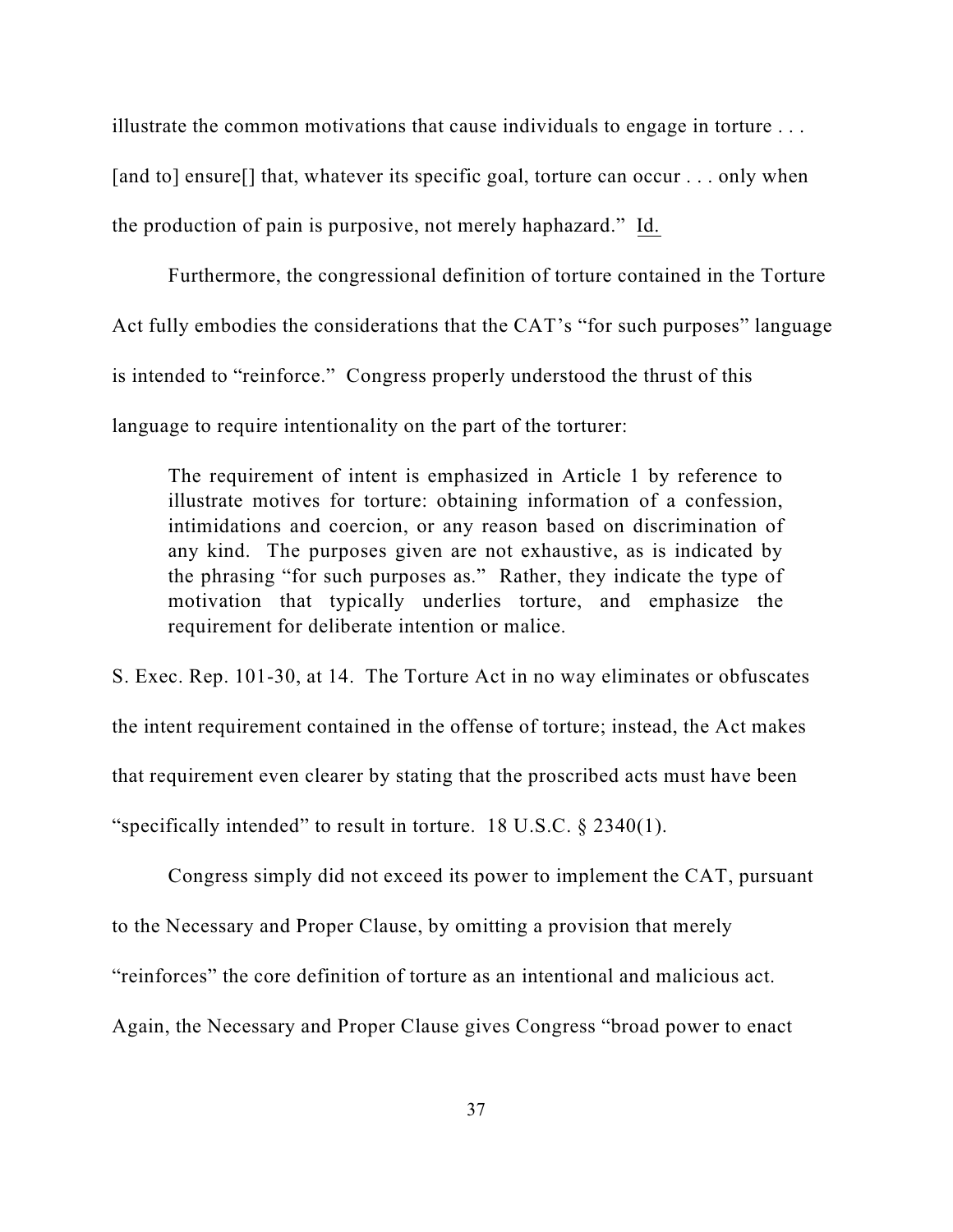laws that are 'convenient, or useful' or 'conducive' to the ... 'beneficial exercise'" of an enumerated power. Comstock, 130 S. Ct. at 1956 (citation omitted). The means chosen by Congress to criminalize torture in the Torture Act "are appropriate, [and] are plainly adapted to that end," McCulloch, 17 U.S. (4 Wheat) at 421; they faithfully implement the purpose of the CAT to outlaw, broadly, the cruel, inhuman, and degrading infliction of pain and suffering by official actors. The means by which Congress implemented the CAT therefore fully "consist with the letter and spirit of the constitution, [and] are constitutional." Id.

Second, Emmanuel claims that the Torture Act oversteps the bounds of the CAT by criminalizing not only consummated acts of torture, but acts done with no more than the "specific[] intent[ion] to inflict" severe pain or suffering, whether or not such pain or suffering is actually inflicted. Emmanuel correctly characterizes the proscriptions of the Torture Act, see 18 U.S.C.  $\S 2340(1)$  ("'[T]orture' means an act . . . specifically intended to inflict severe physical or mental pain or suffering . . . ."), but he fails to persuade us that they are unconstitutional.

The CAT expressly directs state parties to punish unconsummated crimes of torture. Specifically, it requires that state parties criminalize not only torture, but also attempts to commit torture. CAT, art. 4(1) ("Each State Party shall ensure that all acts of torture are offences under its criminal law. The same shall apply to an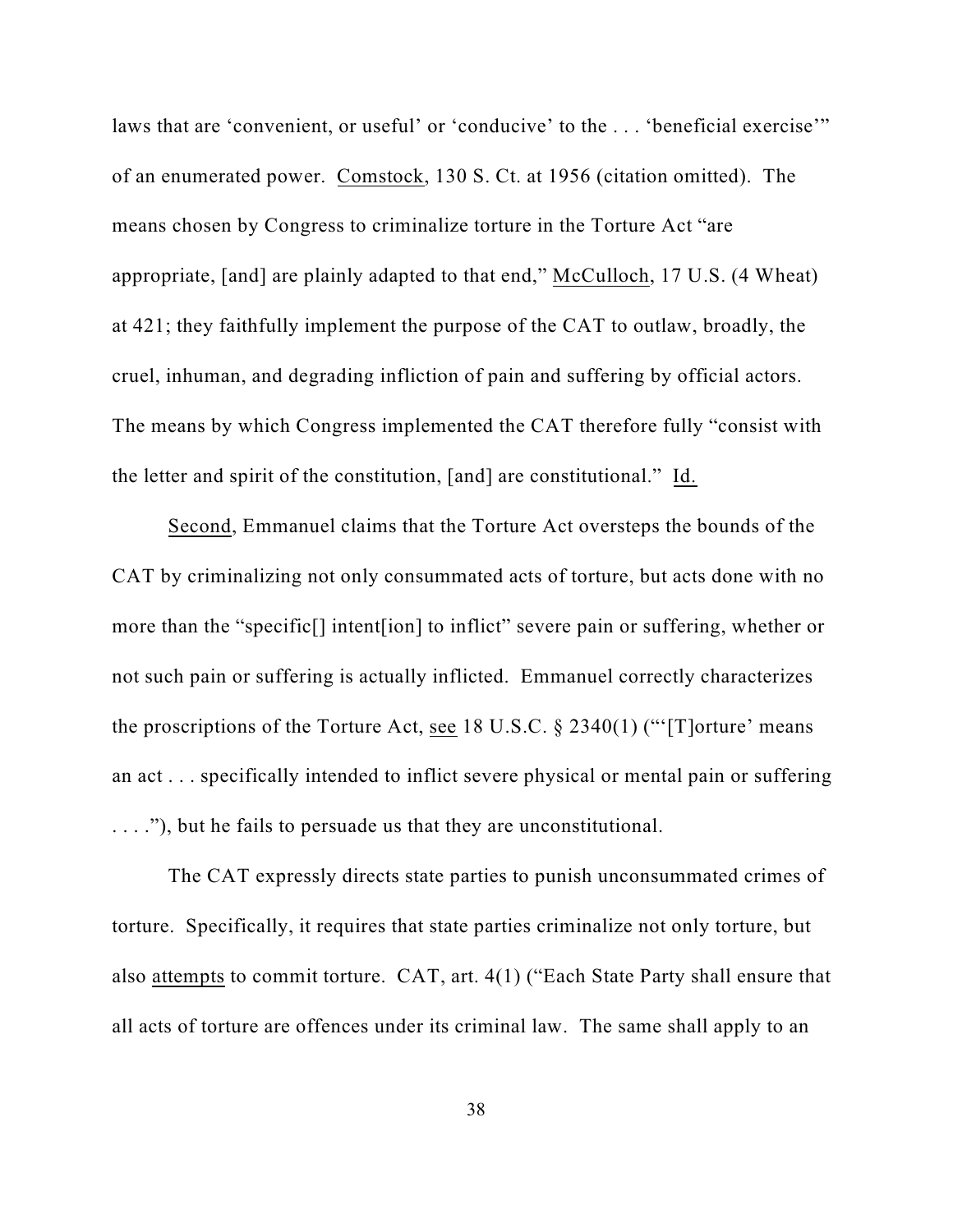attempt to commit torture . . . . "). In simple terms, an attempt to commit torture is exactly the same as an act done with the specific intent to commit torture.

See United States v. Yost, 479 F.3d 815, 819 (11th Cir. 2007) (explaining that the crime of attempt consists of some overt act, e.g., a substantial step, done with the requisite specific intent). There is accordingly no merit to this second claim concerning the definition of torture.

Third, we reject Emmanuel's claim that the Torture Act is invalid because its official-conduct requirement uses the phrase "under the color of law," rather than the phrase "in an official capacity," as found in the CAT. The Senate Executive Committee charged with evaluating the CAT aptly explained that there is no distinction between the meaning of the phrases "under the color of law" and in "an official capacity":

The scope of the Convention is limited to torture "inflicted by or at the instigation or with the consent or acquiescence of a public official or other person acting in an official capacity." Thus, the Convention applies only to torture that occurs in the context of governmental authority, excluding torture that occurs as a wholly private act or, in terms more familiar in U.S. law, it applies to torture inflicted "under color of law."

S. Exec. Rep. 101-30, at 14. Similarly, in the context of 42 U.S.C. § 1983, the Supreme Court has explained that "[t]he traditional definition of acting under color of state law requires that the defendant . . . have exercised power 'possessed by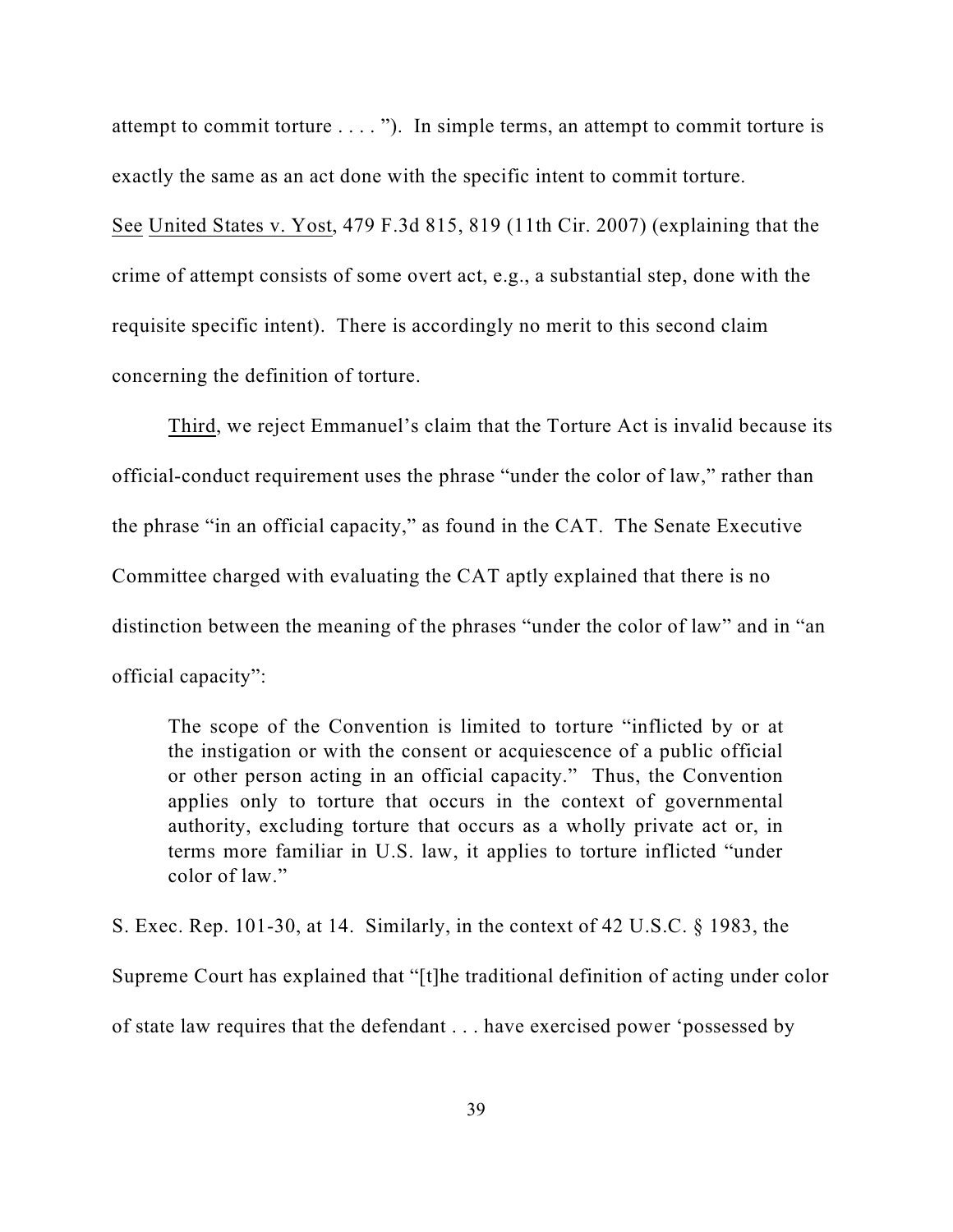virtue of state law and made possible only because the wrongdoer is clothed with the authority of state law.'" West v. Atkins, 487 U.S. 42, 49 (1988) (quoting United States v. Classic, 313 U.S. 299, 326 (1941)); see also Kadic v. Karadzic, 70 F.3d 232, 245 (2d Cir. 1995) (looking to the § 1983 color-of-law jurisprudence for guidance on whether a defendant engaged in official action under the Alien Tort Statute). There is no material difference between this notion of official conduct and that imparted by the phrase "in an official capacity."

In sum, we can discern no merit to any of Emmanuel's constitutional challenges to the way in which Congress defined torture in the Torture Act. If anything, the arguably more expansive definition of torture adopted by the United States is that much more faithful to the CAT's purpose of enhancing global efforts to combat torture.

# B.

Emmanuel also claims that the Torture Act is unconstitutional because it applies during armed conflicts, but that claim is easily rejected. The CAT itself says that "[n]o exceptional circumstances whatsoever, whether a state of war or a threat of war, internal political instability or any other public emergency, may be invoked as a justification of torture." CAT, art. 2(2). Referring to that provision, the Senate Executive Report explained that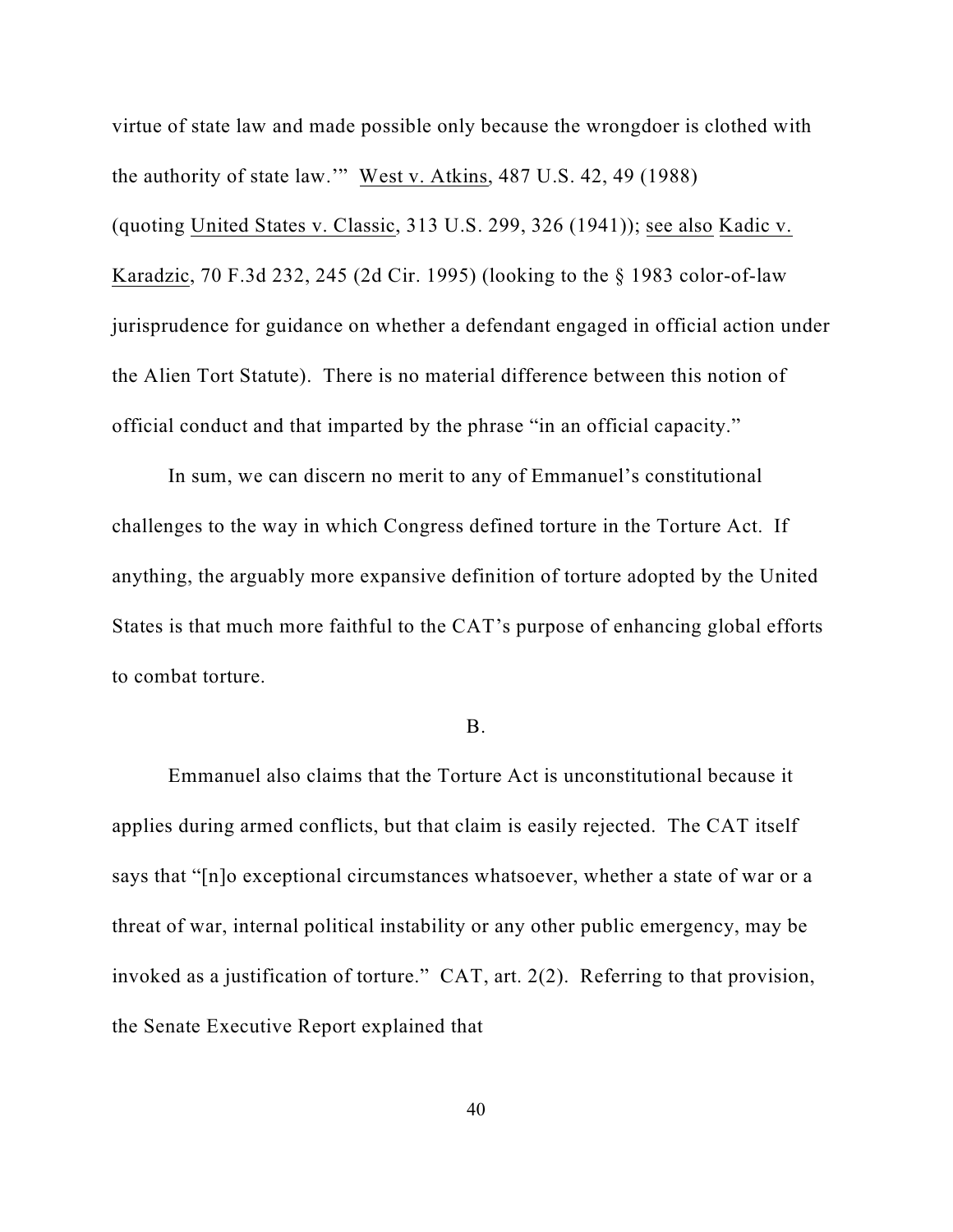[t]he use of torture in wartime is already prohibited within the scope of the Geneva Conventions, to which the United States and virtually all other countries are Parties, and which in any event generally reflect customary international law. The exclusion of public emergency as an excuse for torture is necessary if the Convention is to have significant effect, as public emergencies are commonly invoked as a source of extraordinary powers or as a justification for limiting fundamental rights and freedoms.

S. Exec. Rep. 101-30, at 15; see also Nuru v. Gonzales, 404 F.3d 1207, 1222 (9th Cir. 2005) ("Even in war, torture is not authorized."). Accordingly, there is no merit to Emmanuel's contention that the CAT, or legislation authorized by the CAT, cannot apply during armed conflicts.

# $C<sub>1</sub>$

Emmanuel also fails to persuade us that he cannot be prosecuted for torture committed before Liberia became a signatory to the Convention Against Torture in 2004. Nothing in the CAT limits its application to torture committed within the territorial borders of its signatories. Indeed, such a limitation would be at odds with the treaty's core purpose of "mak[ing] more effective the struggle against torture . . . throughout the world," CAT, pmbl., inasmuch as any nation that wished to practice torture, even on a huge scale, could avoid all responsibility by not signing the CAT in the first place, or by withdrawing from the CAT before engaging in torture. To avoid precisely those possibilities, the CAT requires each state party to "ensure that all acts of torture are offences under its criminal law."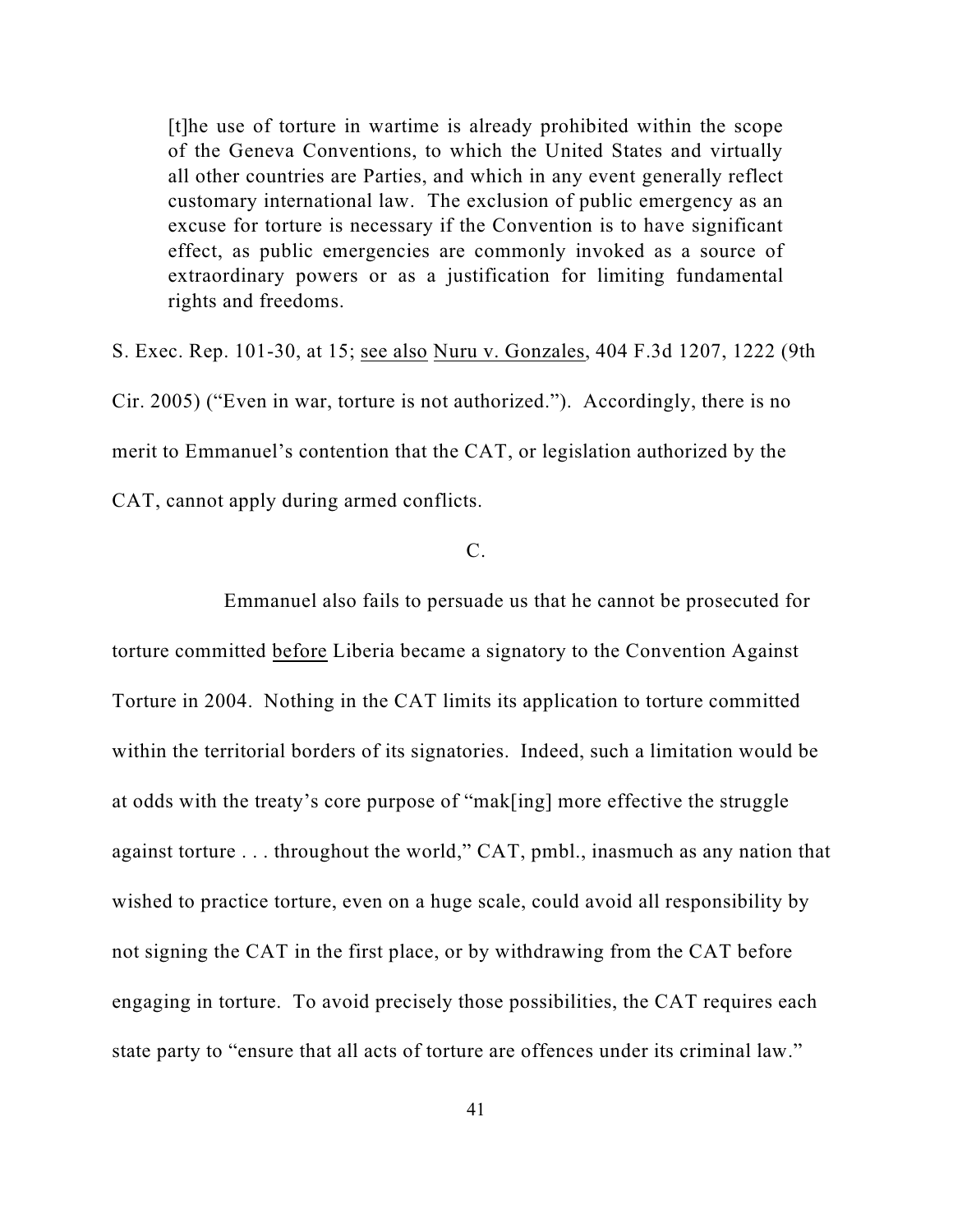Id. art. 4(1). Congress faithfully implemented the CAT's directive to prosecute torture wherever it may occur, applying the proscriptions of the Torture Act to "[w]hoever outside the United States commits . . . torture." 18 U.S.C.  $\S$  2340A(a) (emphasis added).

Emmanuel, for his part, is bound by the Torture Act, a valid congressional enactment. The Supreme Court made clear long ago that an absent United States citizen is nonetheless "personally bound to take notice of the laws [of the United States] that are applicable to him and to obey them." Blackmer v. United States, 284 U.S. 421, 438 (1932). Emmanuel was a United States citizen at all relevant times -- when the Torture Act was passed and when he committed all of the acts for which he was convicted. As such, he is bound by United States law "made applicable to him in a foreign country." Id. at 436. "For disobedience to its laws through conduct abroad, he was subject to punishment in the courts of the United States." Id. Thus, there was nothing improper about application of the Torture Act to Emmanuel's conduct in Liberia before that country signed the CAT.

# D.

Next, Emmanuel argues that his convictions are invalid because the Torture Act allows federal courts to take jurisdiction over an act of torture based solely on the presence of the alleged torturer in the United States, something he claims is not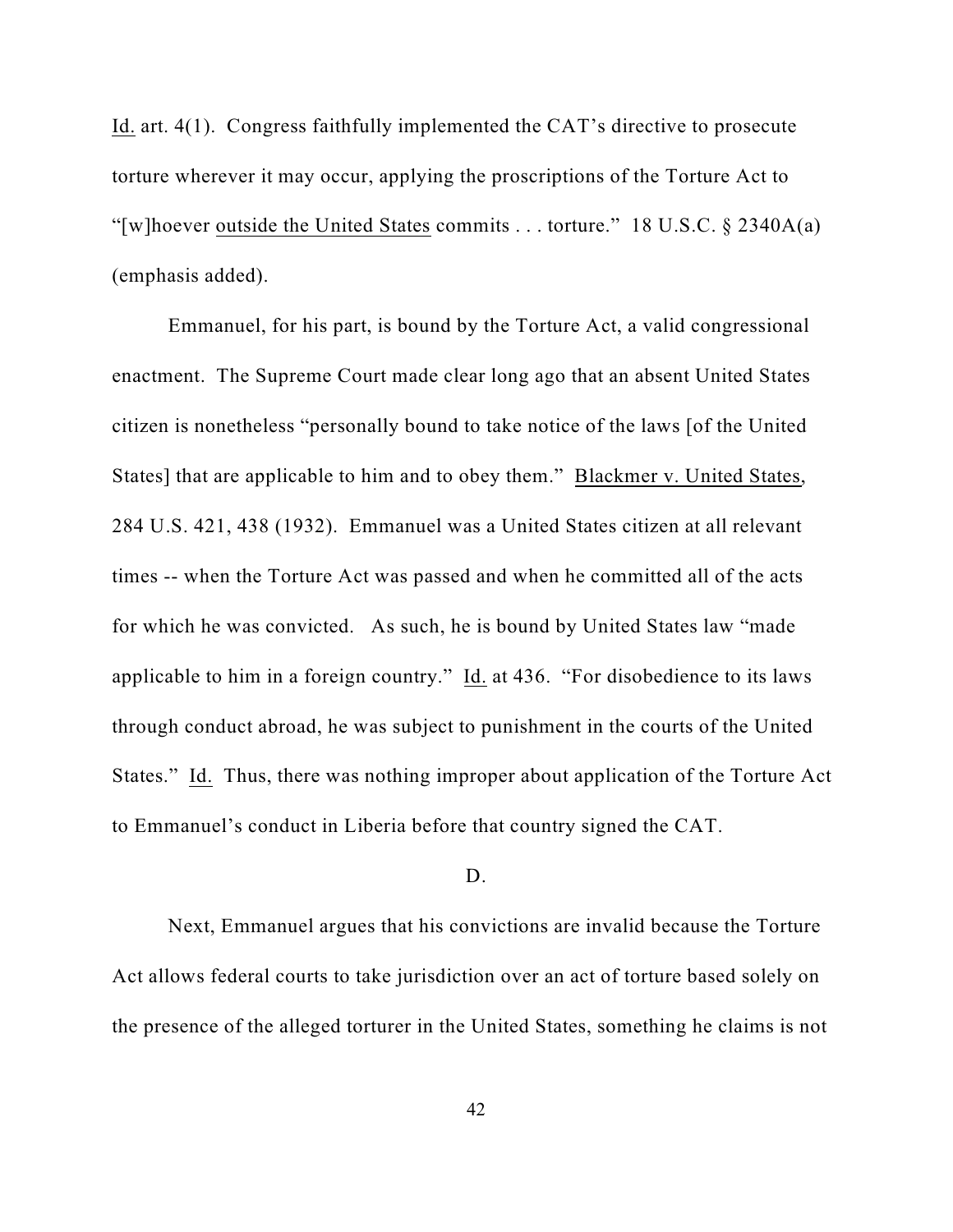authorized by the CAT or any other provision of law. Notably, there was no need to invoke this so-called "present-in" jurisdiction in this case because Emmanuel is a United States citizen. See 18 U.S.C. § 2340A(b)(1) (conferring jurisdiction over acts of torture where "the alleged offender is a national of the United States"). Thus, we address Emmanuel's objection to "present-in" jurisdiction only in the context of his facial challenge to the Torture Act.

Article 5(2) of the CAT obligates a signatory nation to assert jurisdiction over an "alleged offender" who is "present in any territory under its jurisdiction" and whom it does not extradite. It is difficult to see what clearer authorization of "present-in" jurisdiction the CAT might have contained. Consistent with the plain language of the CAT, Congress placed the following jurisdictional provision in the Torture Act:

(b) Jurisdiction -- There is jurisdiction over the activity prohibited in subsection (a) if --

(1) the alleged offender is a national of the United States; or (2) the alleged offender is present in the United States, irrespective of the nationality of the victim or alleged offender.

18 U.S.C. § 2340A(b). Plainly, even if subsection (b)(2) had provided the exclusive basis for jurisdiction in this case -- and it did not -- that fact would not have rendered Emmanuel's convictions infirm in any way.

E.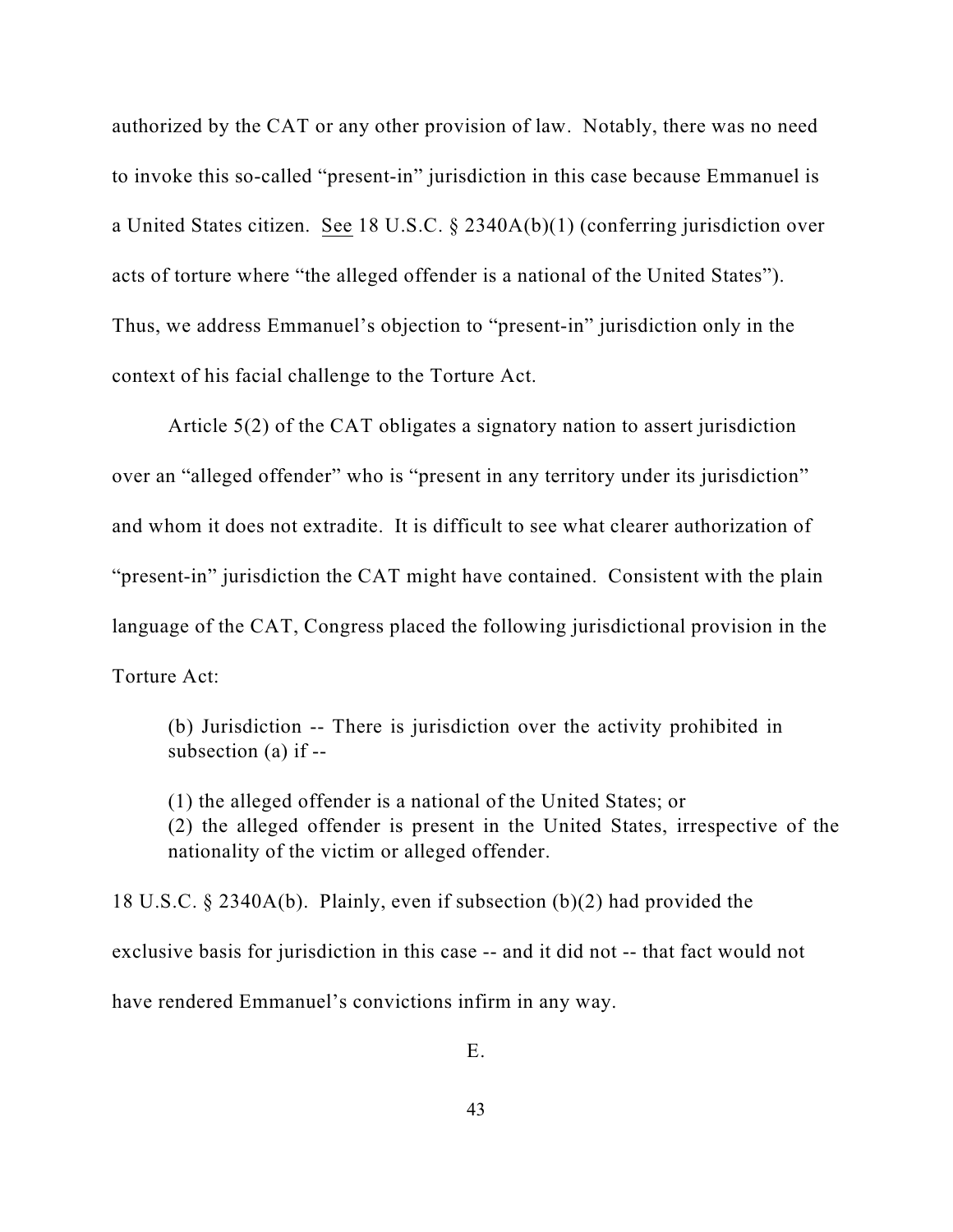Emmanuel also challenges his Torture Act convictions on the ground that the Torture Act does not apply to the extraterritorial conduct of a United States citizen. He is, once again, incorrect, because Congress has the power to regulate extraterritorial conduct, and the requisite expression of congressional intent to do so is found in the Torture Act.

It has long been established that Congress has the power to regulate the extraterritorial acts of U.S. citizens. United States v. Plummer, 221 F.3d 1298, 1304 (11th Cir. 2000); see also United States v. Baker, 609 F.2d 134, 136 (5th Cir. 1980)<sup>5</sup> (noting that "[s]ince an early date, it has been recognized that Congress may attach extraterritorial effect to its penal enactments," and that "a nation's 'power to secure itself from injury may certainly be exercised beyond the limits of its territory.'" (quoting Church v. Hubbart, 6 U.S. (2 Cranch) 187, 234 (1804) (Marshall, C.J.)). As we have explained, however,

[w]hether Congress has chosen to exercise that authority . . . is an issue of statutory construction. It is a longstanding principle of American law that legislation of Congress, unless a contrary intent appears, is meant to apply only within the territorial jurisdiction of the United States.

Neiman v. DryClean U.S.A. Franchise Co., 178 F.3d 1126, 1129 (11th Cir. 1999)

<sup>&</sup>lt;sup>5</sup> In Bonner v. City of Prichard, 661 F.2d 1206, 1209 (11th Cir. 1981) (en banc), we adopted as binding precedent the decisions of the former Fifth Circuit rendered before the close of business on September 30, 1981.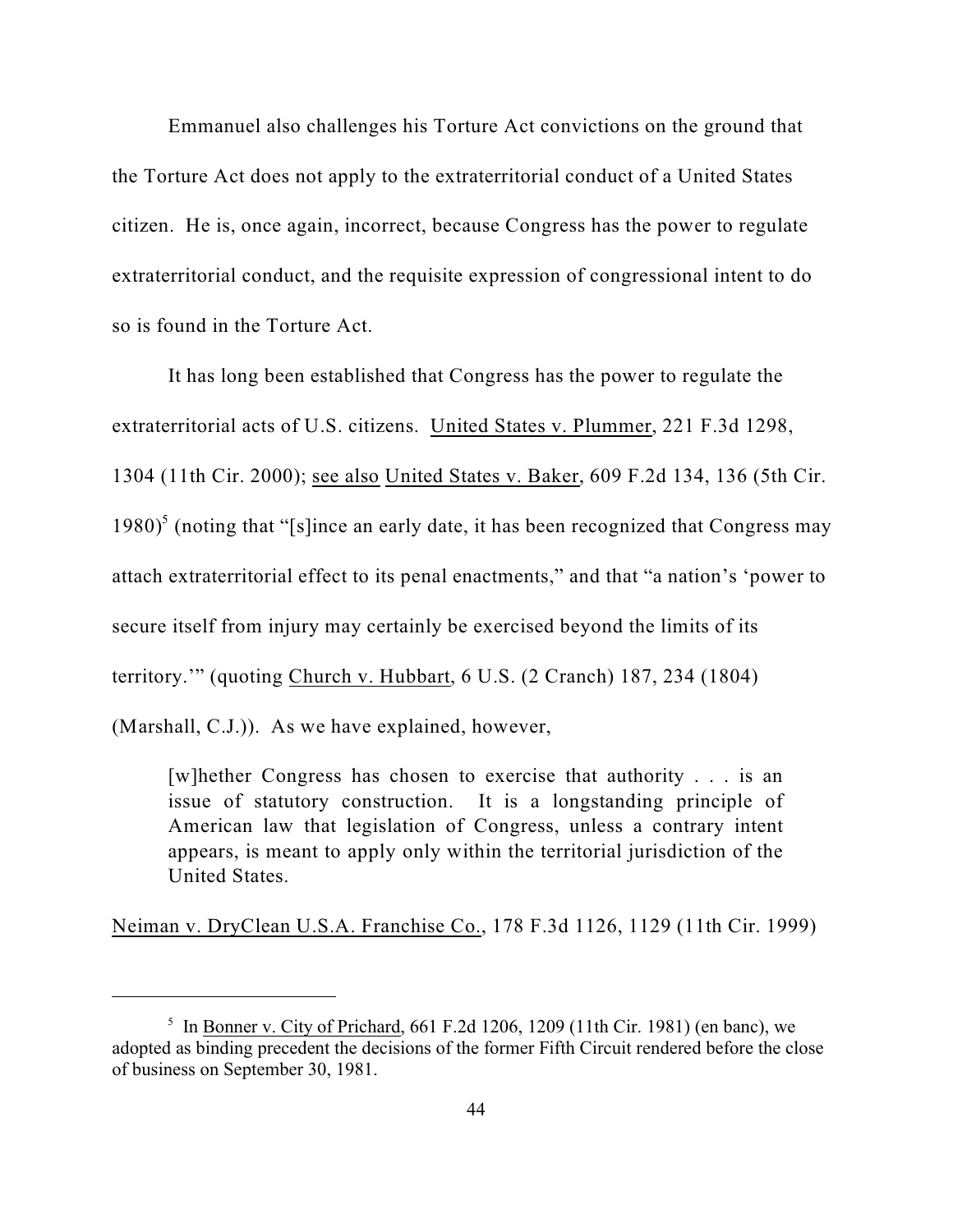(quotation marks and citations omitted). "The presumption against

extraterritoriality can be overcome only by clear expression of Congress' intention to extend the reach of the relevant Act beyond those places where the United States has sovereignty or has some measure of legislative control." Id. at 1129. See also Morrison v. Nat'l Austl. Bank Ltd., -- S. Ct. --, 2010 WL 2518523, at \*5 (June 24, 2010) ("When a statute gives no clear indication of an extraterritorial application, it has none."). Such an intention of course may appear on the face of the statute, but it may also be "inferred from . . . the nature of the harm the statute is designed to prevent," from the self-evident "international focus of the statute," and from the fact that "limit[ing] [the statute's] prohibitions to acts occurring within the United States would undermine the statute's effectiveness." Plummer, 221 F.3d at 1310.

The language of the Torture Act itself evinces an unmistakable congressional intent to apply the statute extraterritorially. It punishes "[w]hoever outside the United States commits . . . torture." 18 U.S.C. § 2340A(a) (emphasis added). Further, even if the language of the Torture Act were not so remarkably clear, the intent to apply the statute to acts occurring outside United States territory could be inferred along the lines set forth in Plummer, 221 F.3d at 1310. First, the nature of the harm to which the CAT and the Torture Act are directed -- "torture and other cruel, inhuman or degrading treatment or punishment throughout the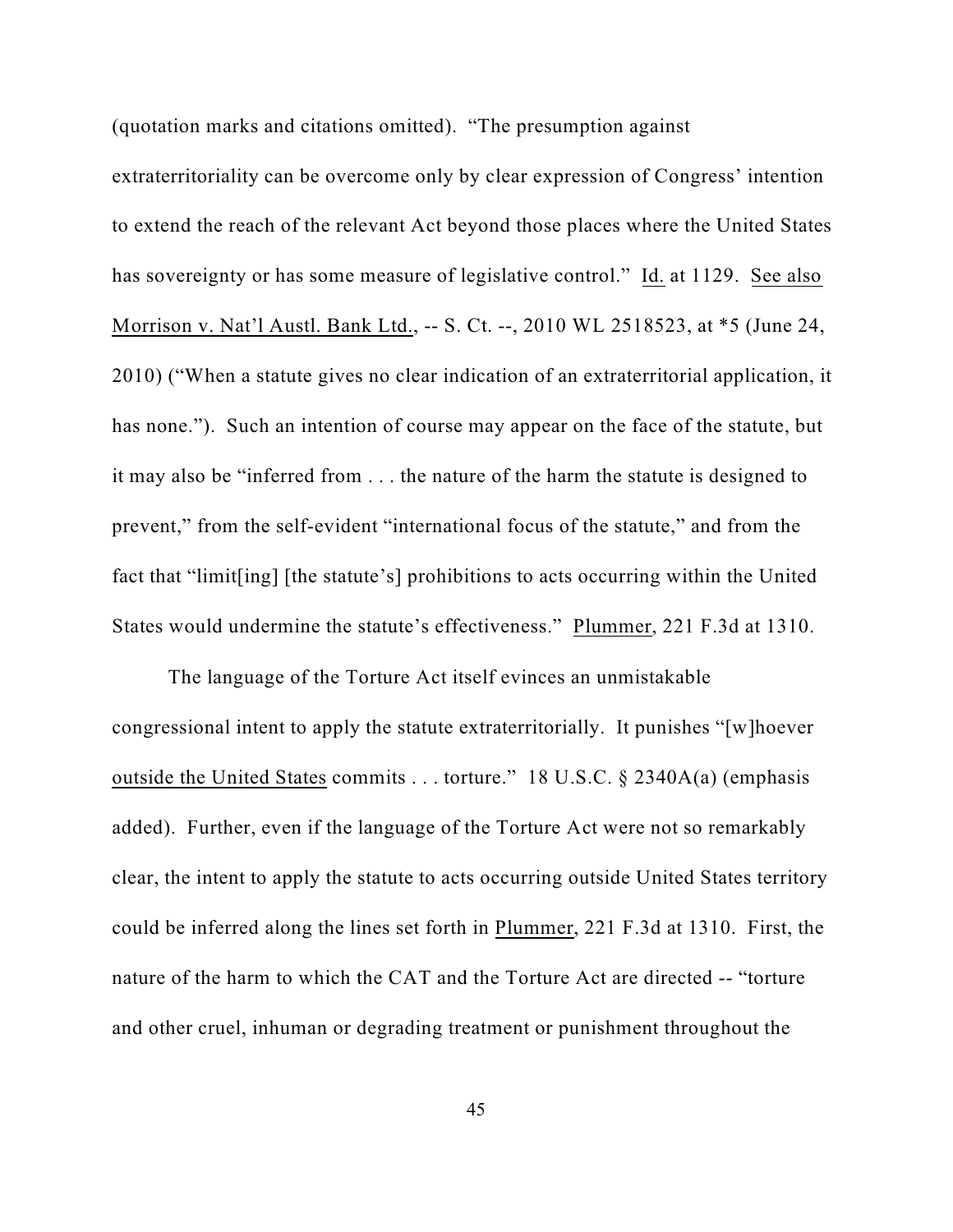world," see CAT, pmbl. -- is quintessentially international in scope. Second, and relatedly, the international focus of the statute is "self-evident": Congress's concern was not to prevent official torture within the borders of the United States, but in nations where the rule of law has broken down and the ruling government has become the enemy, rather than the protector, of its citizens. Finally, limiting the prohibitions of the Torture Act to conduct occurring in the United States would dramatically, if not entirely, reduce their efficacy.

In short, all of Emmanuel's substantive convictions under the Torture Act are fully consonant with the United States Constitution.

# IV.

Emmanuel also argues that by criminalizing conspiracy to commit torture, the Torture Act exceeded Congress's constitutional authority, because conspiracy, Emmanuel says, is recognized in neither the CAT nor international law. We remain unpersuaded.

Article  $4(1)$  of the CAT explicitly requires that "[e]ach State Party ... ensure that all acts of torture are offenses under its criminal law," and it provides that "[t]he same shall apply . . . to an act by any person which constitutes complicity or participation in torture." CAT, art. 4(1) (emphasis added). In other words, the CAT specifically instructs its signatories to criminalize not only the act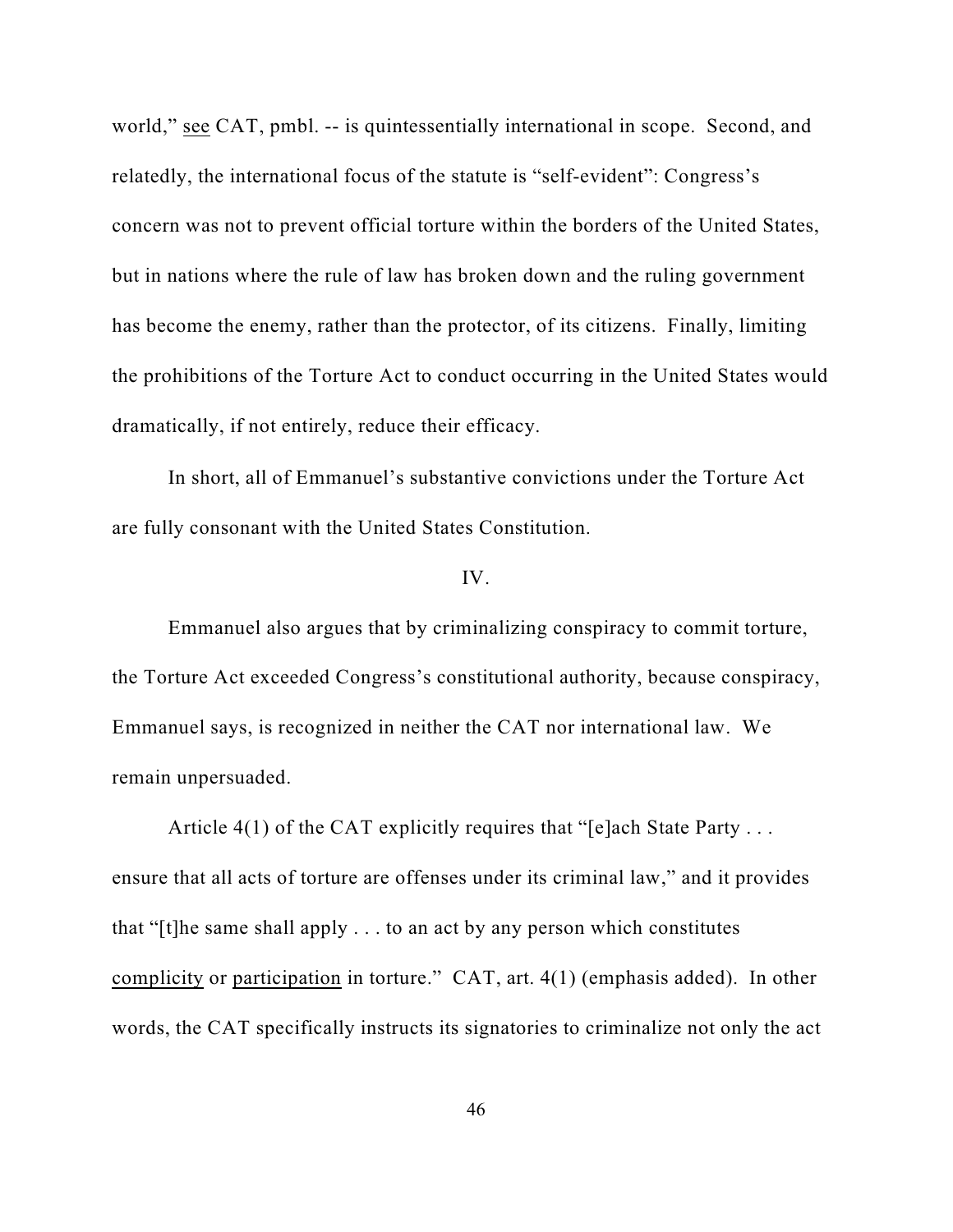of torture itself, but also conduct that encourages and furthers the commission of torture by others. Conspiracy plainly amounts to such conduct. Indeed, the ordinary meaning of the term "complicity" is "association or participation in," Webster's New Int'l Dictionary 465 (3d ed. 2002); see also Black's Law Dictionary 324 (9th ed. 2004) (defining complicity as "[a]ssociation or participation in a criminal act"), and those notions squarely encompass the acts of conspirators in furtherance of a conspiracy. Thus, the plain language of the CAT, which controls our analysis, supports Congress's decision to criminalize conspiracies to commit torture in the Torture Act. 18 U.S.C.  $\S$  2340A(c).

The only case Emmanuel cites in support of his contrary position is Hamdan v. Rumsfeld, 548 U.S. 557 (2006). The Supreme Court did conclude in Hamdan that a conspiracy to violate the customary international law of war was not an offense punishable under that body of law in a military commission. Id. at 601-12. That conclusion, however, has no bearing on this case. For one, this case does not concern the law of war. Even more importantly, this case does not require us to seek justification for the prohibition on conspiracies to commit torture in

 $6$  Emmanuel's argument is also at odds with our own precedents concerning the CAT. In holding that claims based on indirect liability are actionable under the Torture Victim Protection Act, we looked to the CAT, which we expressly characterized as one of "several international agreements that contemplate liability under international norms for indirect [crimes]." Cabello v. Fernandez-Larios, 402 F.3d 1148, 1157 (11th Cir. 2005). Conspiracy is one such indirect crime. See id. (characterizing conspiracy as an indirect crime).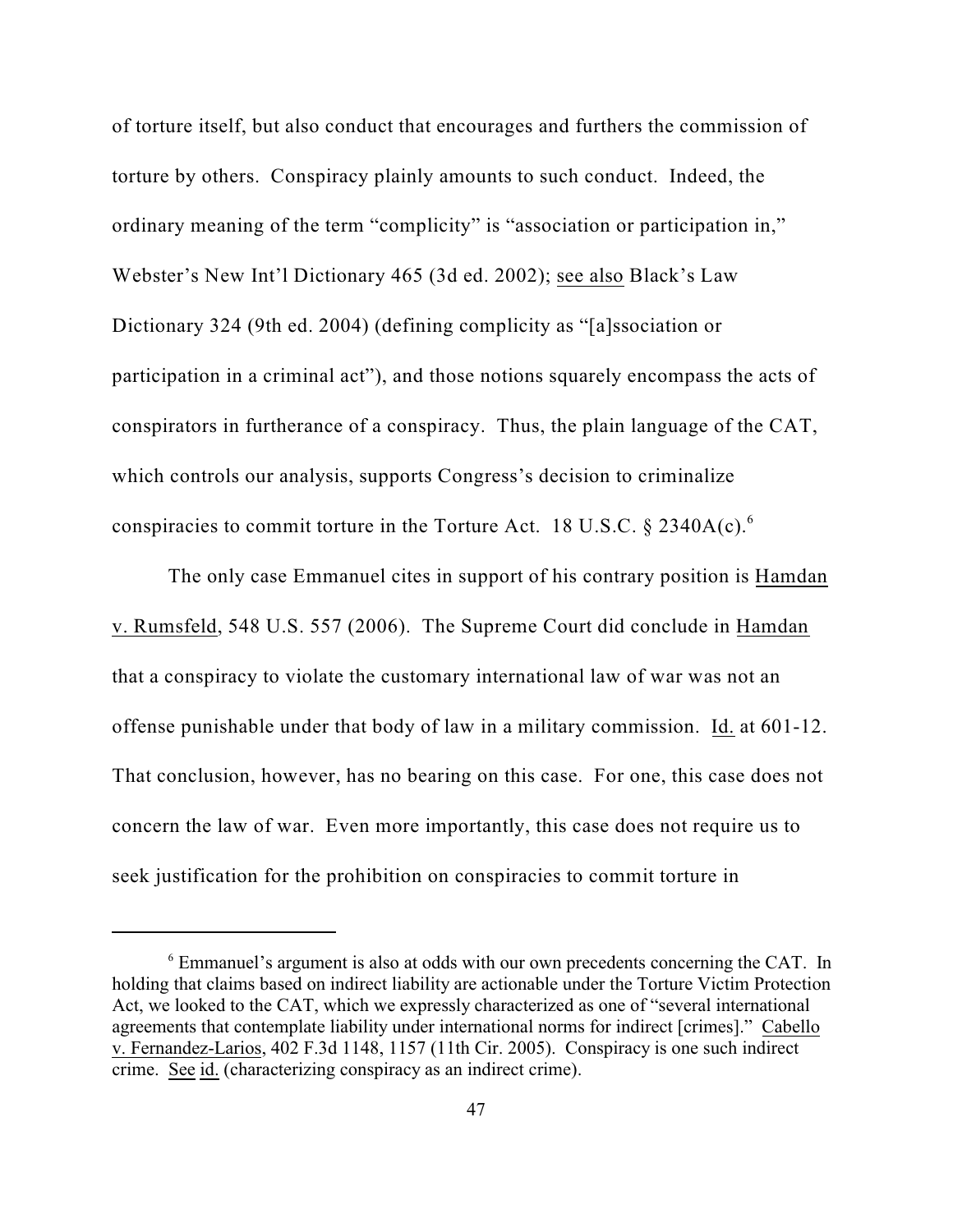customary international law, because an express international treaty obligation - the CAT -- requires its signatories to punish such conduct. Congress did so in the Torture Act.

Emmanuel also suggests that his prosecution for conspiracy went beyond the terms of the Torture Act itself, because all of his alleged acts in furtherance of the conspiracy to commit torture were "governmental self-preservation tactics." That suggestion, however, lacks any merit. The Torture Act prohibits an individual from conspiring to torture and torturing others while acting under the color of law. The indictment against Emmanuel alleged that the object of the conspiracy was to

maintain, preserve, protect and strengthen the power and authority of Charles McArthur Taylor's presidency, and to intimidate, neutralize, punish, weaken and eliminate actual and perceived opponents of and threats to his administration, by means of torture, in violation of Title 18, United States Code, Sections 2340A and 2340(1).

Superseding Indictment, at 4. As the indictment alleged, and as the evidence amply demonstrated at trial, the goal of Emmanuel's conspiracy was to protect Taylor's power.

More fundamentally, the entire premise of Emmanuel's argument -- that a conspiracy to commit torture is permissible whenever its object is to preserve governmental power -- is unacceptable under the CAT. Official torture is most likely to occur precisely when an illegitimate regime perceives a threat to its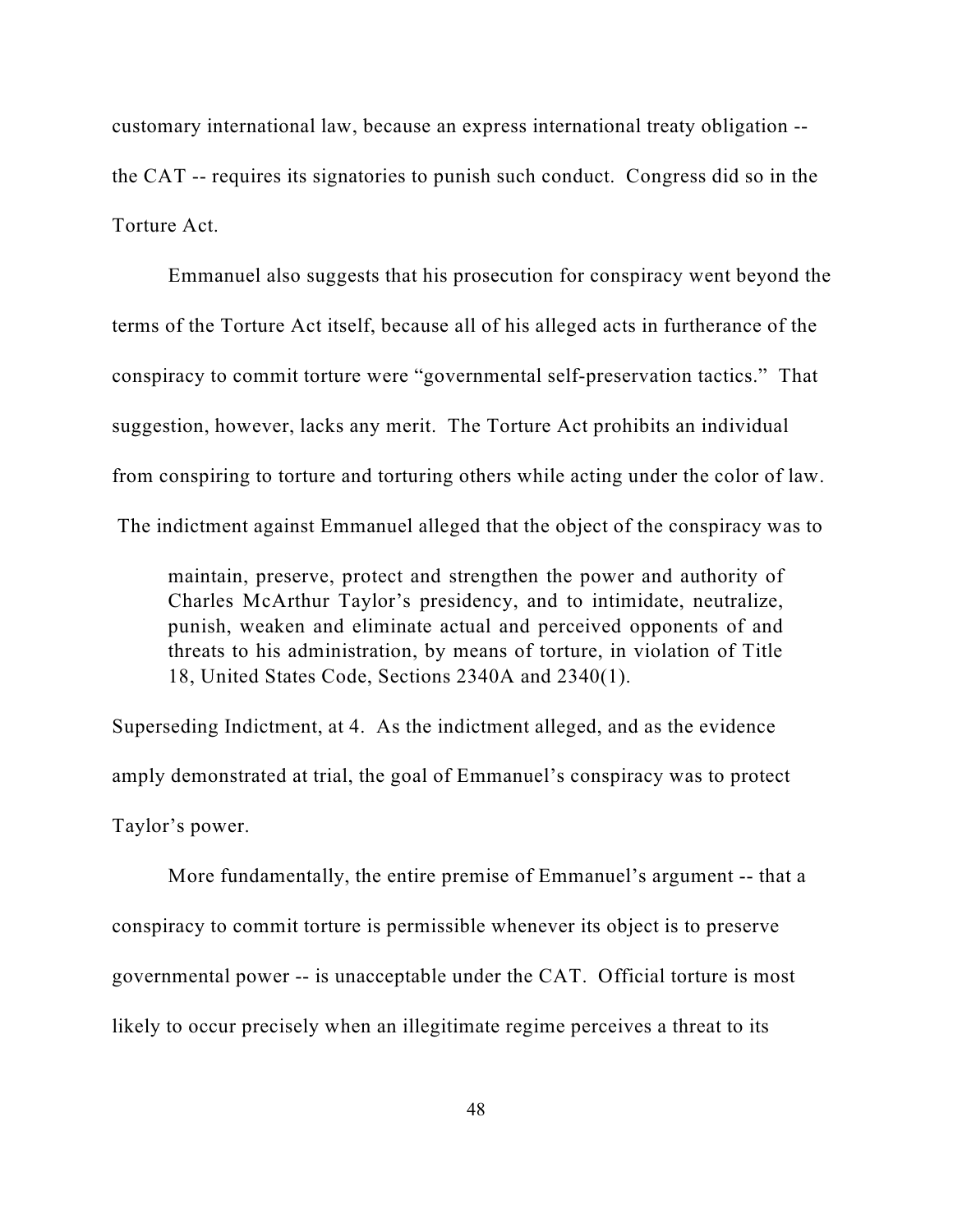dominance from dissenters. In recognition of this reality, the CAT itself unambiguously provides that "[n]o exceptional circumstances whatsoever, whether a state of war or a threat of war, internal political instability or any other public emergency, may be invoked as a justification of torture." CAT, art. 2(2). The CAT thus anticipated prosecutions such as this one, where torture is committed by a regime in order to maintain its brutal control over an unhappy populace. The conspiracy prosecution here was fully consistent with the mandate that such acts may be prosecuted.

Finally, Emmanuel says that the Torture Act's prohibition on conspiracy cannot apply extraterritorially. However, extraterritorial jurisdiction over a conspiracy charge exists whenever the underlying substantive crime applies to extraterritorial conduct. See United States v. Yousef, 327 F.3d 56, 87-88 (2d Cir. 2003) (citing United States v. Bowman, 260 U.S. 94, 98 (1922), for the proposition that "if Congress intended United States courts to have jurisdiction over [a] substantive crime, it is reasonable to conclude that Congress also intended to vest in United States courts the requisite jurisdiction over an extraterritorial conspiracy to commit that crime."). Because, as we have explained, there is extraterritorial jurisdiction to prohibit torture under the Torture Act, it follows that there is extraterritorial jurisdiction to prohibit conspiracy to commit violations of the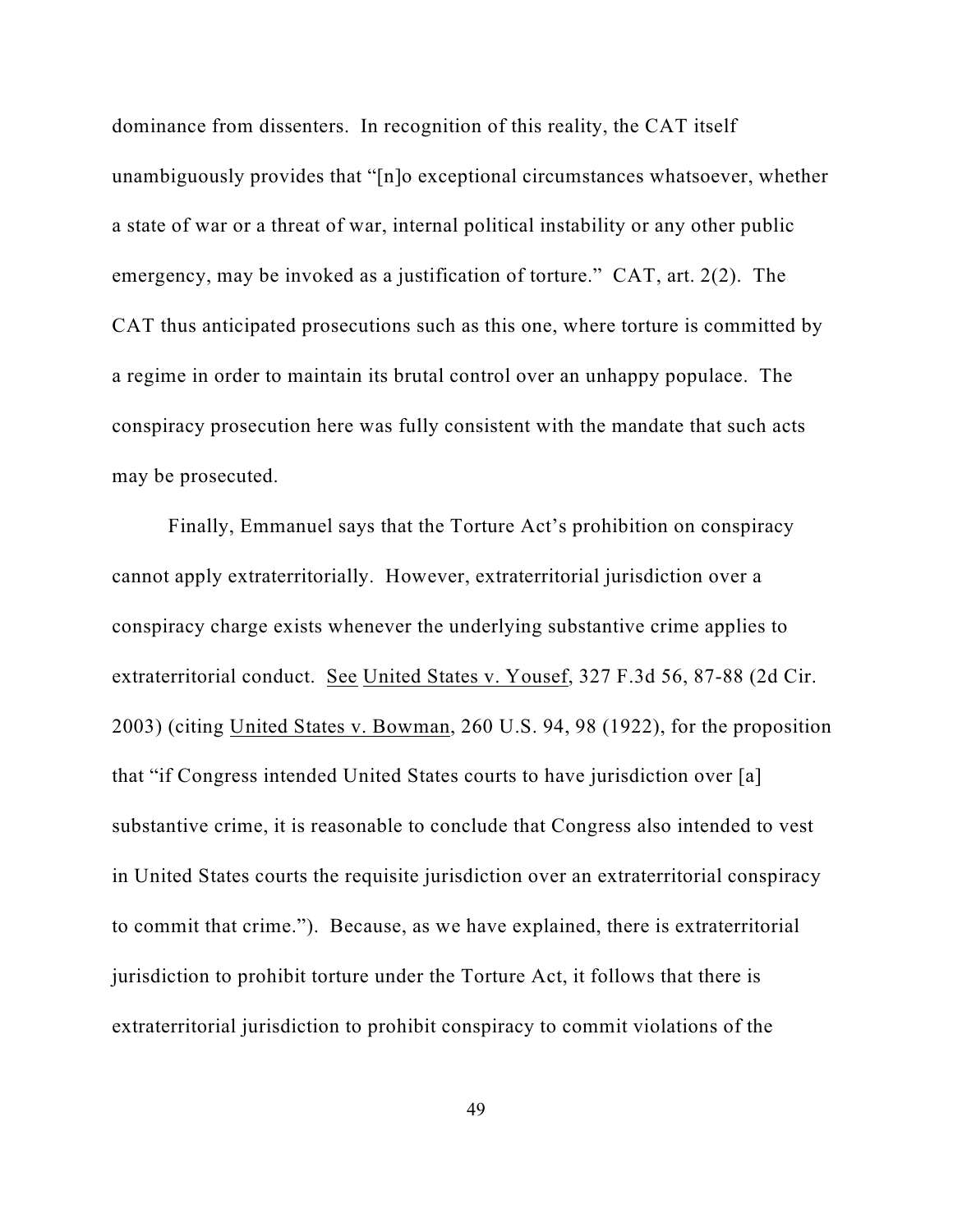Torture Act as well.

Emmanuel's conviction for conspiracy to commit torture is constitutional, and his acts fell within the proscriptions of the Torture Act.

V.

Emmanuel's next challenge is to his conviction for using and carrying a firearm during and in relation to a crime of violence, pursuant to 18 U.S.C. §  $924(c)$  (Count Eight), a statute which he claims cannot be applied to his extraterritorial conduct. In resolving this issue we address two questions: first, whether the statute can ever apply extraterritorially; and second, whether the district court plainly erred in applying 18 U.S.C. § 924(c) to Emmanuel. We answer the first question in the affirmative, and the second question in the negative. The challenged conviction must stand.

As with Congress's ability to regulate the conduct of United States citizens abroad, it is well established that Congress can regulate conduct outside of the territorial bounds of the United States (not just that of its own citizens), EEOC v. Arabian Am. Oil Co., 499 U.S. 244, 248 (1991), superseded on other grounds by statute, Civil Rights Act of 1991, Pub. L. No. 102-166, 105 Stat. 1074, but, again, we assume that Congress does not intend for a statute to apply extraterritorially unless it evinces that intent clearly, Sale, 509 U.S. at 173; see also United States v.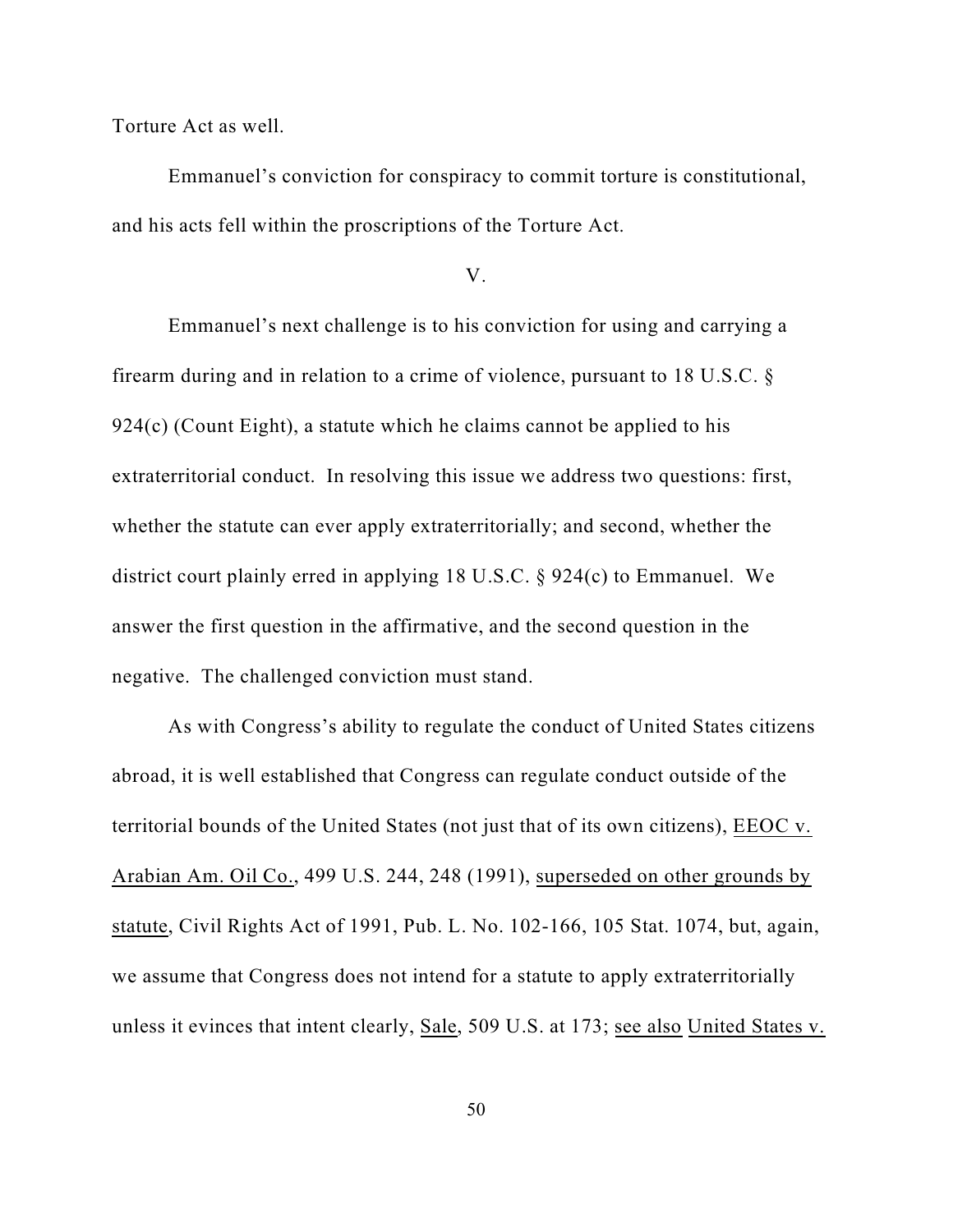Frank, 599 F.3d 1221, 1230 (11th Cir. 2010) ("We presume that statutes only apply domestically, and give extraterritorial effect where congressional intent is clear.") (quotation marks and citation omitted).

In ascertaining the intent of Congress, the plain meaning of the statute controls our interpretation. If the intent of Congress is clear from the face of the statute, we need not look to the legislative history or the rule of lenity. United States v. Maturin, 499 F.3d 1243, 1246 (11th Cir. 2007); United States v. Veal, 153 F.3d 1233, 1245 (11th Cir. 1998) ("Review of legislative history is unnecessary unless a statute is inescapably ambiguous." (quotation marks and citation omitted)); see also Salinas v. United States, 522 U.S. 52, 66 (1997) ("The rule [of lenity] does not apply when a statute is unambiguous . . . .").

Further, "extraterritorial application can be inferred in certain cases even absent an express intention on the face of the statute." Frank, 599 F.3d at 1230. We recently explained this principle, first outlined by the Supreme Court in United States v. Bowman, 260 U.S. 94 (1922), this way:

We have interpreted Bowman to hold that extraterritorial application may be inferred from the nature of the offense and Congress' other legislative efforts to eliminate the type of crime involved. Crimes fall under the Bowman exception when limiting their locus to the strictly territorial jurisdiction would be greatly to curtail the scope and usefulness of the statute and leave open a large immunity for frauds as easily committed by citizens in foreign countries as at home. Thus, we have upheld extraterritorial application of statutes where the nature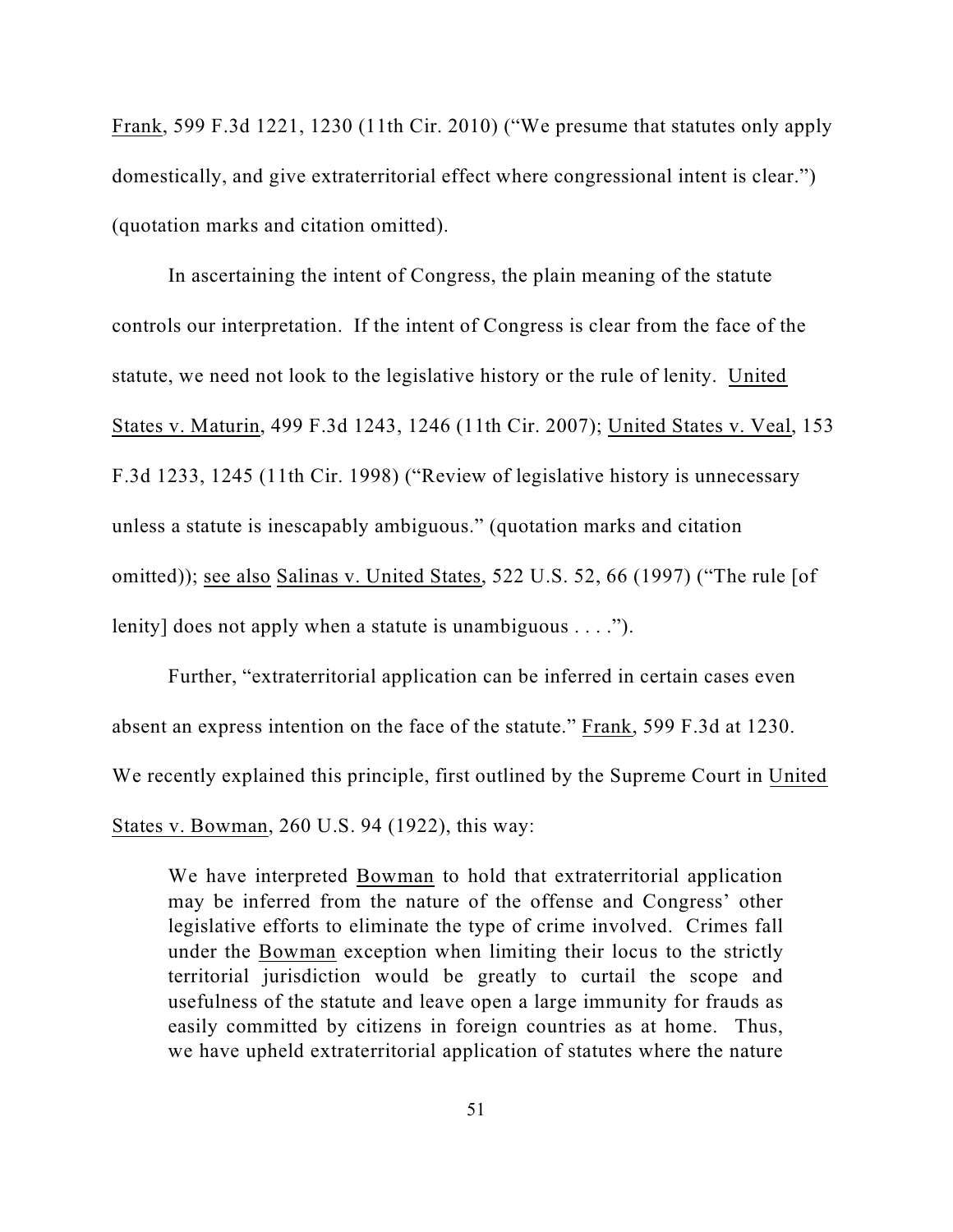of the activities warranted a broad sweep of power.

Frank, 599 F.3d at 1230 (quotation marks, citations, and alterations omitted).

Section  $924(c)(1)(A)$  of Title 18 punishes "any person who, during and in relation to any crime of violence . . . for which the person may be prosecuted in a court of the United States, uses or carries a firearm, or who, in furtherance of any such crime, possesses a firearm." On its face, there is simply no limitation in the language of the statute concerning its application to crimes committed outside of the United States. The statute notably does not apply to any crime of violence "committed in the United States," but instead applies quite broadly to any crime of violence that "may be prosecuted in a court of the United States." Indeed, "[t]he reading offered by [Emmanuel] would require the addition of words that the actual statute does not contain." Brown v. Ala. Dep't of Transp., 597 F.3d 1160, 1188-89 (11th Cir. 2010).

Moreover, it is generally the rule that "a statute ancillary to a substantive offense statute is presumed to have extraterritorial [effect] if the underlying substantive offense statute is determined to have extraterritorial [effect]." United States v. Reumayr, 530 F. Supp. 2d 1210, 1219 (D.N.M. 2008); see, e.g., United States v. Felix-Gutierrez, 940 F.2d 1200, 1204-05 (9th Cir. 1991) (concluding that the extraterritorial application of 18 U.S.C. § 3, which prohibits being an accessory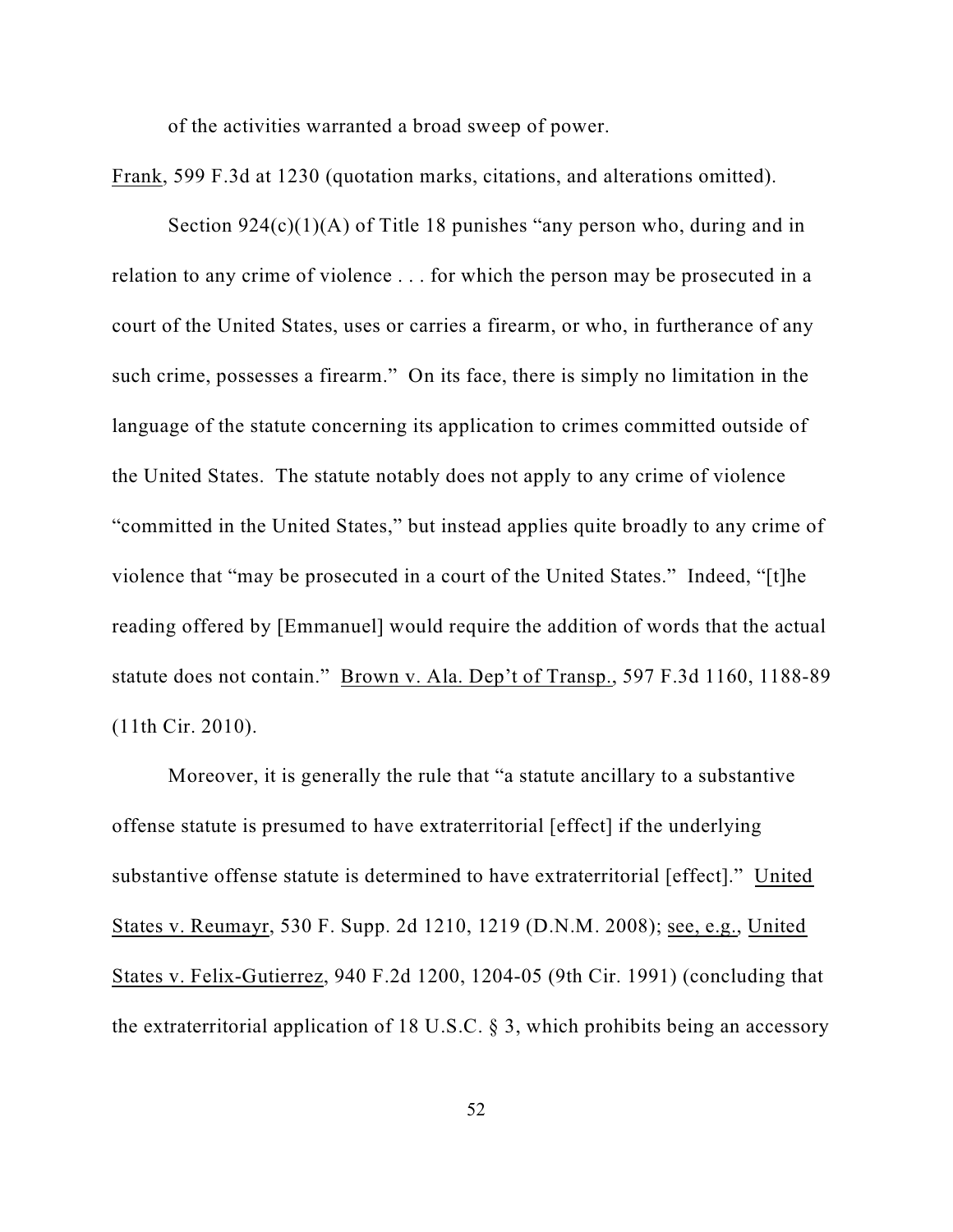after the fact of a crime, depends upon the predicate offense). Section 924(c) is plainly an ancillary statute that relies on the existence of a separate substantive crime; here, the substantive crime is torture, and that crime properly has extraterritorial effect.

The plain language of § 924(c) demonstrates that Congress intended the provision to apply to any acts that, under other legislation, may be prosecuted in the federal courts. There is no question that a violation of the Torture Act is a violent crime that "may be prosecuted in a court of the United States."<sup>7</sup> Accordingly, a § 924(c) charge can arise out of extraterritorial conduct that is found to be in violation of the Torture Act.

Emmanuel's reliance on Small v. United States, 544 U.S. 385 (2005), is misplaced. In Small, the Supreme Court held that the phrase "convicted in any court," as used in the federal felon-in-possession statute, excluded convictions entered by foreign courts. Id. at 388-91. The Court rejected the claim that the statute's use of the word "any" was broad enough to include foreign judgments:

The word "any" considered alone cannot answer this question. In

<sup>&</sup>lt;sup>7</sup> Emmanuel does not argue that torture is not a "crime of violence" under  $\S 924(c)$ . A "crime of violence" is "an offense that is a felony and -- (A) has as an element the use, attempted use, or threatened use of physical force against the person or property of another . . . ." 18 U.S.C. § 924(c)(3). Torture is unquestionably a crime of violence; its elements require an act "specifically intended to inflict severe physical or mental pain or suffering (other than pain or suffering incidental to lawful sanctions) upon another person within [the defendant's] custody or physical control." 18 U.S.C. § 2340(1).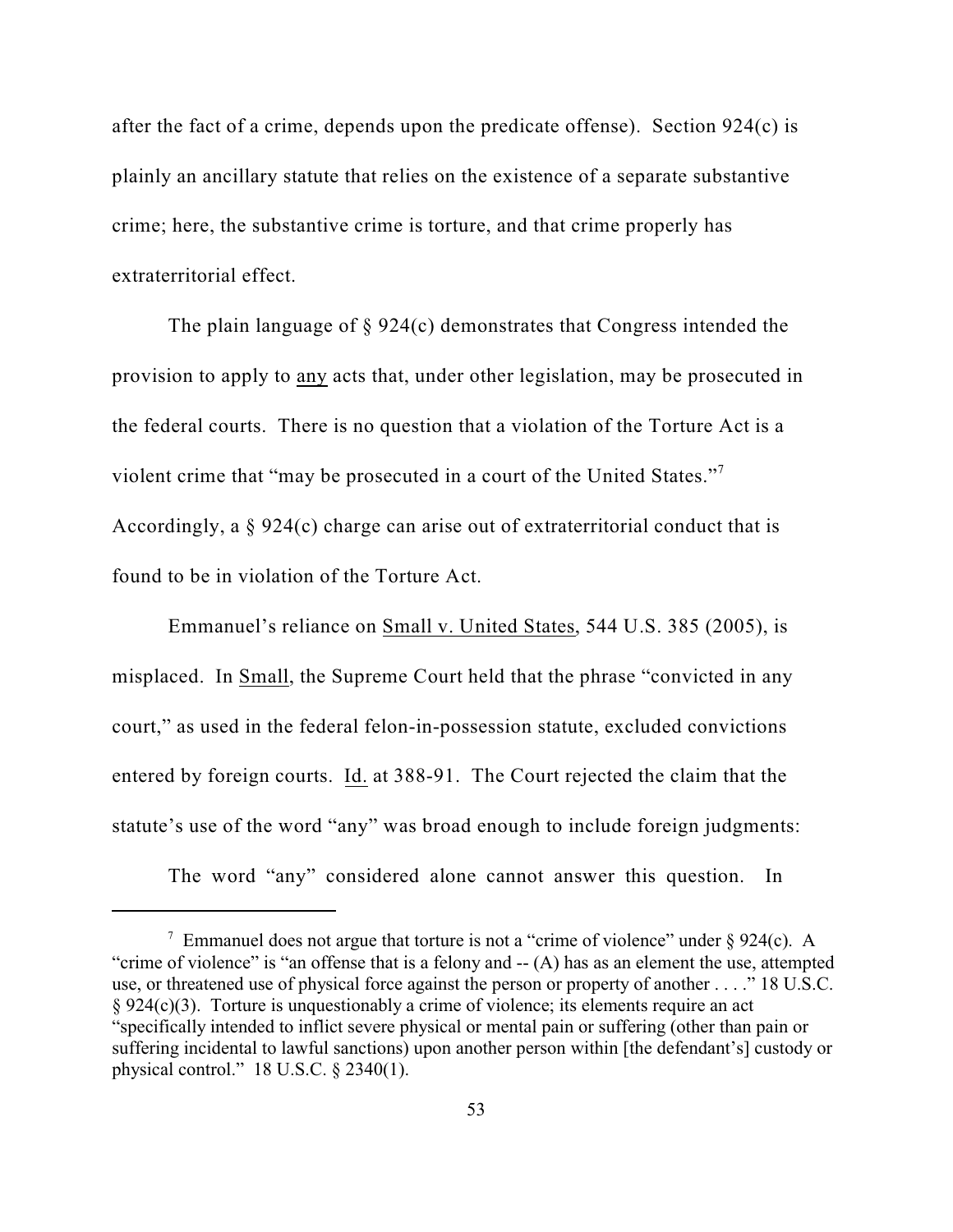ordinary life, a speaker who says, "I'll see any film," may or may not mean to include films showing in another city. In law, a legislature that uses the statutory phrase "any person" may or may not mean to include "persons" outside "the jurisdiction of the state."

Id. at 388. The essential question in Small was whether the word "any," of its own force, could substantively expand the scope of the felon-in-possession statute, allowing it to reach persons who had been deemed criminals under the laws of other nations, but not under the laws of the United States. The breadth of the word "any," the Supreme Court held, was not so great as to overcome the "commonsense notion that Congress generally legislates with domestic concerns in mind." Id. (citation omitted).

In this case, in sharp contrast, the word "any" is not expanding the substantive reach of the statute: the Torture Act, as we have held, plainly applies extraterritorially, and  $\S 924(c)$ , just as plainly, is an ancillary statute that merely enhances the penalty for a predicate offense, such as torture, that is prosecutable in a federal court. There can be no violation of § 924(c) without a predicate offense, and it follows that the statute's reach is determined by the breadth of the predicate offense. Thus, in stark contrast to the circumstance in Small, the word "any" is not called upon to support the enlargement of a federal crime. Indeed, the word "any" in the phrase we interpret here could be replaced by an ordinary indefinite article -- "a crime" -- and the meaning of the statute would be exactly the same. Small does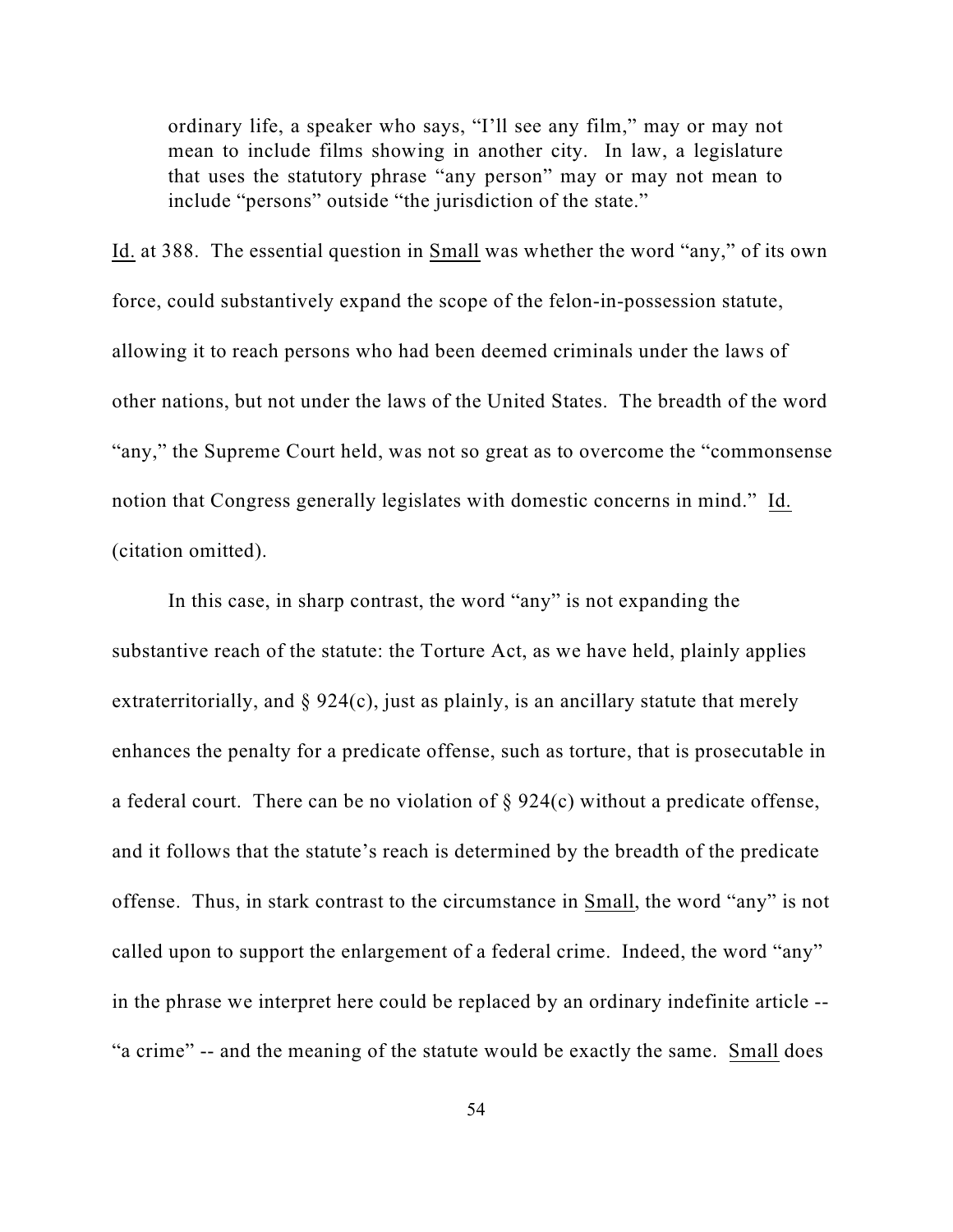not require a conclusion other than the one that leaps from the face of the statute, namely, that Congress intended to apply § 924(c) extraterritorially when the underlying substantive statute has extraterritorial application.

Emmanuel nevertheless claims that the application of 18 U.S.C. § 924(c) to his conduct is an unconstitutional violation of the Commerce Clause, too. Because he raises this claim for the first time on appeal, we will review it only for plain error. United States v. Peters, 403 F.3d 1263, 1270 (11th Cir. 2005). To establish plain error, Emmanuel must show that there was (1) error, (2) that is plain, and (3) that affects his substantial rights. United States v. Olano, 507 U.S. 725, 732 (1993). If all three requirements are met, we may reverse only if the error also "seriously affect[s] the fairness, integrity or public reputation of judicial proceedings." Id. (quotation marks and citation omitted). Relief is granted on plain error review only "sparingly[,] and only in those circumstances in which a miscarriage of justice would otherwise result." United States v. Rodriguez, 398 F.3d 1291, 1298 (11th Cir. 2005) (quotation marks and citations omitted).

We have held repeatedly that  $\S 924(c)$ , on its face, is a constitutional exercise of Congress's power under the Commerce Clause. See Ferreira, 275 F.3d at 1028. In Ferreira, moreover, we explained that the Supreme Court's decisions in United States v. Lopez, 514 U.S. 549 (1995), Jones v. United States, 529 U.S. 848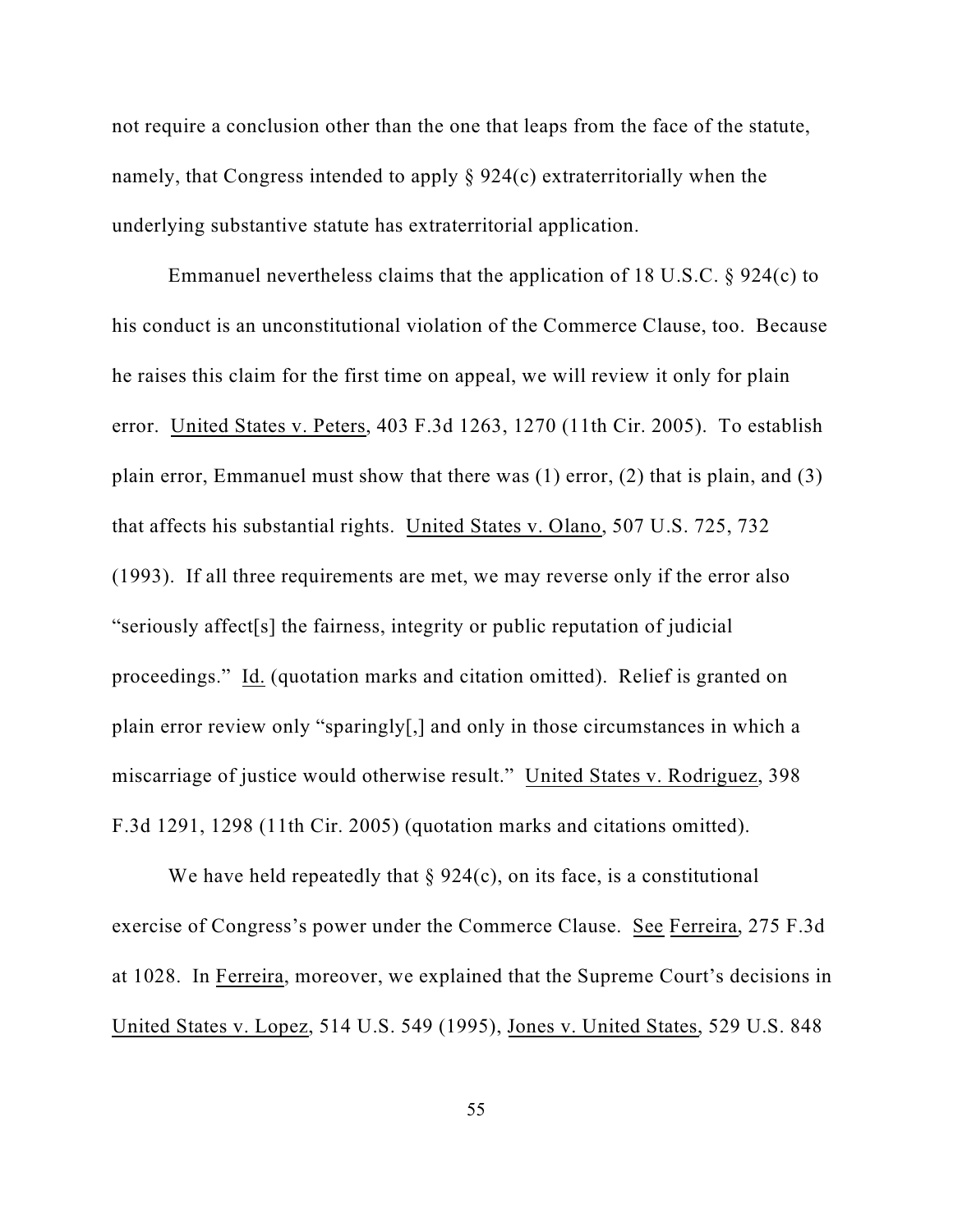(2000), and United States v. Morrison, 529 U.S. 598 (2000), did not alter our holding that Congress was authorized under the Commerce Clause to enact § 924(c). See Ferreira, 275 F.3d at 1028; United States v. DePace, 120 F.3d 233, 235 n.2 (11th Cir. 1997) (agreeing with courts that have rejected the idea "that 18 U.S.C. § 924(c) is an unconstitutional effort to regulate intrastate, non-economic activity"). We similarly reject Emmanuel's facial challenge to the constitutionality of  $\S 924(c)$ .

Emmanuel further argues that  $\S 924(c)$  is unconstitutional as applied to him, claiming that it cannot be applied extraterritorially to a crime of violence that is authorized by an enumerated power other than the commerce power. Here, as we have held, the "crime of violence" defined in the Torture Act is authorized by the Treaty Clause, as implemented through the Necessary and Proper Clause. No court, however, has previously addressed this constitutional question. Because there is no case law, binding or otherwise, that indicates whether a "crime of violence" created pursuant to a constitutional provision other than the Commerce Clause can be the basis of a  $\S 924(c)$  conviction, the district court could not have plainly erred in failing to strike the § 924(c) count from Emmanuel's indictment as unconstitutional. See United States v. Chau, 426 F.3d 1318, 1322 (11th Cir. 2005) (when "the explicit language of a statute or rule does not specifically resolve an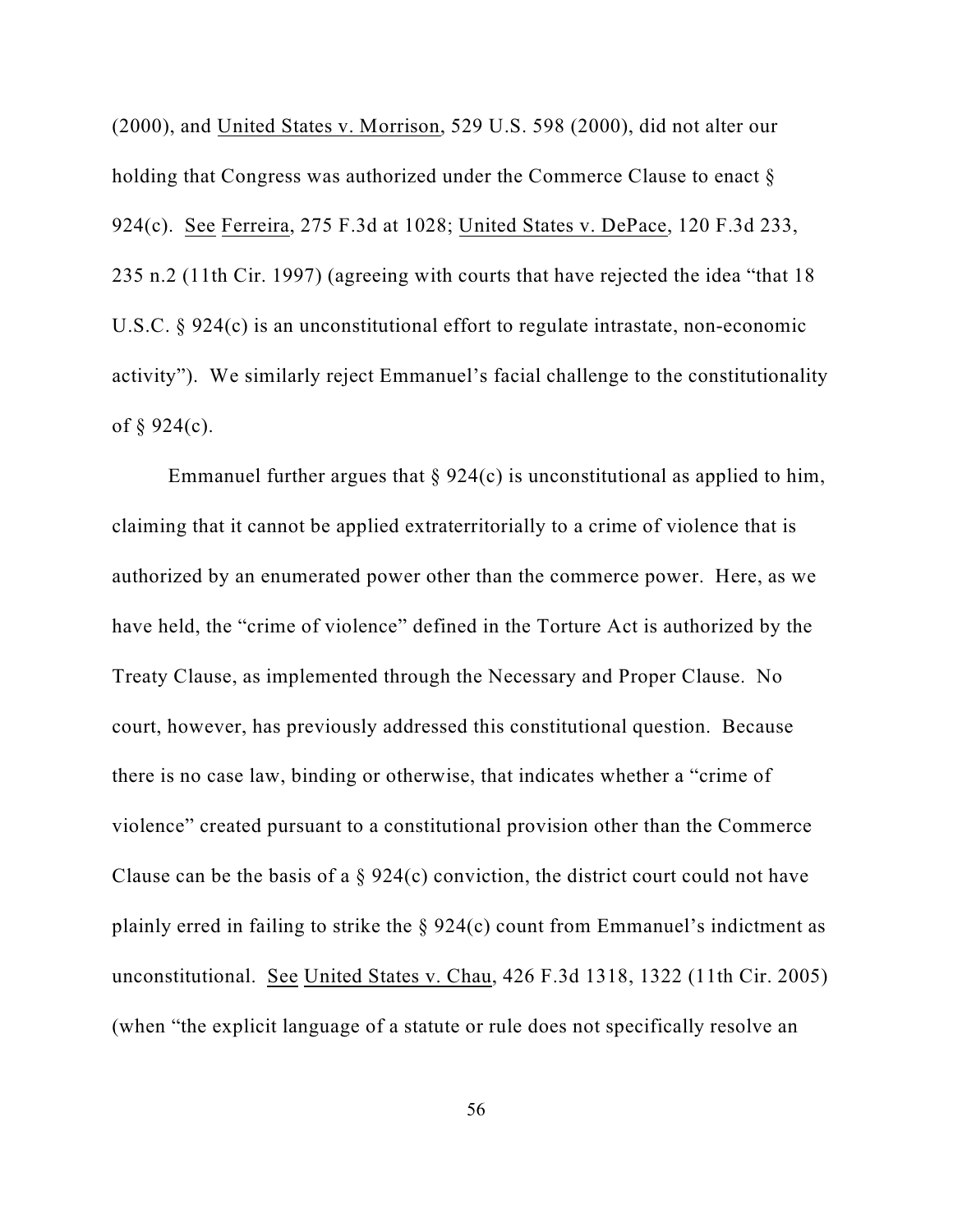issue, there can be no plain error where there is no precedent from the Supreme Court or this Court directly resolving it").

#### VI.

Having exhausted the Constitution as a source of relief from his convictions, Emmanuel attacks them on the ground that multiple trial errors, in the aggregate, violated his right to a fair trial. We are unpersuaded.

As this Court has explained, evidentiary errors are not grounds for reversal "unless there is a reasonable likelihood that they affected the defendant's substantial rights; where an error had no substantial influence on the outcome, and sufficient evidence uninfected by error supports the verdict, reversal is not warranted." United States v. Drury, 396 F.3d 1303, 1315 (11th Cir. 2005) (quotation marks and citations omitted). We will address each of Emmanuel's individual claims of error in turn.

### $A<sub>1</sub>$

First, Emmanuel claims that the district court abused its discretion in admitting, pursuant to Fed. R. Evid. 801(d)(1) and over his objection, numerous prior out-of-court hearsay statements by torture victims Kpadeh and Dulleh that described Emmanuel's commission of the acts alleged in the indictment.

Rule  $801(d)(1)$  provides that a statement is not hearsay if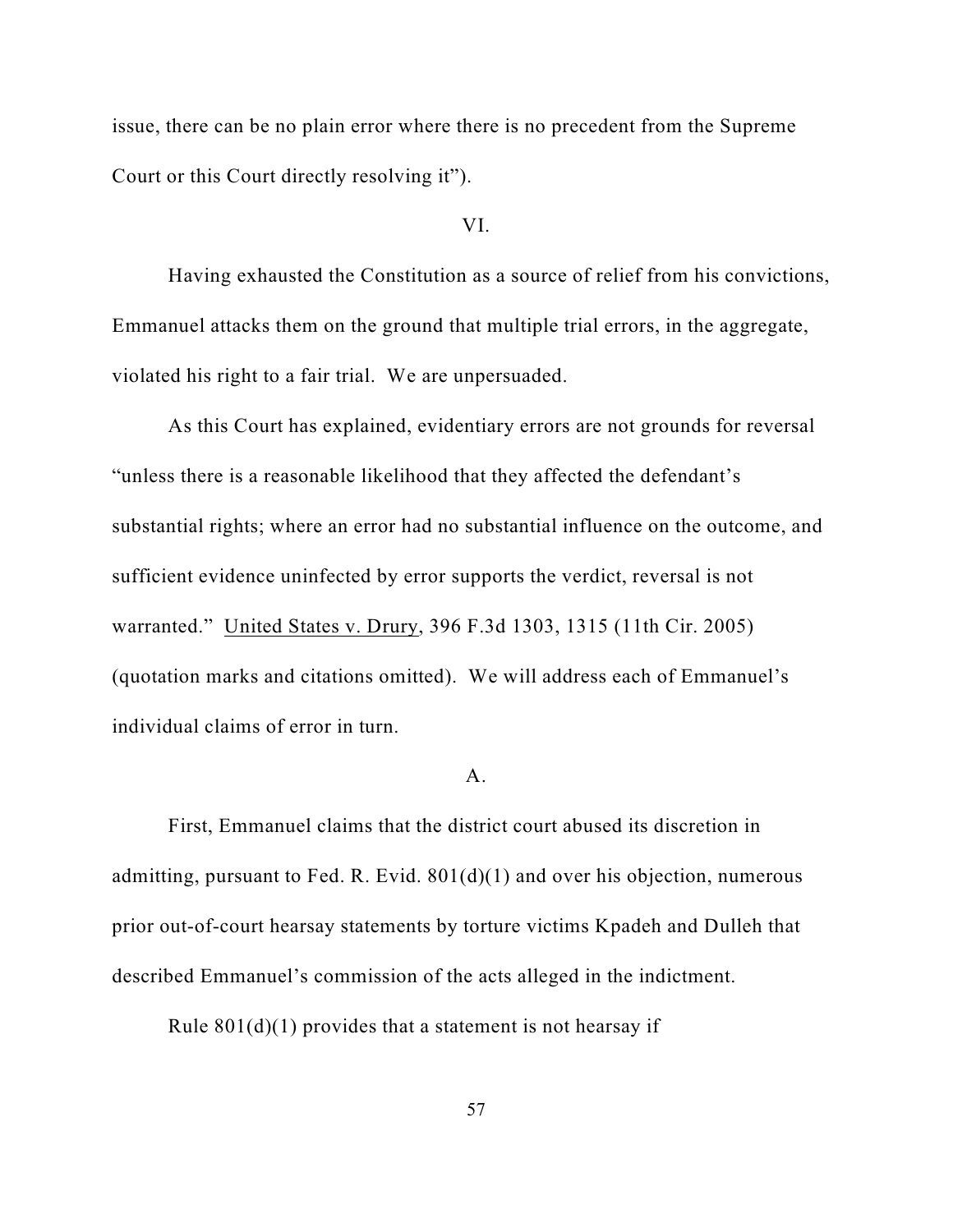[t]he declarant testifies at the trial . . . and is subject to crossexamination concerning the statement, and the statement is . . . consistent with the declarant's testimony and is offered to rebut an express or implied charge against the declarant of recent fabrication or improper influence or motive.

Fed. R. Evid. 801(d)(1). "[P]rior consistent statements are treated as admissible non-hearsay only if they are offered to rebut a specific allegation of recent fabrication, not to rehabilitate credibility that has been generally called into question." Drury, 396 F.3d at 1316 (emphasis omitted). Also, a prior consistent statement is admissible only if it was "made before the alleged influence, or motive to fabricate, arose." Tome v. United States, 513 U.S. 150, 158 (1995). The district court has "broad discretion in determining the admissibility of a prior consistent statement under Fed. R. Evid.  $801(d)(1)(B)$  and will not be reversed absent a clear showing of abuse of discretion." United States v. Prieto, 232 F.3d 816, 819 (11th Cir. 2000).

Emmanuel argues that Kpadeh's and Dulleh's motives to lie about his conduct arose in the 1990s when both men were attempting to flee Liberia, not more recently, as the district court found. In his opening statement at trial, however, Emmanuel stated that the victim-witnesses, including Kpadeh, wished to convict Emmanuel so that they could receive money through certain unspecified lawsuits and from Liberia's Truth and Reconciliation Commission. Emmanuel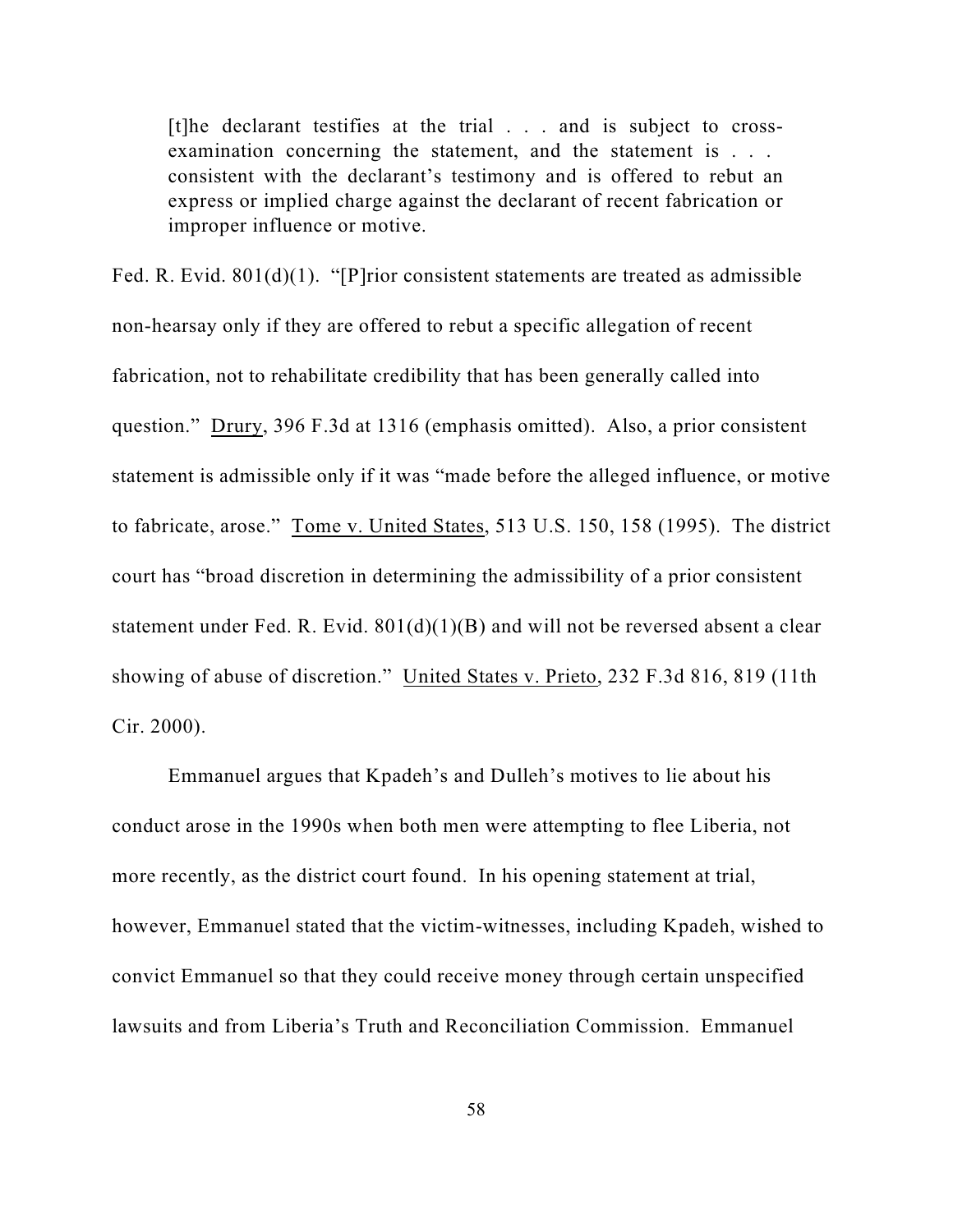began his cross-examination of Kpadeh by questioning him about his motivation to sue Emmanuel or seek redress from the Truth and Reconciliation Commission, linking those prospects with Kpadeh's decision to retain counsel in 2007. Emmanuel also implied during that same cross-examination that Kpadeh could have, but failed to, complain to the United States embassy in 1999 about his alleged torture.

It was in response to Emmanuel's opening statement and cross-examination that the district court allowed the government to present testimony from Kpadeh's half-brother, who said that Kpadeh told him in October 1999 that he had been arrested, taken to Gbatala Base, and tortured by ATU soldiers. That prior consistent statement preceded the alleged financial motive Emmanuel claimed Kpadeh had to lie, which arose in 2007; there was no evidence that Kpadeh believed that he could sue Taylor or Emmanuel in 1999, and Kpadeh did not obtain a lawyer until 2007. Yet, in 1999, he told his half-brother about the atrocities he endured at the hands of Emmanuel. Under these circumstances, the district court did not abuse its considerable discretion in determining that Emmanuel had opened the door to Kpadeh's use of a prior consistent statement.

Dulleh's prior consistent statements -- which consisted of the testimony of multiple witnesses that, after being placed in the prison pits at Klay Junction,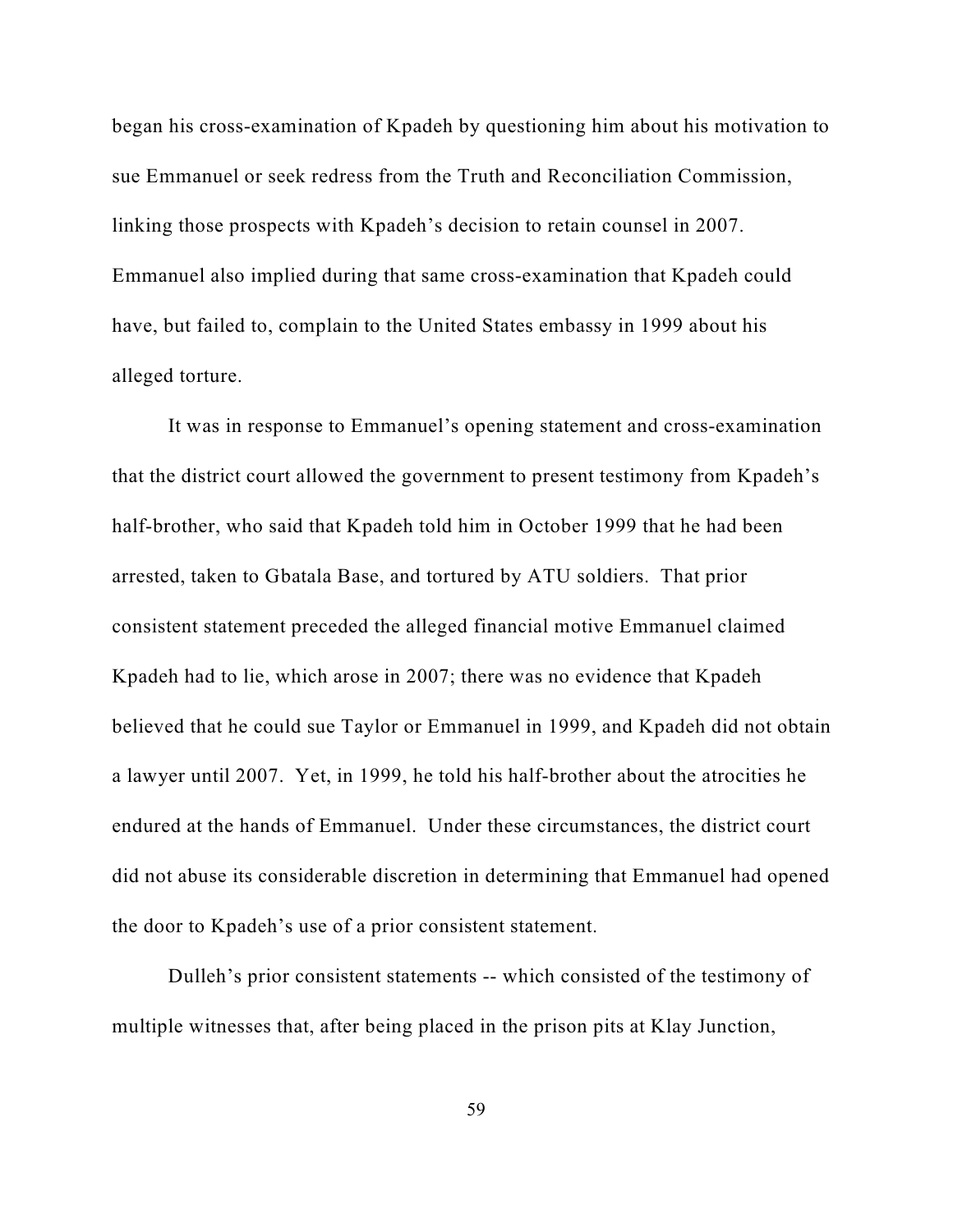Dulleh told his fellow prisoners how he was tortured -- were admissible under both Rule 801(d)(1)(B) and 803(2).

First, Dulleh's prior consistent statements were used to rebut the implication Emmanuel sought to create that Dulleh had a recent motive to fabricate. Emmanuel said in his opening statement that some of the victim-witnesses had a motive to lie because they had "serious medical conditions" that "left untreated will probably mean their death in Liberia." On cross-examination, Emmanuel elicited from Dulleh that he is HIV-positive and suggested that Dulleh wanted to leave West Africa to seek medical treatment and avoid discrimination. But Dulleh did not learn that he was HIV positive until 2005, whereas he made the statements in the Klay Junction prison pits in 2002. Thus, the admitted statements were consistent prior statements made before the recent alleged motive to lie -- the HIV diagnosis -- arose.

Second, Dulleh's prior consistent statements were also admissible as excited utterances under Rule 803(2). A hearsay statement is admissible under Rule 803(2) if it is one "relating to a startling event or condition made while the declarant was under the stress of excitement caused by the event or condition." Fed. R. Evid. 803(2). While the declarant must still be under the stress or excitement that the startling event caused, the excited utterance need not be made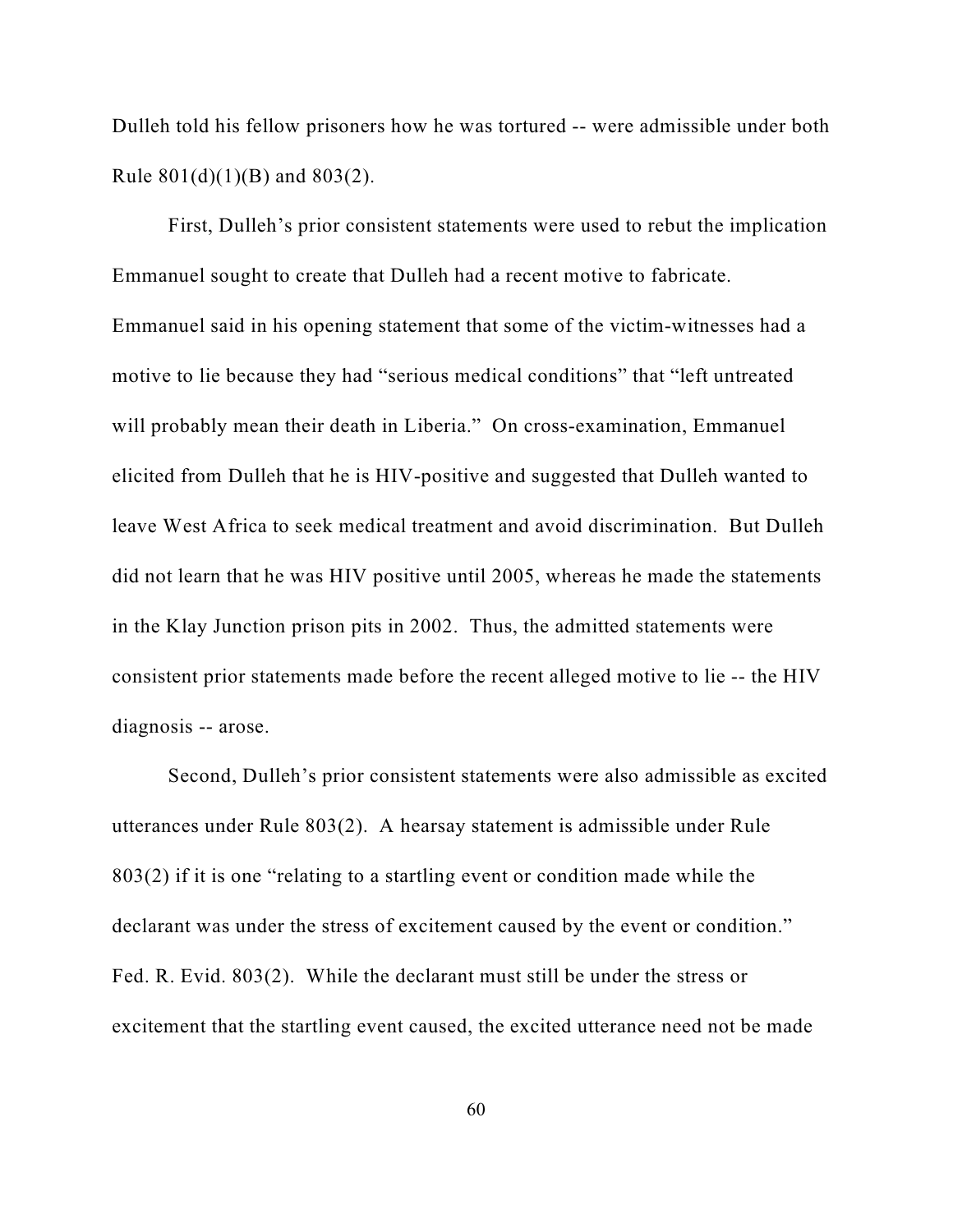contemporaneously to the startling event. It is the totality of the circumstances, not simply the length of time that has passed between the event and the statement, that determines whether a hearsay statement was an excited utterance. See United States v. Cruz, 156 F.3d 22, 30 (1st Cir. 1998) (finding a statement was an excited utterance when it was made four hours after the startling event because it is likely that the victim continued to suffer trauma because she was unable to escape the location where the assault occurred); United States v. Scarpa, 913 F.2d 993, 1016- 17 (2d Cir. 1990) (finding a statement was an excited utterance when it was made five or six hours after the event where the record demonstrated that the declarant was still under stress at the time he made the statement); Gross v. Greer, 773 F.2d 116, 119-20 (7th Cir. 1985) (finding that the district court properly admitted a statement made twelve hours after the startling event).

Here, Dulleh made his statements to the other prisoners at Klay Junction four to five hours after he had initially been assaulted and placed in the prison pits with them. Emmanuel says the time lapse was too great, but given the totality of the surrounding circumstances, the district court did not abuse its discretion in finding that Dulleh was still under the stress of excitement when he told his fellow prisoners about the torture he had endured. All three of the witnesses who testified about Dulleh's prior consistent statements said that Dulleh was distressed when he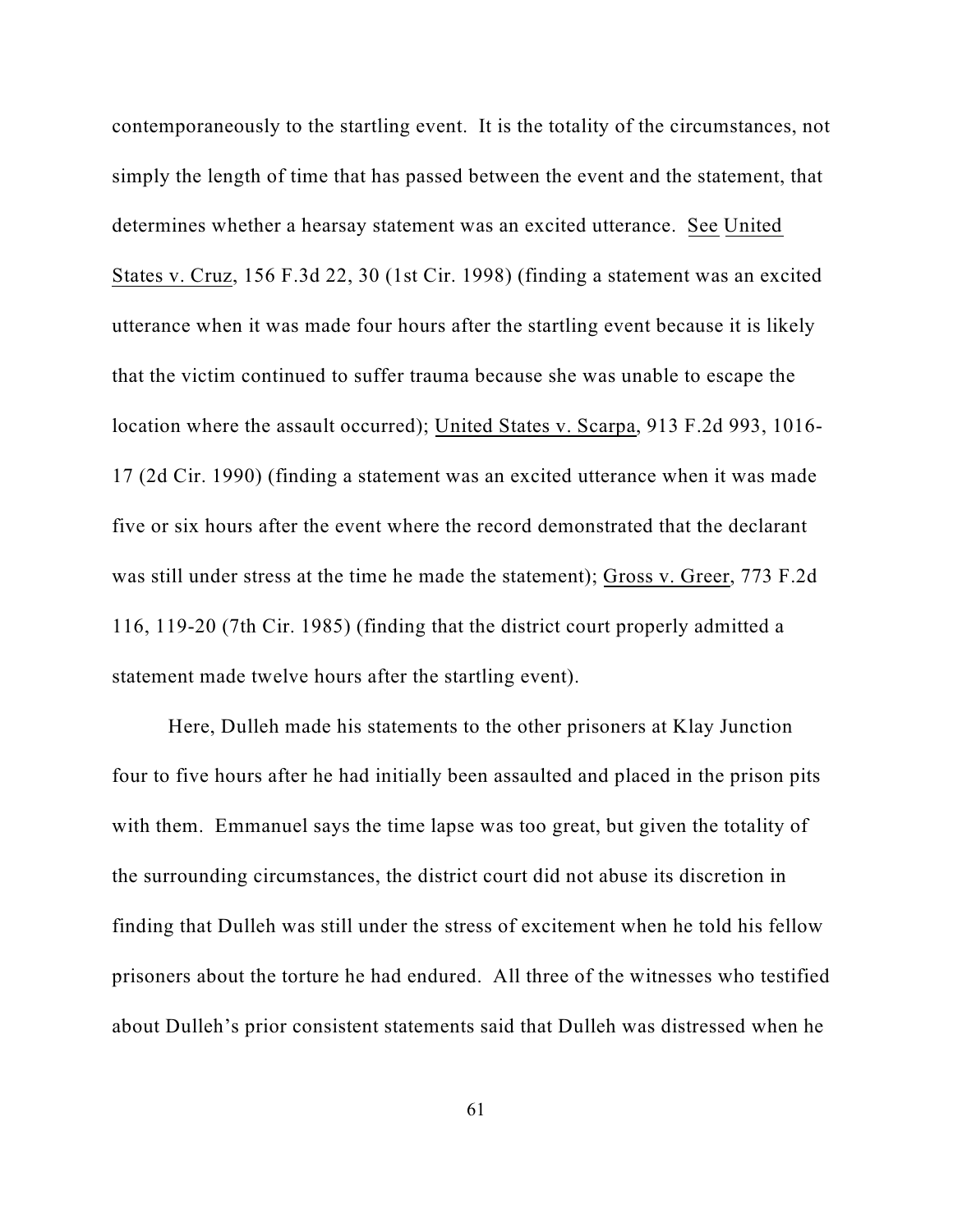arrived at Klay Junction and when he made the statements. Dulleh had been kidnapped from his home by armed ATU soldiers, interrogated, and brought to Taylor's personal residence. While at the residence, he had been beaten, burned, branded, and told that he would be killed. Emmanuel also had electrocuted him with a cattle prod and put a gun to his head. It was after this sequence of horrific events that Dulleh spent another four to five hours in ATU custody while being transported to an unknown location, where he was then left to wait. There can be little question that Dulleh remained in fear for his safety and his life from the time he endured the initial abuse at Taylor's residence through the time he was deposited in the prison pit at Klay Junction. Thus, it was not an abuse of discretion for the district court to find that the statements Dulleh made at Klay Junction about his torture were excited utterances and not inadmissible hearsay.

#### B.

Emmanuel also says that the district court abused its discretion in admitting, pursuant to Federal Rule of Evidence 803(4), portions of the victims' medical records, because those records both suggested that Emmanuel was responsible for the victims' injuries and used terms such as "torture" and "abuse."

First, Emmanuel objects to Kpadeh's recorded statement to a medical professional that he was imprisoned and tortured for two months by the ATU.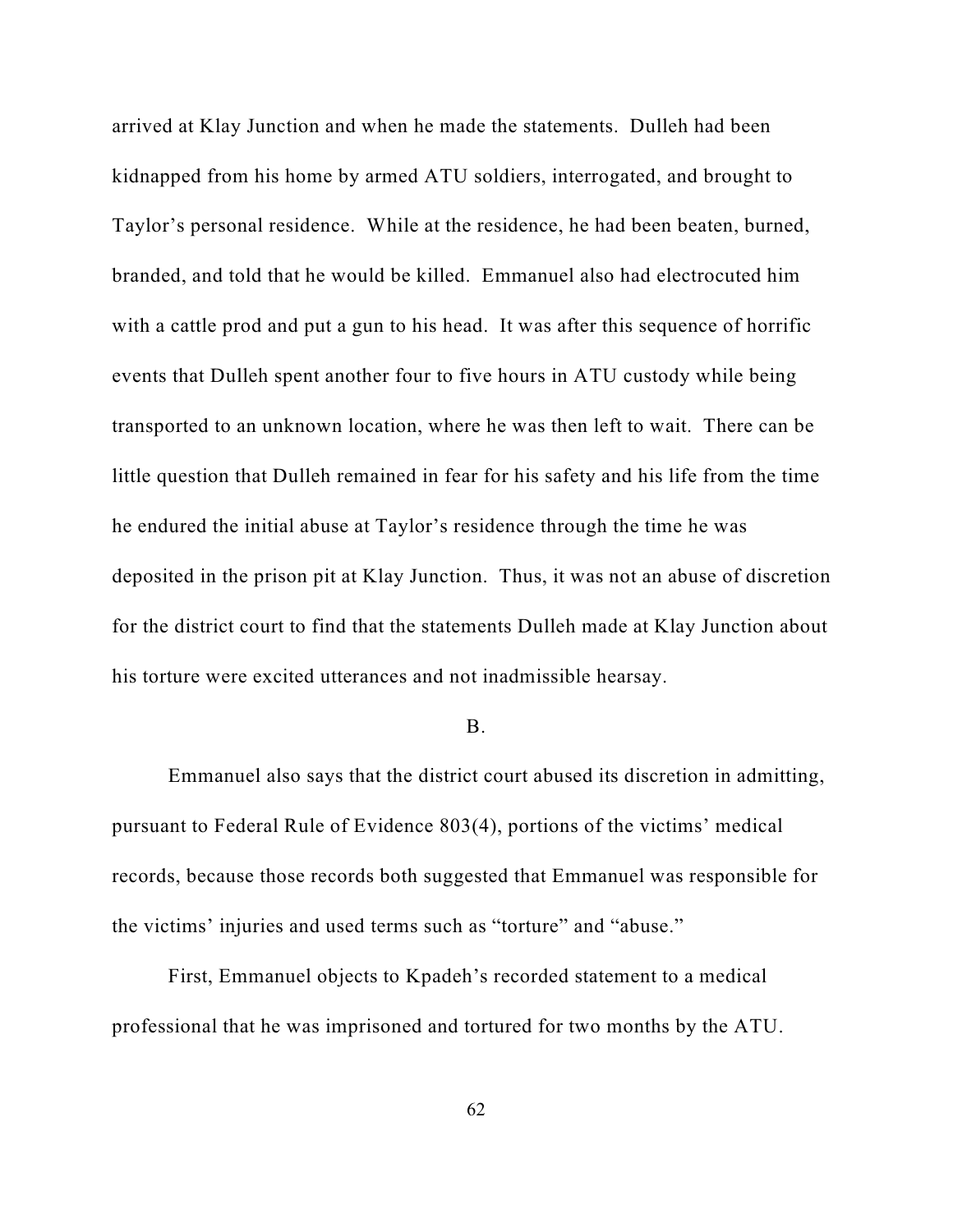However, as we have already explained, Kpadeh's 1999 statement is admissible as a prior consistent statement under Rule  $801(d)(1)(B)$ . Thus, any error in admitting this medical record containing the same information from the same time period was harmless.

Second, Emmanuel objects to the admission of Miami-Dade County Medical Examiner Dr. Bruce Hyma's testimony that Dulleh told him that Emmanuel, Taylor, and a general threatened to kill him. Even if the district court erred in admitting this statement, the error was harmless. Dulleh himself testified that Emmanuel threatened to kill him and Dulleh's admissible prior consistent statements confirmed this fact.

Third, Emmanuel claims that the district court abused its discretion in refusing to redact terms in the victims' medical records such as "abuse" and "torture." Rule 803(4) instructs that

[s]tatements made for purposes of medical diagnosis or treatment and describing medical history, or past or present symptoms, pain, or sensations, or the inception or general character of the cause or external source thereof insofar as reasonably pertinent to diagnosis or treatment[, are admissible hearsay].

Fed. R. Evid. 803(4). The advisory committee notes explain that this Rule

also extends to statements as to causation, reasonably pertinent to [purposes of diagnosis and treatment], in accord with the current trend. Statements as to fault would not ordinarily qualify under this latter language. Thus a patient's statements that he was struck by an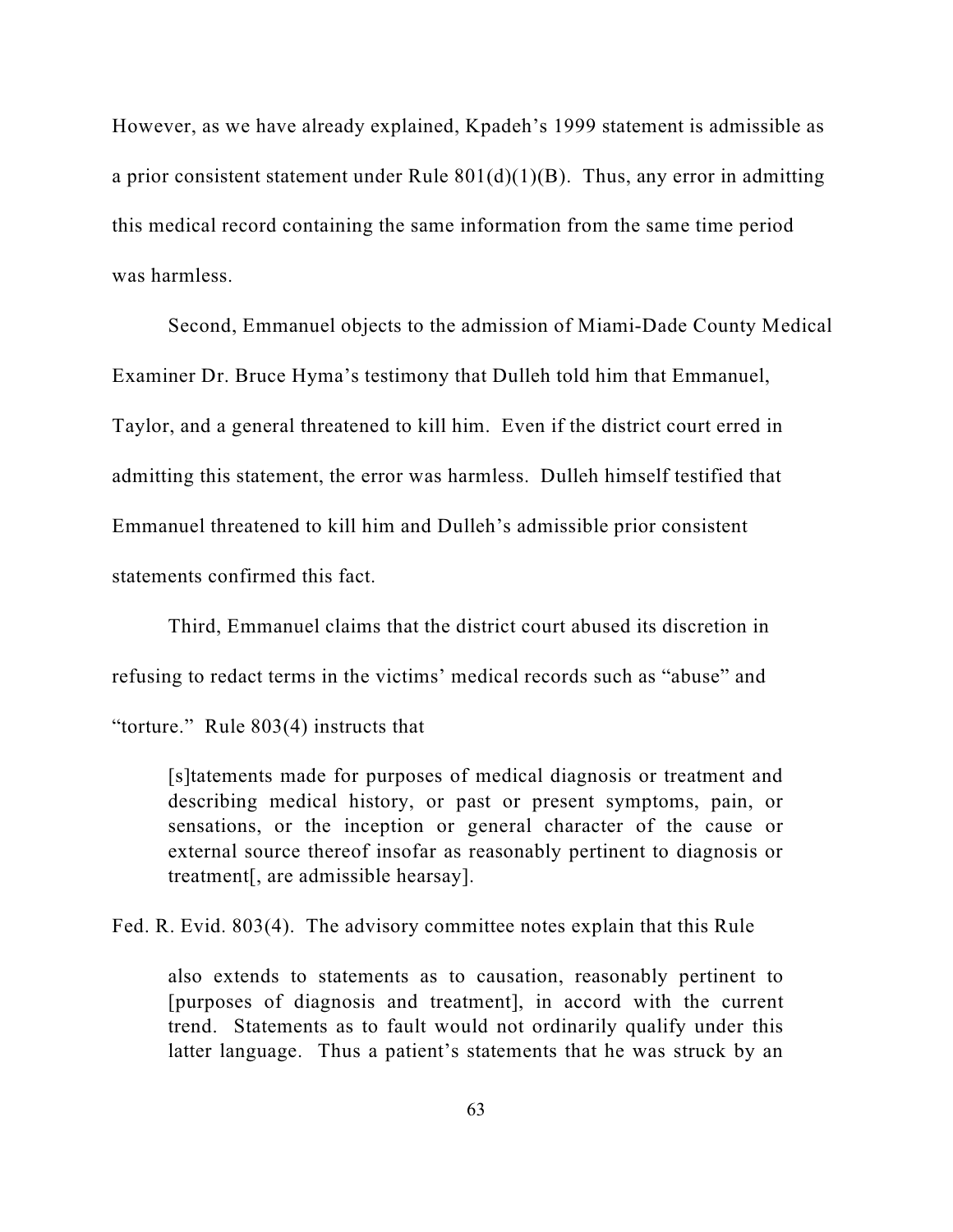automobile would qualify but not his statement that the car was driven through a red light.

Fed. R. Evid. 803(4) advisory committee's notes (citations omitted).

The statements by the medical professionals in this case that the victims' wounds and burns were the result of abuse or torture (as opposed to, for example, a vehicular or workplace accident) were statements of causation. See United States v. Iron Thunder, 714 F.2d 765, 772-73 (8th Cir. 1983) (holding that a statement that a victim was "raped" in her medical records was a statement as to causation, not fault). These records do not assign any fault for the abuse or torture, nor do they insinuate impermissibly that the "abuse" or "torture" satisfied any particular statutory or legal definition of those terms. The district court did not abuse its discretion in admitting the unredacted medical records into evidence.

## C.

Emmanuel also claims, on two grounds, that the district court abused its discretion in admitting rap lyrics referring to the ATU, and violence, that were found in a notebook in Emmanuel's suitcase at the time of his arrest at the Miami International Airport on March 30, 2006. First, he argues that the document containing the lyrics was not properly authenticated under Rule 901(b). Second, he says that the lyrics were irrelevant and unduly prejudicial. Both arguments are unpersuasive.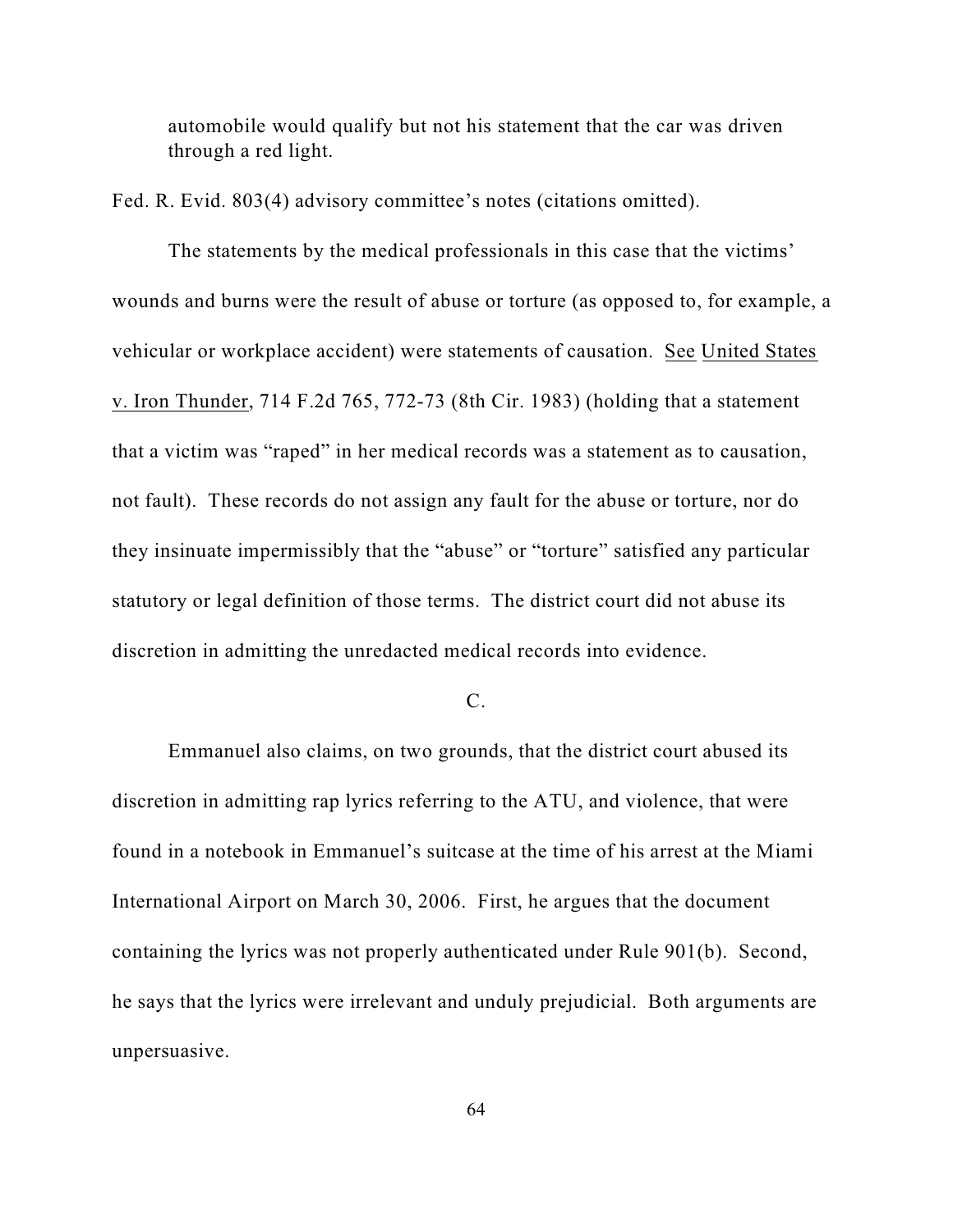First, the document was properly authenticated. The list of methods in Fed. R. Evid. 901(b) by which a document can be authenticated is non-exclusive, and authentication itself is "merely . . . the process of presenting sufficient evidence to make out a prima facie case that the proffered evidence is what it purports to be." United States v. Caldwell, 776 F.2d 989, 1002 (11th Cir. 1985). Once that prima facie case is established, the evidence is admitted and the ultimate question of authenticity is decided by the jury. Id.

A prima facie case of authenticity was established for the rap lyrics in two ways. First, the lyrics were found in Emmanuel's possession, bore signatures corresponding to two of his primary aliases -- "Charles McArthur Emmanuel" and "Charles Taylor, II" -- and alluded to his birth in Massachusetts and upbringing in Florida, stating: "From the north, but I ride wit Floridian tacts." See United States v. Munoz, 16 F.3d 1116, 1121 (11th Cir. 1994) (holding that there was no abuse of discretion in district court's finding of authentication where subject documents bore defendant's signatures and were found in his possession).

Second, a customs inspector testified that, prior to coming into court, he had compared the signature in the notebook containing the lyrics to the signature appearing on the passport that the inspector had seized from Emmanuel. He testified that the two signatures were "identical." When Emmanuel was arrested at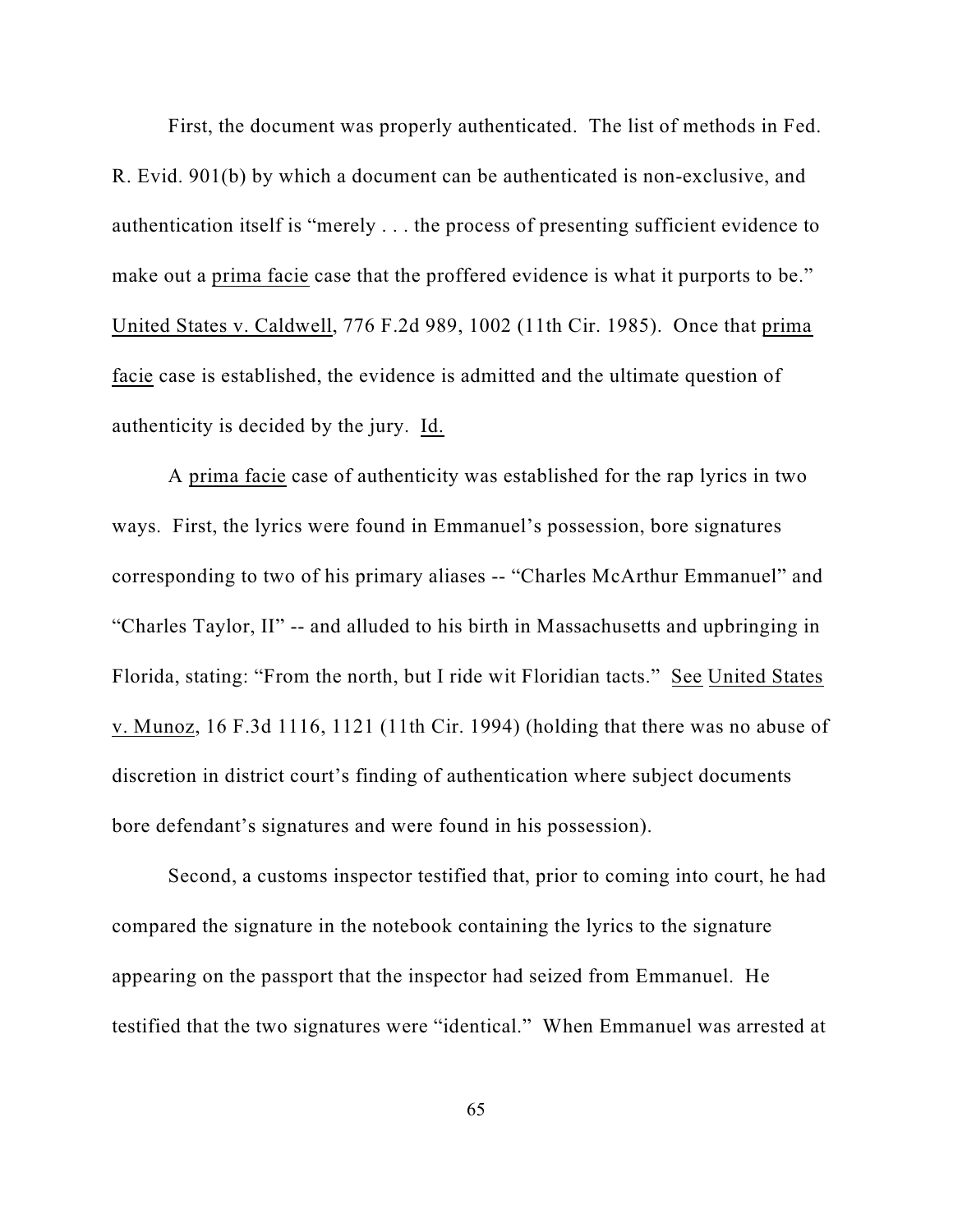the Miami International Airport, the verification of his passport was not done "in the course of prosecution," as he now alleges, but instead as part of the customs procedure to which every individual disembarking from an international flight must submit. Thus, the comparison was proper under Fed. R. Evid. 901(b)(2).

Moreover, the rap lyrics were relevant and their probative value was not outweighed by any unfair prejudice that might have arisen from their admission into evidence. Specifically, the lyrics stated such things as: "Take this for free, six feet is where you gonna be. ATU niggas on the scene. Body bag is all you see"; "More sweat in my training means less blood in my life. So with the shots from guns keep it dead and precise. Bull-doze ambushes in the midst of a fight. Try to cut my supply, you'll be losing your life"; and "army thugs united." Such lyrics were probative on multiple fronts. First, by referring to the ATU, the lyrics provided evidence of Emmanuel's association with and continued identification as a member of the ATU. Both of those facts were relevant to the indictment's allegation that Emmanuel was associated with the ATU. Indeed, the lyrics were particularly probative given Emmanuel's repeated assaults on the credibility of the government's principal witnesses who testified about Emmanuel's control over the ATU. Second, the lyrics make multiple references to the violence caused by the ATU, which contradicts Emmanuel's post-arrest statements that he had never seen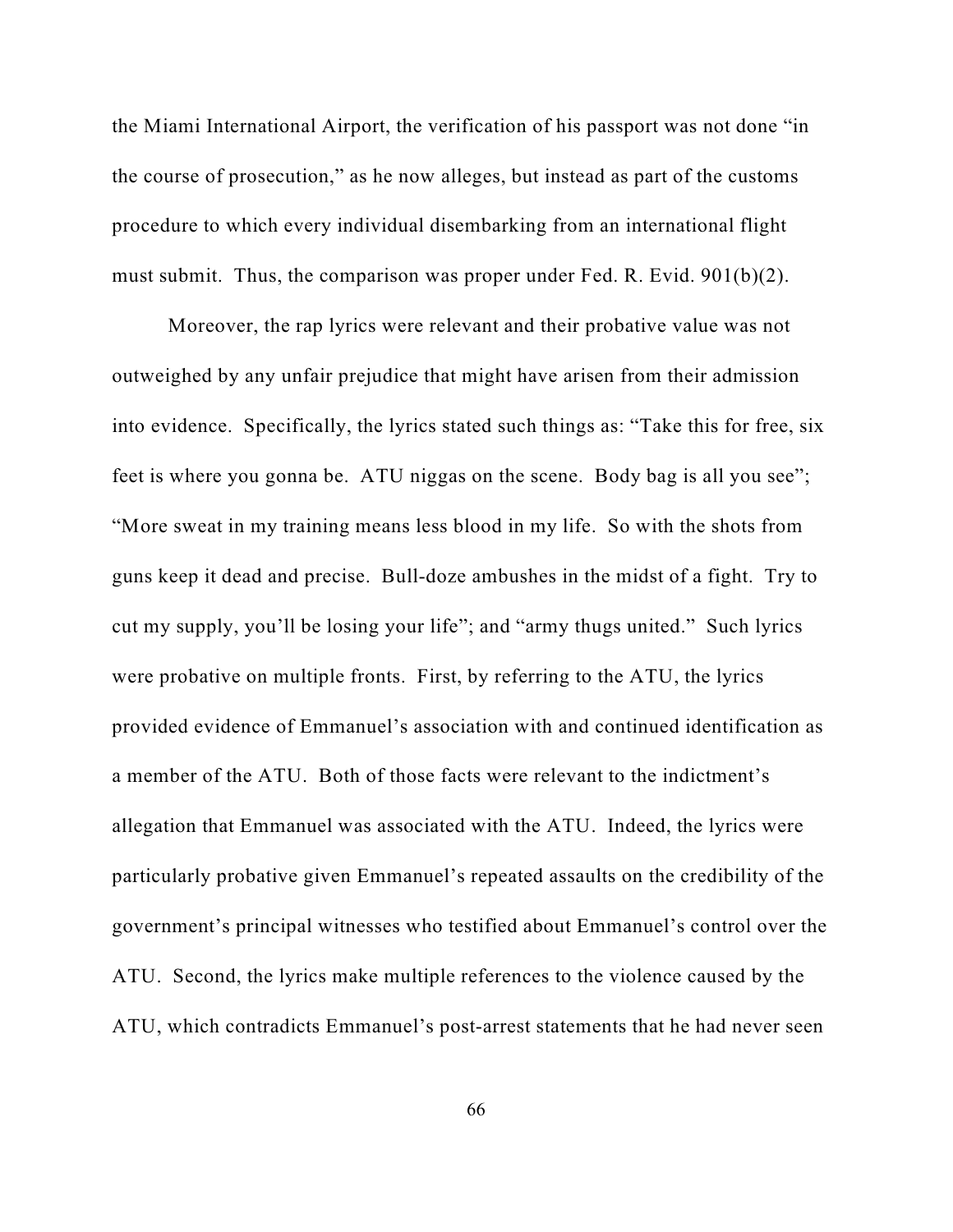the ATU beat or kill anyone and, again, supports the credibility of the witnesses who testified about the ATU's and Emmanuel's repeated commission of atrocities.

D.

Emmanuel's cursory argument that the district court improperly admitted the testimony of Wesley Sieh, an ATU soldier, is without merit. Sieh testified about conversations he had with former NPFL commander Siafa Normah regarding the formation of the ATU. He said that Normah told him that the ATU would train and be responsible for guarding the Executive Mansion, Taylor, and his family; that Normah told him that Emmanuel was the head of the ATU; and that Normah said that Emmanuel had asked Normah to recommend men to recruit for the ATU. Sieh also testified about the abuse and torture to which the ATU recruits were subjected as punishment, often alongside the ATU's prisoners.

It was not improper for the district court to admit Sieh's testimony about Normah's statements regarding Emmanuel's instructions on the formation of the ATU. Under Fed. R. Evid.  $801(d)(2)(C)$ , this testimony was an admission by a party-opponent; it was a "statement by a person authorized by the party to make a statement concerning the subject," and thus was admissible hearsay. Fed. R. Evid. 801(d)(2)(C). In particular, Normah's statements to Sieh were admissible because they concerned the same matter for which Emmanuel was employing Normah,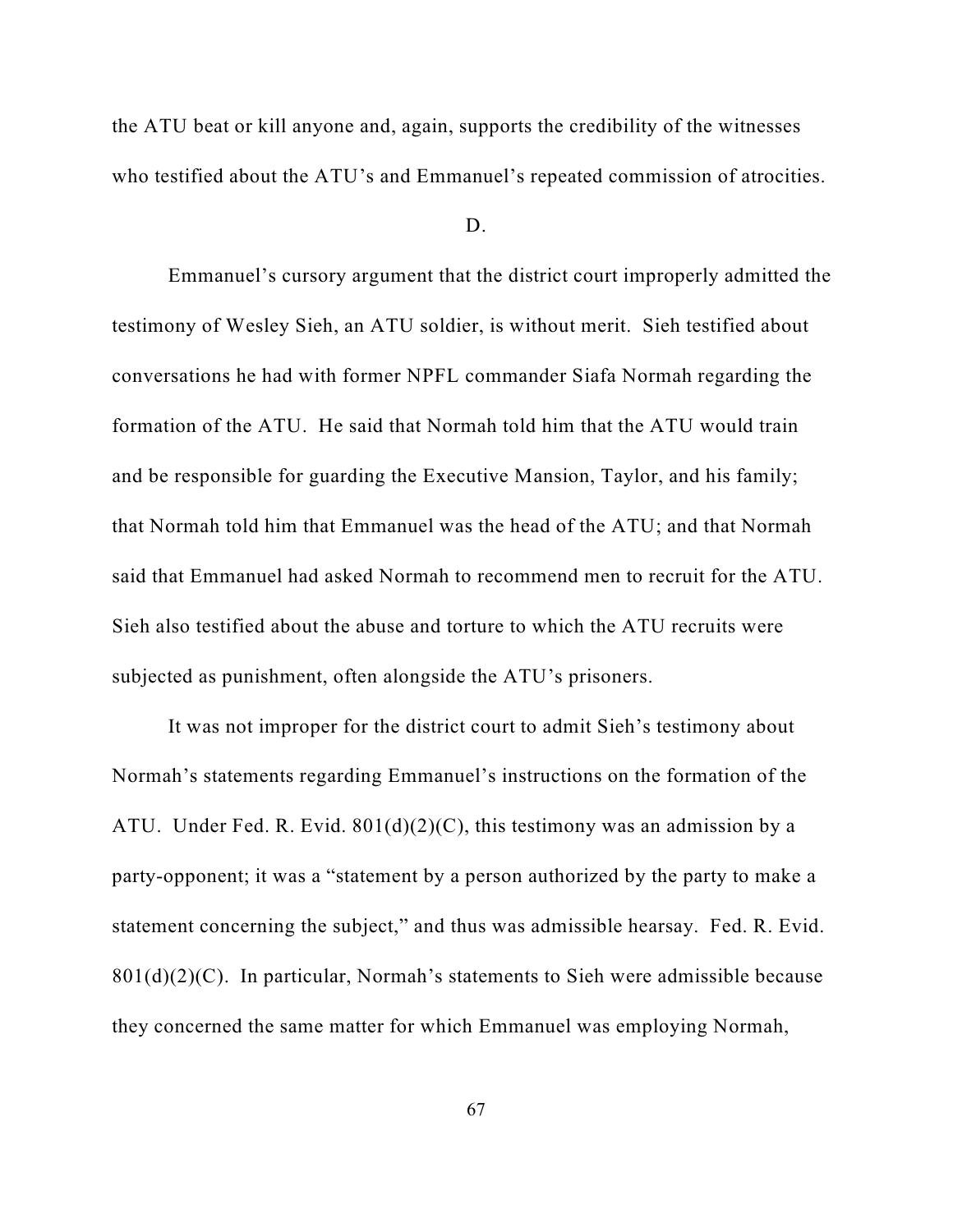namely, to recommend men for the ATU. Put differently, Emmanuel hired Normah to find him soldiers to form the ATU. Normah then, in the process of finding ATU recruits, asked Sieh, an experienced Liberian soldier in Taylor's army, to join the ATU on Emmanuel's behalf. The district court did not abuse its discretion in admitting this evidence.

Further, as the district court found, Sieh's description of the horrifying punishments imposed on the ATU soldiers was relevant to the government's case. In particular, his testimony provided an explanation as to how Emmanuel was able to force the ATU soldiers into carrying out his orders to torture others. The testimony also demonstrated Emmanuel's position as a superior to the ATU soldiers. In addition, many of the tactics used to punish disobedient ATU soldiers were the same as those used to torture the prisoners. Thus, for example, both the punished soldiers and Emmanuel's victims were required to "run the rim," again, an exercise in which the subject would run in a large circle around posts, all the while carrying on one shoulder a heavy log that was struck repeatedly with a heavy metal rod. In short, Sieh's testimony also corroborated the testimony of other government witnesses and showed that Emmanuel was aware of the methods of torture he was alleged to have employed on his victims.

E.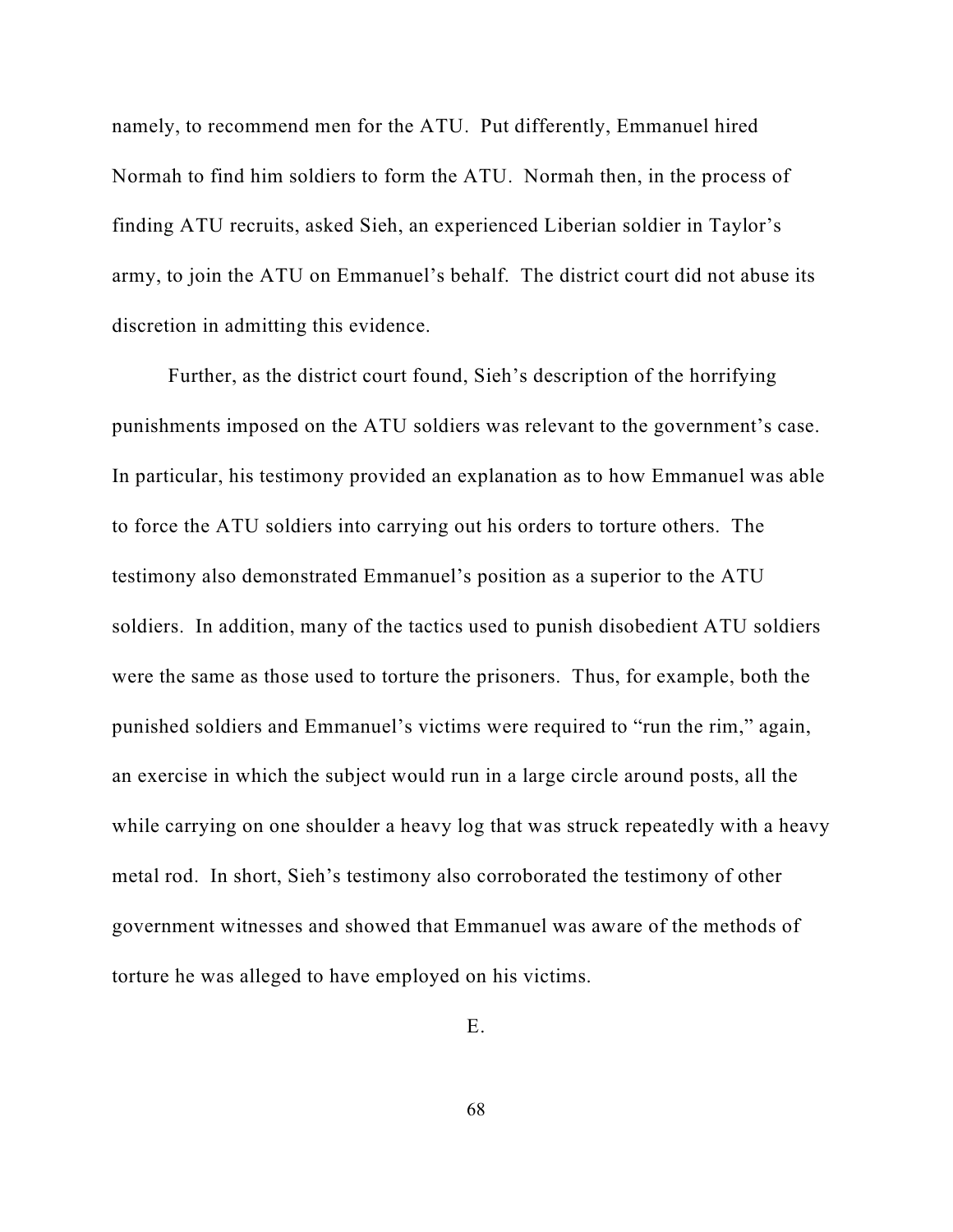Nor did the district court abuse its discretion in admitting a number of other statements that Emmanuel now calls to our attention as inadmissible hearsay. Emmanuel objected, for one, to the testimony of Pete Davis, a Liberia Desk Officer at the U.S. Department of State. Davis described generally the political parties in Liberia, and specifically characterized the Union Party (to which one of Emmanuel's victims belonged) as non-violent. Davis's testimony concerned nothing more than historical background about Liberia and its political structure, as necessary to educate the jury. As such, the testimony was admissible pursuant to Fed. R. Evid. 803(20) as hearsay concerning the "[r]eputation in a community, arising before the controversy, as to boundaries of or customs affecting lands in the community, and reputation as to events of general history important to the community or State or nation in which located." Fed. R. Evid. 803(20).

In his brief, Emmanuel also offers six alleged examples of hearsay in a bullet-pointed list, but he fails to explain in any manner why those statements should not have been admitted. We routinely decline to address such cursory arguments, and this case presents no exception. See United States v. Gupta, 463 F.3d 1182, 1195 (11th Cir. 2006) ("We may decline to address an argument where a party fails to provide arguments on the merits of an issue in its initial or reply brief. Without such argument the issue is deemed waived.").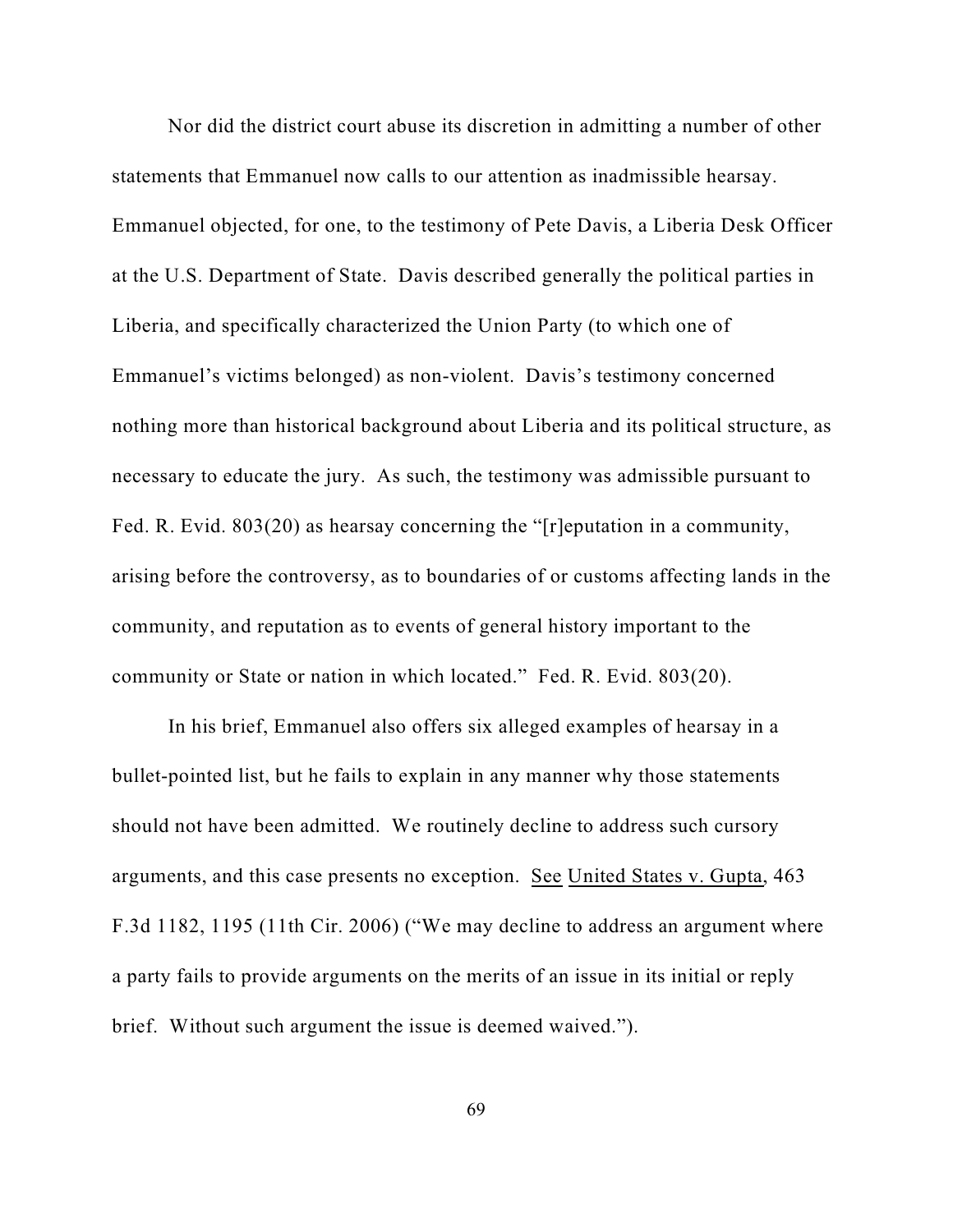Emmanuel also claims that the district court abused its discretion by not making an interpreter available during one day of his presentation of evidence. We again discern no error.

On the eighteenth day of trial, which was also the first day of Emmanuel's defense, the interpreter, who was used to assist the jury in understanding the heavily-accented English spoken by some of the Liberian witnesses, lost his voice. Emmanuel requested a brief continuance to allow the interpreter to rest his voice, but the district court denied the request. Instead, the district court instructed the jurors that the translator had lost his voice and that they should raise their hands if they did not understand the testimony. The district court stopped the testimony at four points in the course of a day's testimony where an answer was unintelligible to the court.

"The appointment of an interpreter, both under the Court Interpreters Act[, 28 U.S.C. § 1827,] and as a constitutional matter, is committed to the sound discretion of the trial judge." United States v. Edouard, 485 F.3d 1324, 1337 (11th Cir. 2007). We therefore review a district court's determination as to the use of an interpreter for an abuse of discretion, which, in this particular context, amounts to an "inquiry on whether . . . the failure to provide an interpreter . . . made the trial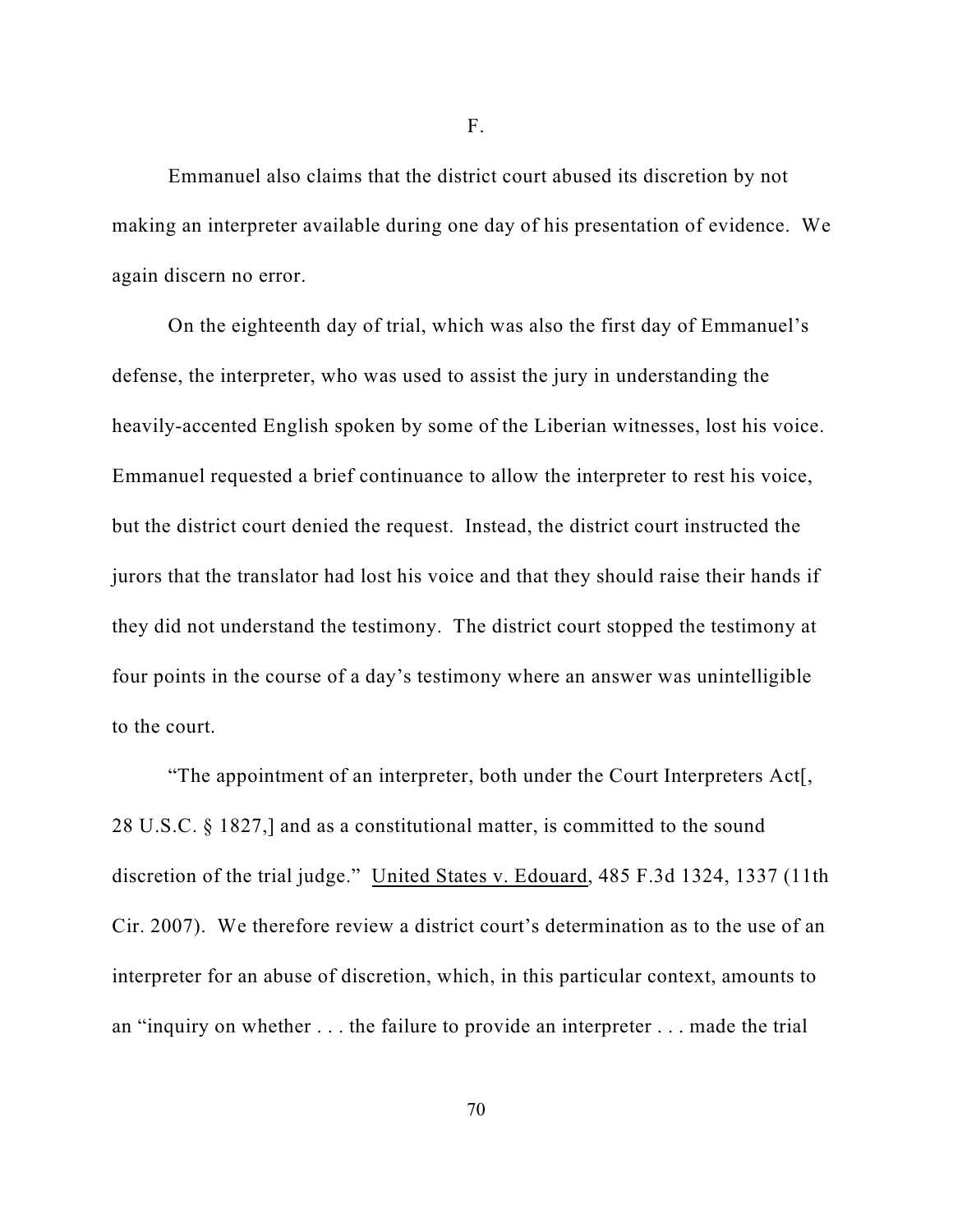fundamentally unfair." United States v. Tapia, 631 F.2d 1207, 1210 (5th Cir. 1980).

On this record, we cannot say that the absence of a fully functioning interpreter for part of a single trial day rendered Emmanuel's trial fundamentally unfair. For one, the witnesses all spoke English, albeit in some cases with a heavy Liberian accent. In the second place, although the interpreter was unable to provide continuous translation, he remained in the courtroom throughout the day and continued to assist the court and counsel with instances of unclear testimony. The district court, for its part, noted that it was "paying very close attention," and that it would "interrupt if [it] d[idn't] understand." Third, the court instructed the jurors to raise their hands if they did not understand the testimony. None of them did so. Finally, at four points at which the testimony nonetheless might have been difficult to understand, the court interrupted the witness and asked for clarification. At two of these points, the witness clarified his answer. In a third instance, the interpreter provided clarification. And, in a fourth instance, the interpreter intervened after the witness attempted unsuccessfully to clarify his own answer. In no instance after the clarification was offered did a juror raise his or her hand indicating that he or she did not understand any answer. Nor did the district court seek any further clarification. After reviewing the manner in which the district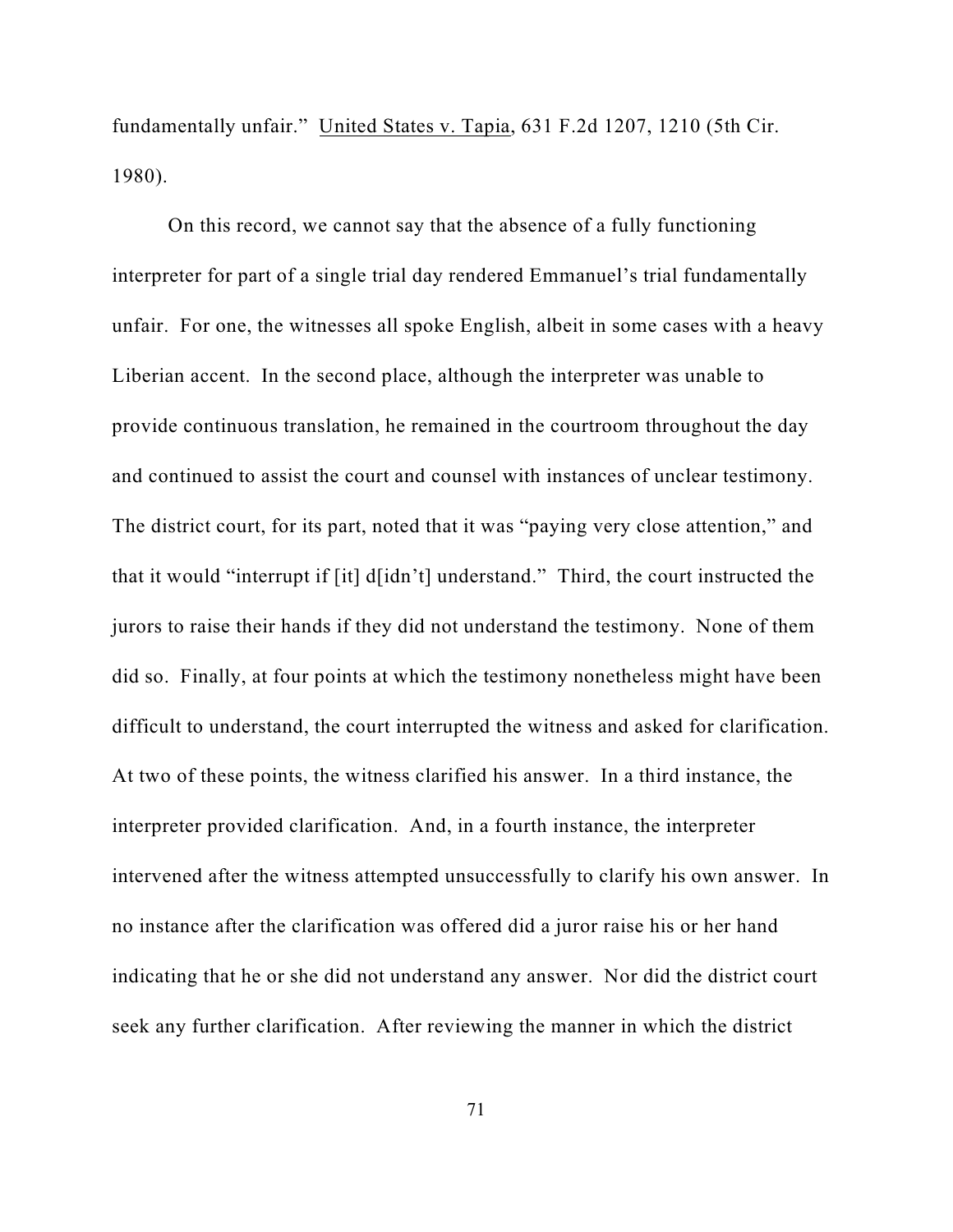court chose to address this issue, we can discern no reversible error or fundamental unfairness.

# G.

The district court also did not plainly err, as Emmanuel claims, in failing to instruct the jury that it must find, as an element of the offense of torture, that the conduct was not incidental to a lawful sanction. Because Emmanuel did not object to the relevant jury instructions, we review this claim only for plain error. United States v. Peters, 403 F.3d 1263, 1270 (11th Cir. 2005). We can discern no error, let alone error that was plain.

The Torture Act defines torture as "an act committed by a person acting under the color of law specifically intended to inflict severe physical or mental pain or suffering (other than pain or suffering incidental to lawful sanctions) upon another person within his custody or physical control." 18 U.S.C. § 2340. The district court gave the following relevant instruction:

Torture means an act committed by a person, acting under the color of law, specifically intended to inflict severe physical pain or suffering (other than pain or suffering incidental to lawful sanctions) upon another person within his custody or physical control. Lawful sanctions include judicially imposed sanctions and other enforcement actions authorized by law, including the death penalty, but do not include sanctions that defeat the object and purpose of the law prohibiting torture.

The defendant can be found guilty of that offense only if all of the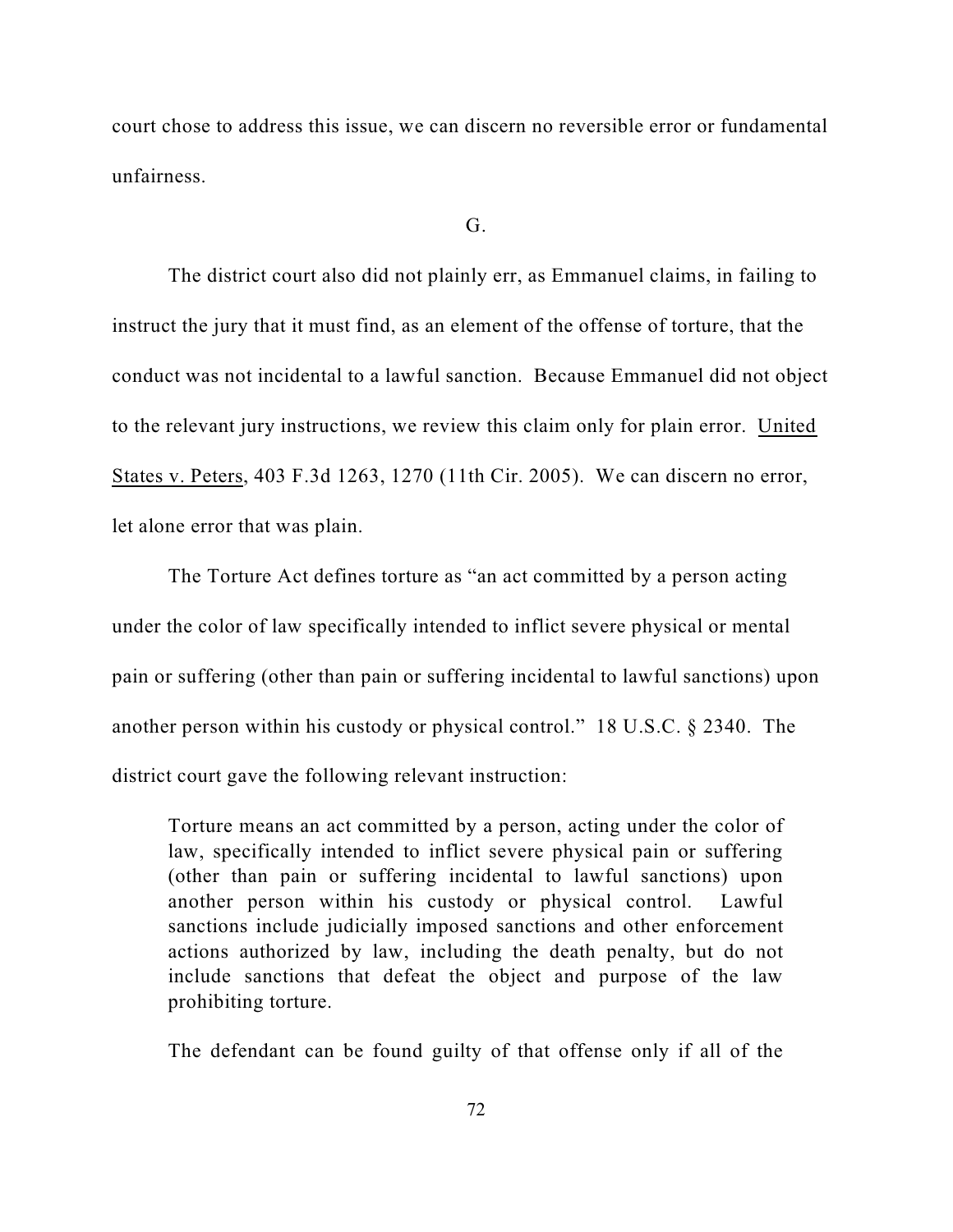following acts are proved beyond a reasonable doubt:

| First:  | That the defendant committed an act with the specific                                                             |
|---------|-------------------------------------------------------------------------------------------------------------------|
|         | intent to inflict severe physical pain or suffering;                                                              |
| Second: | That the defendant was acting under the color of law;                                                             |
| Third:  | That the act of torture was against another person who<br>was within the Defendant's custody or physical control; |
|         | and                                                                                                               |
| Fourth: | That the act of torture occurred outside the United States.                                                       |

The jury was instructed concerning all of the requirements of the offense of torture, and in the very first sentence of the definition of torture provided to the jury, the district court specified that the subject pain or suffering could not be incidental to lawful sanctions. The district court then defined the phrase "lawful sanction." That the jury instruction did not repeat and emphasize that portion of the definition a second time does not render the instruction erroneous. See United States v. Klein, 543 F.3d 206, 211-12 (5th Cir. 2008) (explaining that an instruction was not erroneous because, although not expressly identifying a particular clause as an element of the crime, its description of that element closely followed the instructions regarding the other explicitly labeled elements of the crime); United States v. Martin, 704 F.2d 515, 518 (11th Cir. 1983) (noting that "[t]he mere failure to recite the jury instructions in the precise language requested by defendant is not error where . . . the instructions are otherwise sufficient," and approving instruction that "track[ed] the language of the statute" (citation and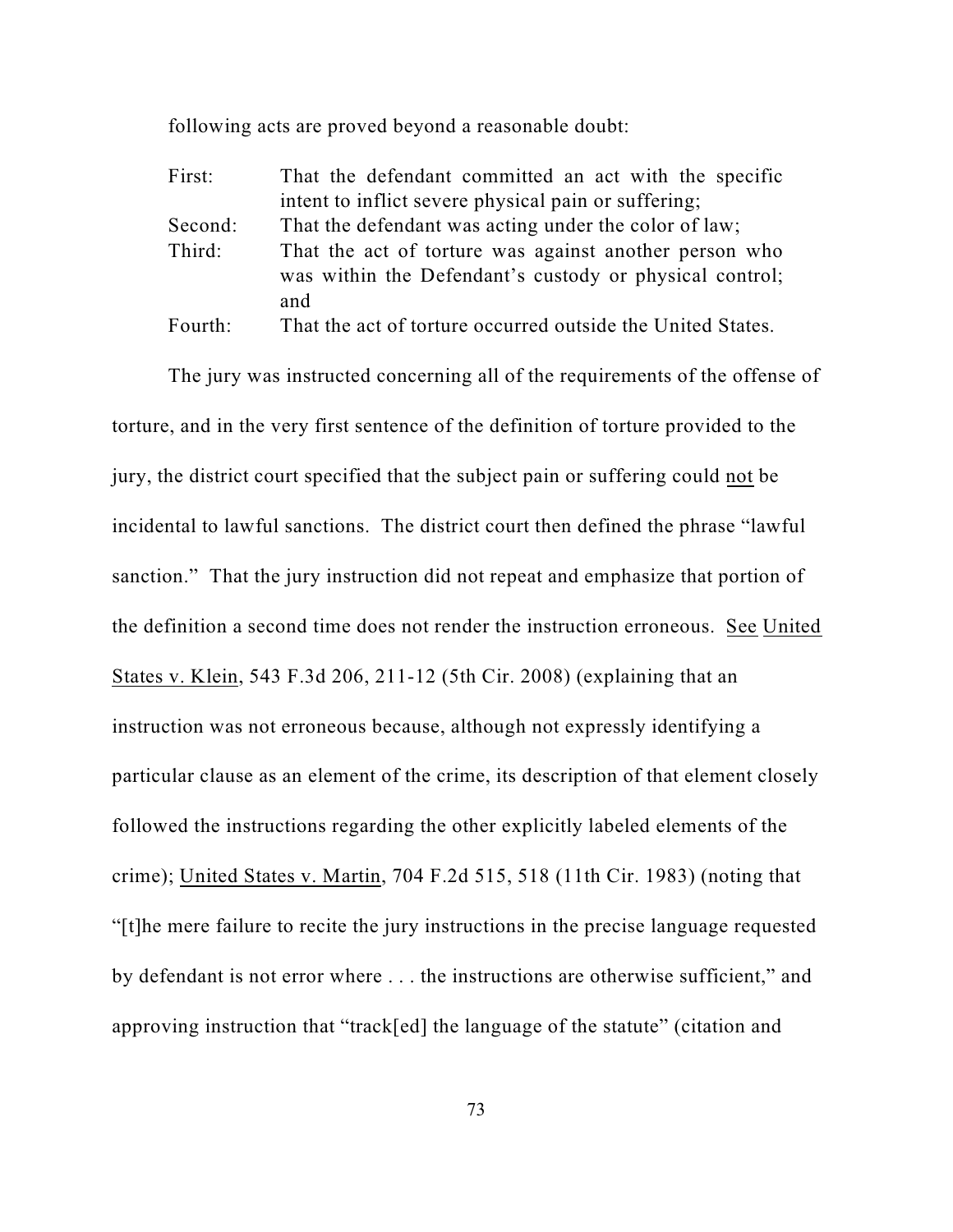quotation marks omitted)).

#### H.

Emmanuel next argues that his convictions should be overturned because the district court erred in failing to compel the government to produce then-classified Department of Justice memoranda that defined torture and described the limits of lawful interrogation techniques (the "Torture Memos"). Yet, in seeking to compel production of those classified documents, Emmanuel never explained how they would assist him in his own case. He does not claim that he relied on the classified memoranda in determining whether to commit his acts of torture, nor is it clear how any of his conduct -- which included acts of branding, scalding, severe beating, decapitation, the administration of electrical shocks, and the extended confinement of individuals with infected wounds in rancid water-filled pits -- is in any way similar to the conduct described in the Torture Memos, which discuss waterboarding and exposure to extreme temperatures.

Nor is it clear why Emmanuel would have needed those classified documents to define the meaning of the term torture as it is used in the Torture Act. The Torture Act contains a specific and unambiguous definition of torture that is derived from the definition provided in the CAT. The language of that statute - not an executive branch memorandum -- is what controls the definition of the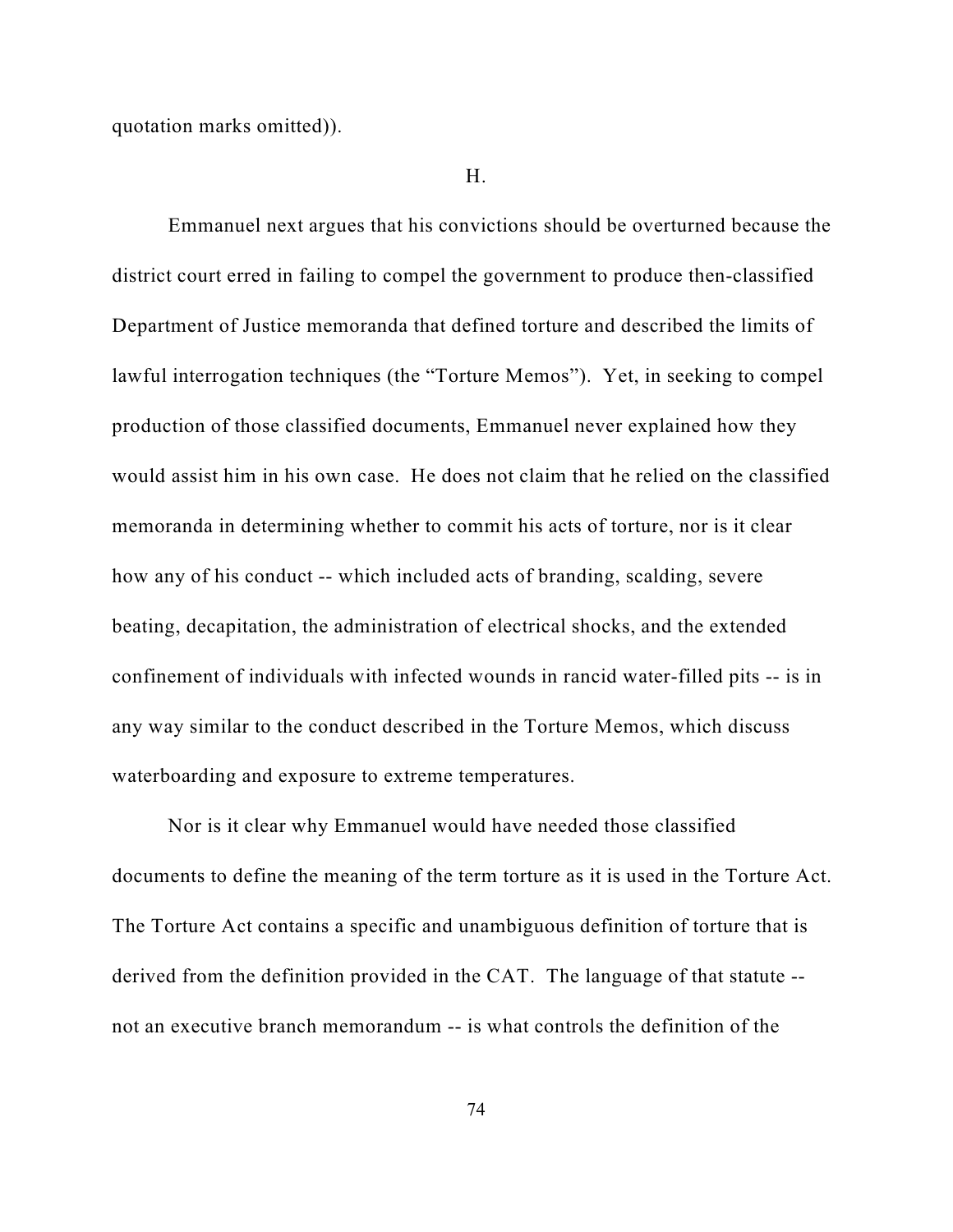crime. Accordingly, the Torture Memos were, as the district court found, irrelevant to Emmanuel's defense.

# VII.

Finally, Emmanuel argues that his 1,164 month sentence is invalid for multiple reasons. We are unpersuaded.

In reviewing the district court's Sentencing Guidelines calculation, we review the findings of fact for clear error and the application of the Sentencing Guidelines to those facts de novo. United States v. Anderson, 326 F.3d 1319, 1326 (11th Cir. 2003). In particular, we review de novo "whether the district court applied the correct sentencing guideline (or subsection of a sentencing guideline) for the defendant's underlying conduct." United States v. Davidson, 360 F.3d 1374, 1376 (11th Cir. 2004) (citation omitted). But, where the legal question of whether the district court applied the correct guideline is "fact-bound," we review that legal determination for clear error, because the district court has greater expertise at sentencing, and there is generally limited precedential value in the decision. United States v. White, 335 F.3d 1314, 1318 (11th Cir. 2003). The government bears the burden of proving the applicability of a guideline section that would enhance a defendant's offense level. United States v. Askew, 193 F.3d 1181, 1183 (11th Cir. 1999).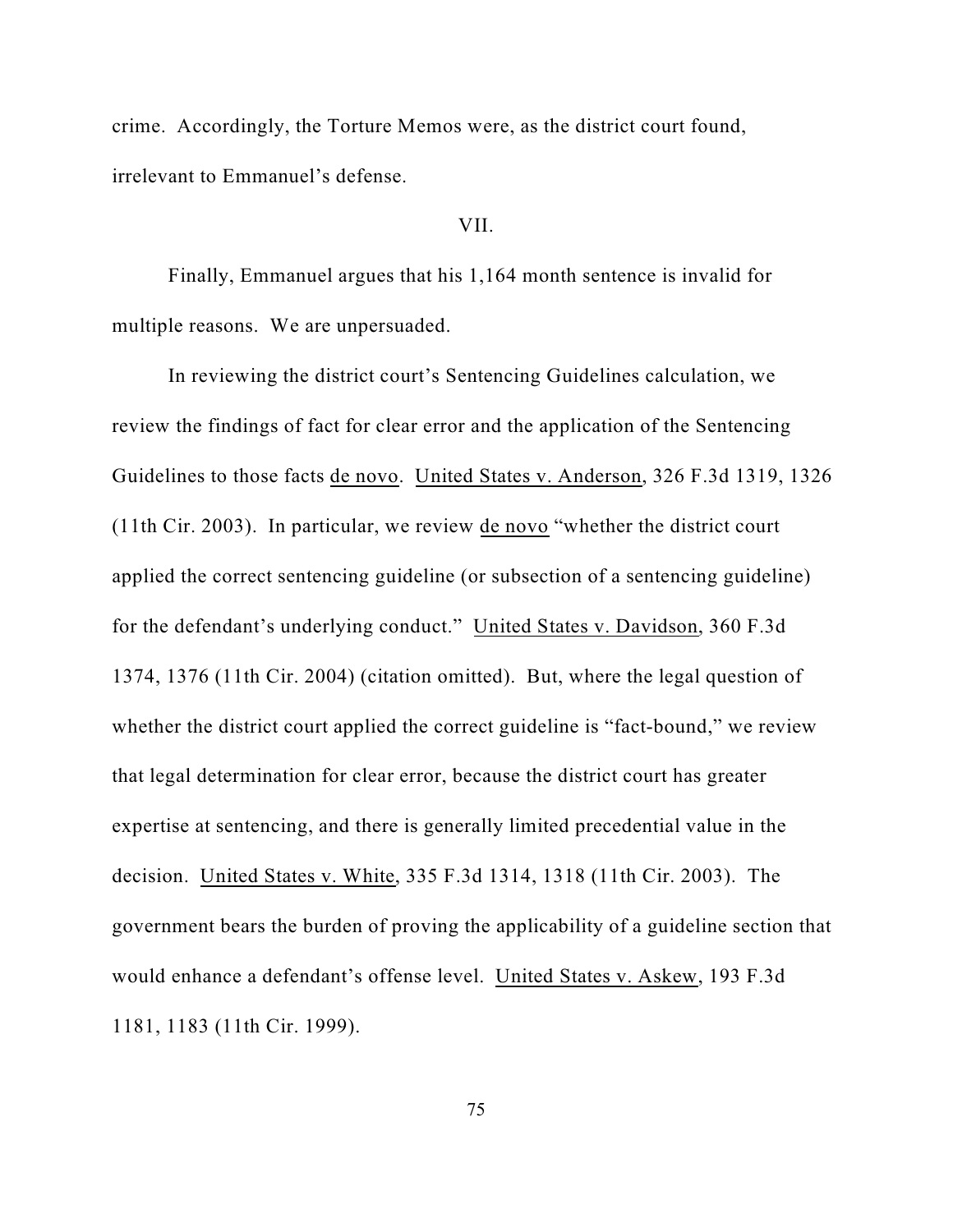A.

First, Emmanuel says that the district court committed reversible procedural error when it calculated his Sentencing Guidelines range under the 2002 Sentencing Guidelines Manuel. In particular, he claims that the district court erred in using the kidnapping guideline, U.S.S.G. § 2A4.1, and the murder crossreference it authorizes under  $\S$  2A4.1(c), because he did not unlawfully detain his victims, the murders did not result from torture, and he was neither charged with nor convicted of kidnapping or murder.

The district court, adopting the PSI over Emmanuel's objection, calculated Emmanuel's guidelines range as follows. Count One, the conspiracy count, involved ten victims; the district court created ten sentencing groups to correspond to those ten victims and then incorporated Emmanuel's convictions on Counts Two through Seven into the applicable victim group. For the sentencing groups for Conteh, Jusu, Turay, Kpadeh, Dulleh, and Kamara, § 2A4.1, which is the guideline for kidnapping, was applied to calculate the appropriate base offense level. For the sentencing groups for Williams and the two unidentified refugees who were shot and killed at the St. Paul River Bridge Checkpoint, § 2A4.1(c)'s cross-reference to the first-degree murder guideline in § 2A1.1 was applied to calculate the appropriate base offense level. These calculations yielded an overall offense level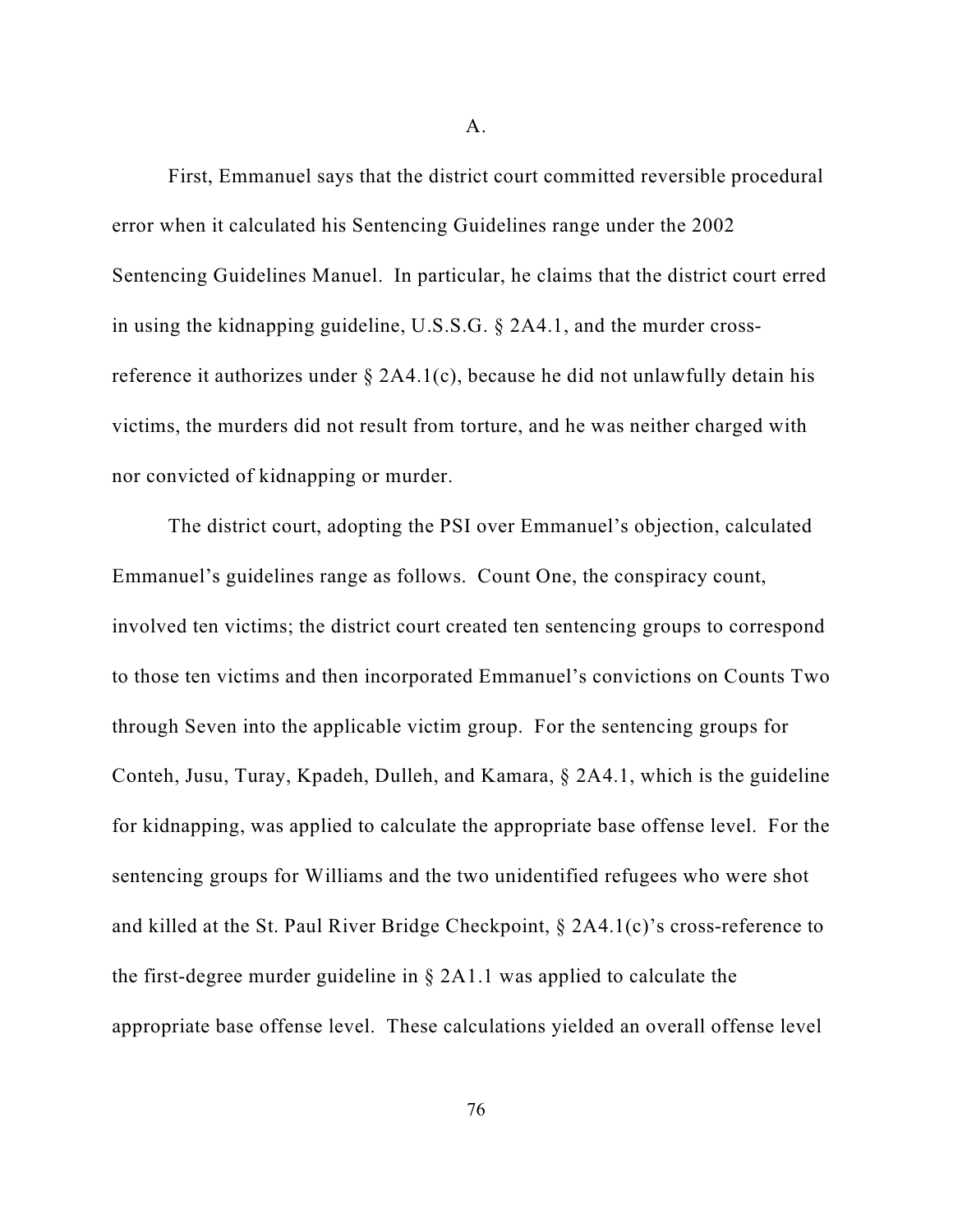of 43, which directed a Guidelines range of life imprisonment.

Under the Guidelines, a district court arrives at the appropriate offense level through a two-step process. First, the district court must determine which offense guideline section covers the offense of conviction. U.S.S.G. §§ 1B1.1(a), 1B1.2(a); United States v. Saavedra, 148 F.3d 1311, 1314 (11th Cir. 1998). To determine the applicable offense guideline, the court must identify "the offense guideline section in Chapter Two (Offense Conduct) applicable to the offense of conviction." U.S.S.G. § 1B1.2(a). When more than one guideline is referenced in the Statutory Index of the Sentencing Guidelines as being applicable to a violation of a particular statute, then the district court is directed to apply "the guideline section most appropriate for the offense conduct charged in the count of which the defendant was convicted." U.S.S.G. app. A, intro; Davidson, 360 F.3d at 1377.

Second, once the correct offense section has been identified, the district court must then determine the appropriate Guidelines range under that section based on the defendant's actual conduct, which may include conduct that was not an element of the offense of conviction. U.S.S.G. §§ 1B1.2(b), 1B1.3; Saavedra, 148 F.3d at 1314. In particular, the court may consider the defendant's relevant conduct -- all acts that occurred during the commission of the offense -- if that relevant conduct was established by a preponderance of the evidence. U.S.S.G. §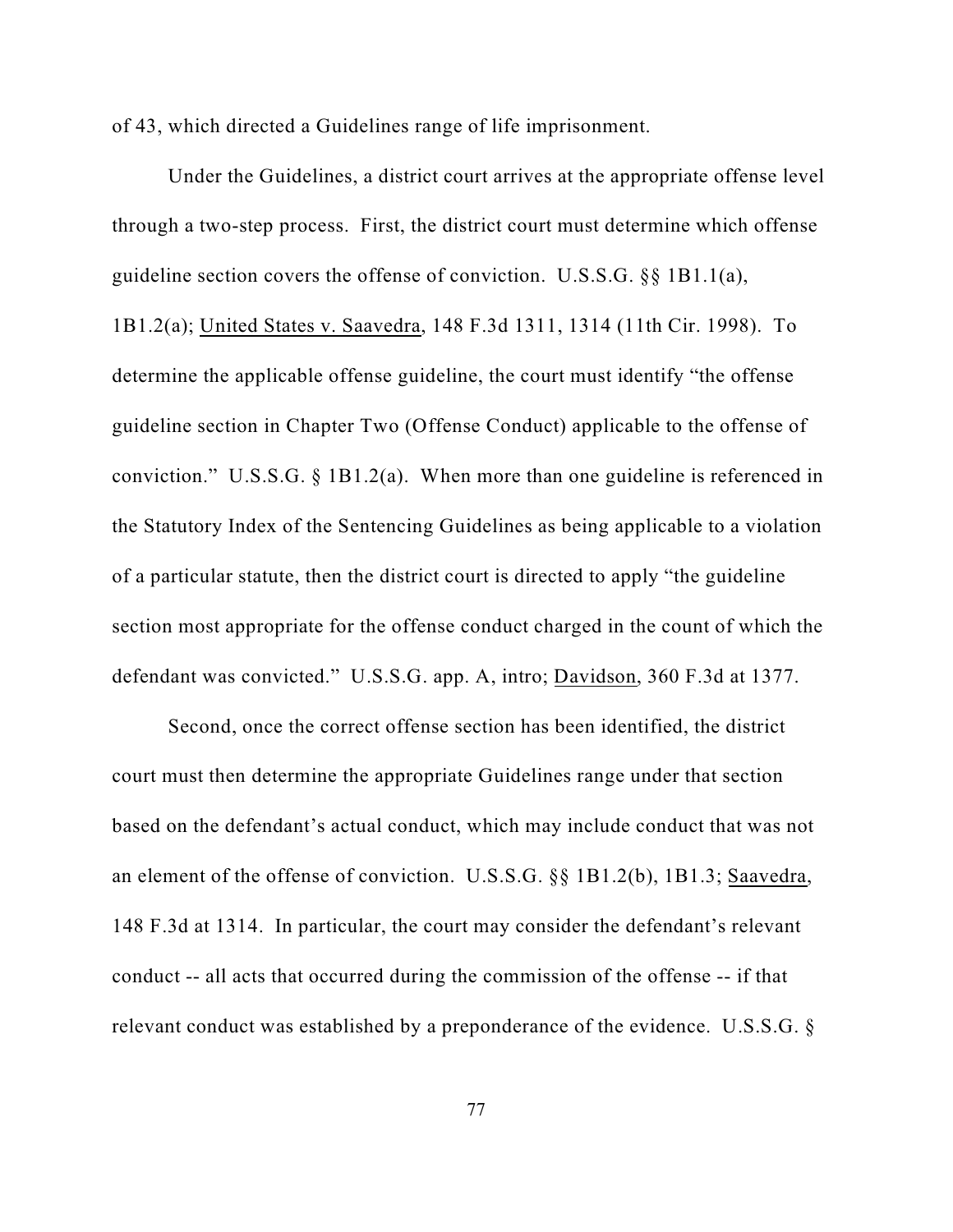1B1.3; Saavedra, 148 F.3d at 1314.

Emmanuel was convicted of torture and conspiracy to commit torture, in violation of 18 U.S.C. § 2340A. Sentencing Guidelines Appendix A states that the following guidelines may be applied to violations of § 2340A: § 2A1.1, which includes first degree murder; § 2A1.2, which covers second degree murder; § 2A2.1, which includes assault with intent to commit murder and attempted murder; § 2A2.2, which covers aggravated assault; and § 2A4.1, which covers kidnapping. U.S.S.G. app. A. The district court did not err in determining that § 2A4.1 was the most appropriate guideline for the offense conduct of which Emmanuel was convicted.

Count One charged Emmanuel with conspiring to commit torture. Torture requires, as an element, that the defendant have custody or physical control over the victim. 18 U.S.C. § 2340(1). Kidnapping is one method of obtaining and maintaining custody or physical control over another. Count One of Emmanuel's indictment alleged that the manner and means of the conspiracy to commit torture included "seiz[ing], imprison[ing] at various locations, and interrogat[ing] persons" about their alleged opposition to Taylor's rule over Liberia. The indictment also alleged that, in furtherance of the conspiracy, victims were seized and taken against their will to locations of detention while being tortured, and then were repeatedly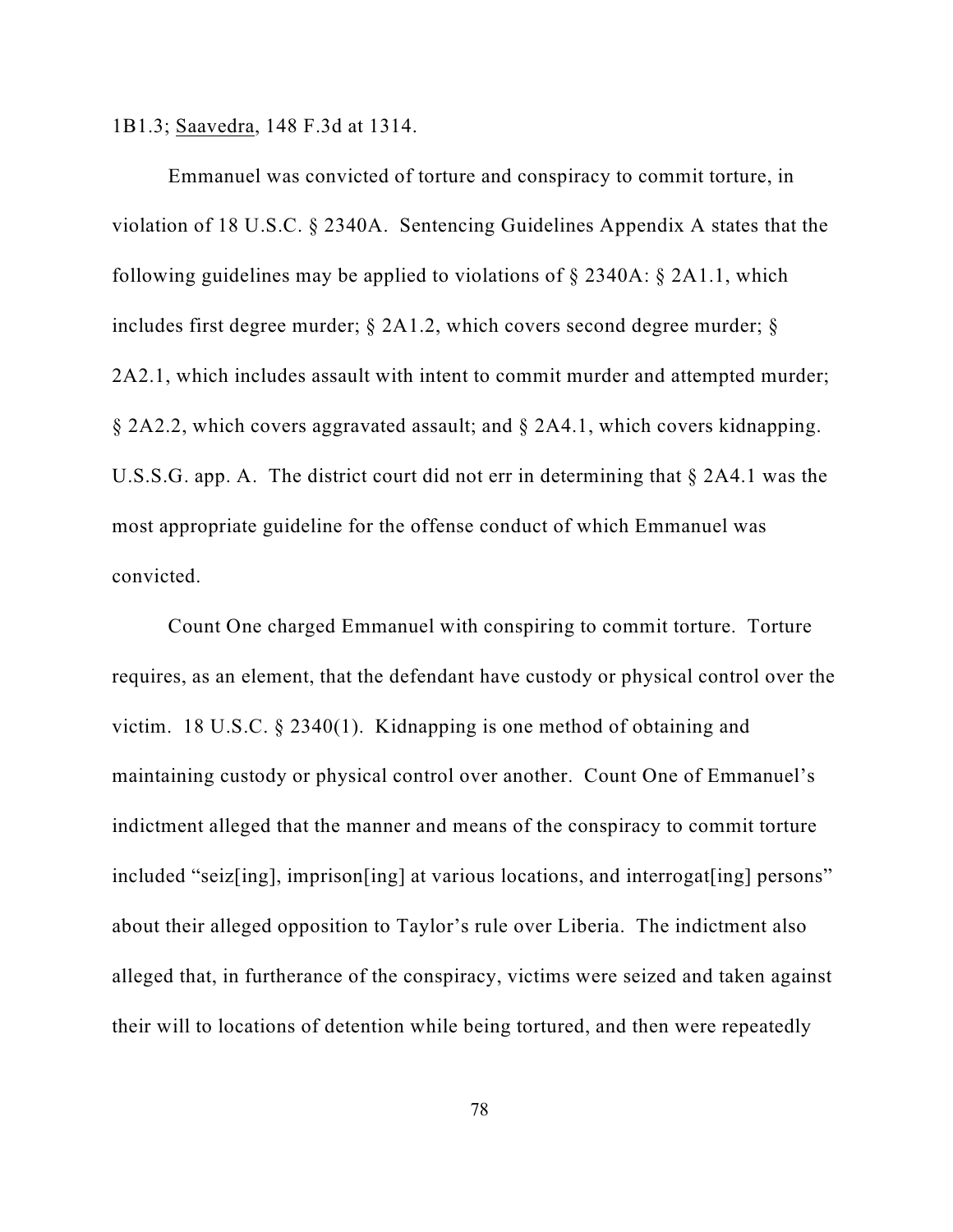tortured at those locations. Thus, Kpadeh was held at Gbatala Base for months while he was routinely terrorized and tortured, and Dulleh was confined in various locations, including an abandoned outhouse, for nearly a year. This charged seizure and detention of his victims enabled and facilitated Emmanuel's acts of torture, thus the application of the kidnapping guideline, which itself recognizes that kidnapping can occur "during the commission of, or in connection with, another offense," was entirely proper. U.S.S.G. § 2A4.1(b)(7). Indeed, the kidnapping guideline is particularly appropriate in cases of torture, such as this case, where there are repeated, severe physical assaults, and the victims are imprisoned in inhumane conditions that exacerbate the physical pain caused by the abuse.

The kidnapping guideline takes into account the gravity of the victim's injuries, whether a dangerous weapon was used, the length of the unlawful detention, and whether the victim was sexually exploited or killed -- all of which are circumstances relevant to determining the proper degree of punishment for Emmanuel's crimes, and none of which are considered under the other applicable guidelines for Torture Act convictions. U.S.S.G. § 2A4.1(b), (c); United States v. Kuku, 129 F.3d 1435, 1439-40 (11th Cir. 1997) (explaining that a guideline section is correctly applied when it covers more circumstances relevant to the conduct for which the jury convicted the defendant than any other guideline section).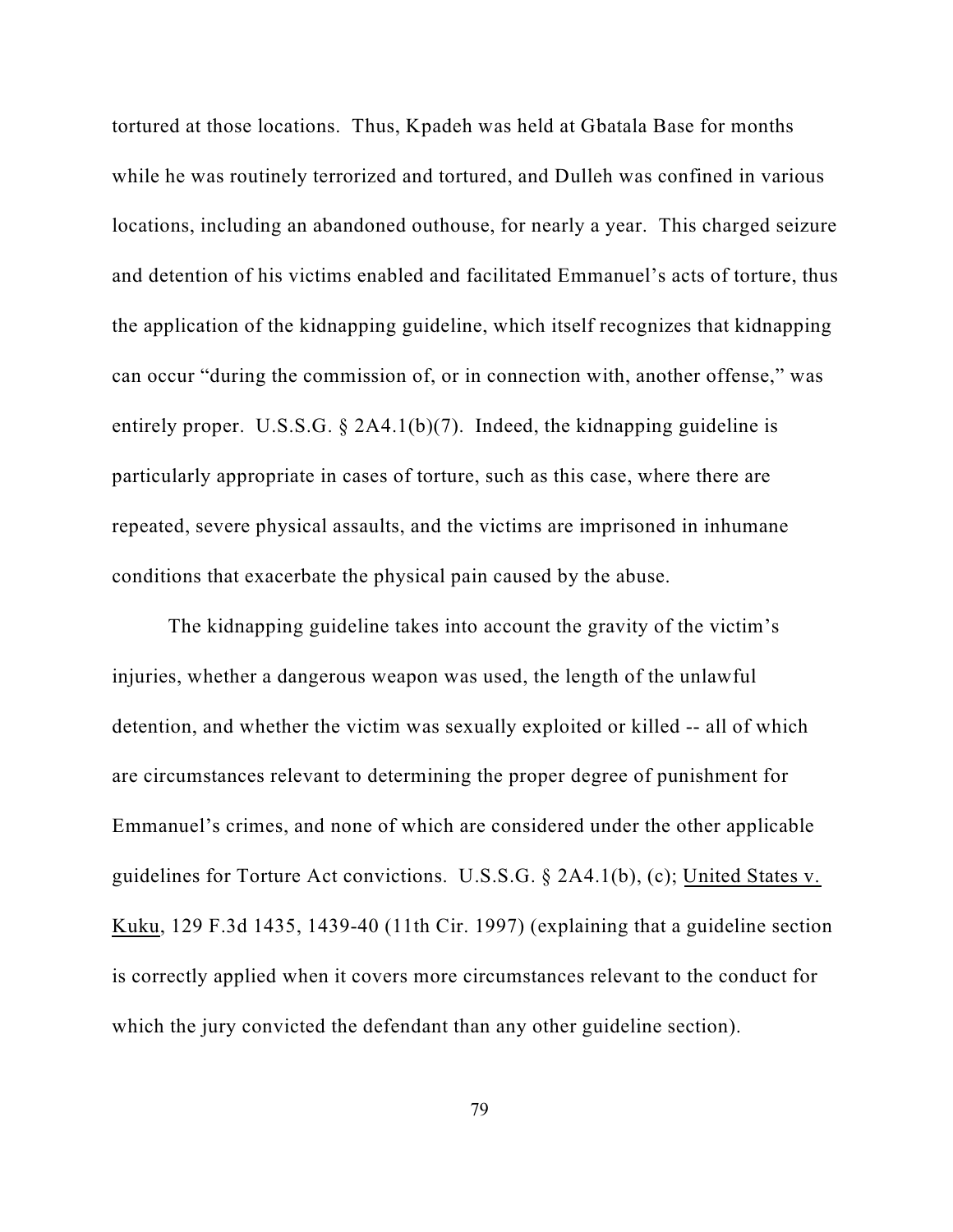We also reject Emmanuel's claim that he did not kidnap any of his victims. On this record, taken in a light most favorable to the jury verdict, the evidence showed that even if Emmanuel's victims were initially detained under lawful circumstances, the extended length and nature of their detention, coupled with the utter lack of access to courts, attorneys, or any information about their arrest, rendered the duration of their imprisonment wholly unlawful. See United States v. Adams, 83 F.3d 1371, 1373-74 (11th Cir. 1996) (citing United States v. Healy, 376 U.S. 75, 82 (1964)) (explaining that the federal kidnapping statute did not require that the purpose of the kidnapping be illegal). And, in fact, there is absolutely no evidence in this record even suggesting that the seizure of Emmanuel's victims was lawful, or that any of his victims had violated, or were even suspected of violating, Liberian law. Instead, Jusu, Turay, and the other refugees were seized at a checkpoint because they were from Sierra Leone; Kpadeh was seized because he was a member of the non-violent Unity Party and refused to join the ATU; Dulleh, a university student, was arrested in his home, in the middle of the night; and Kamara was never told the reason for his arrest.

Not one of these victims was ever charged with a crime or brought before a court, and not one was given access to a lawyer, even though the Liberian courts were open and operating. The victims were transported to secret and remote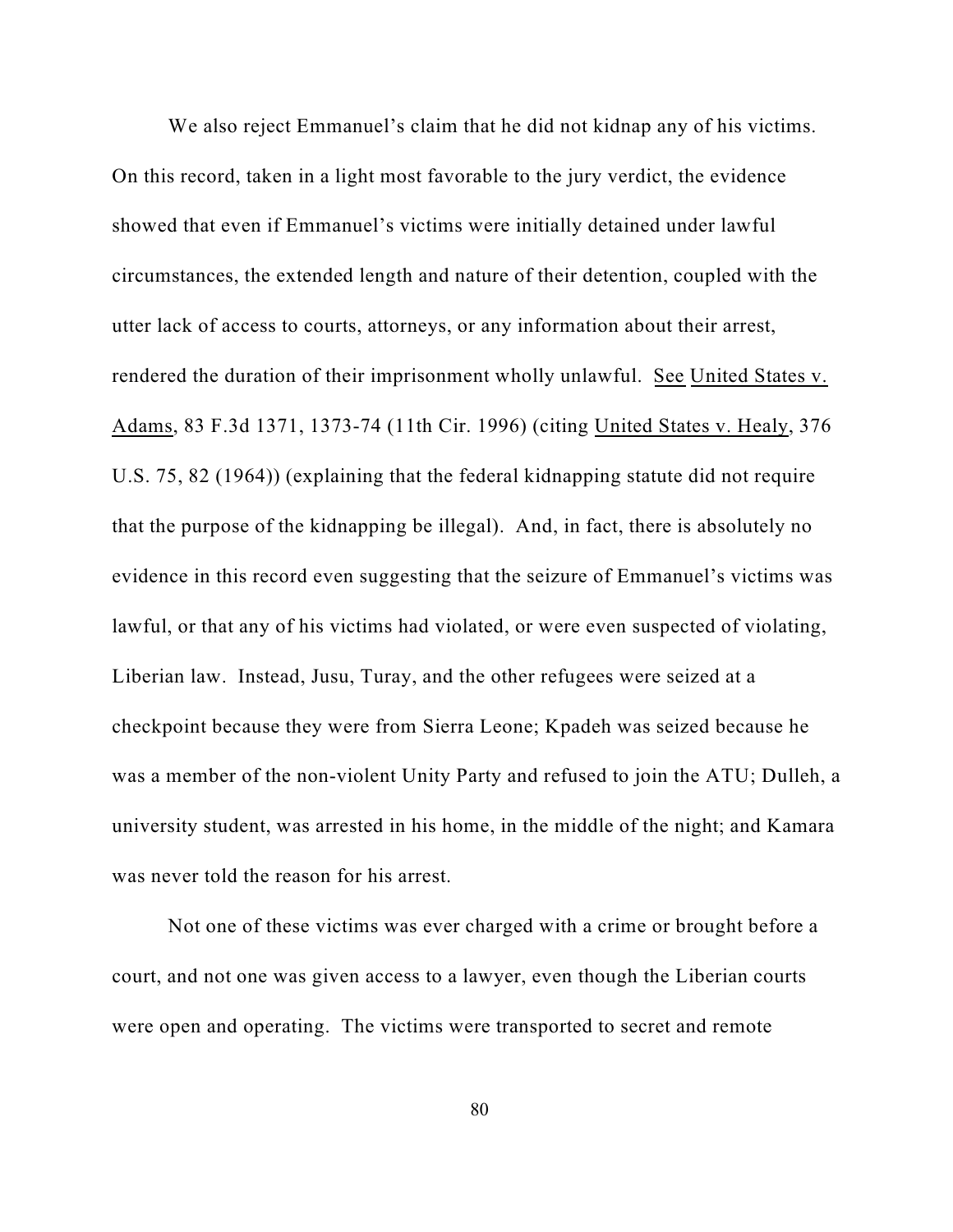locations, including the prison pits at Gbatala Base, the underground prison pits at Klay Junction, a military officer's garage, and an abandoned outhouse. Those are not the places of lawful detention. Indeed, the arrest and detention of the victims in inhumane conditions against their will was certainly an integral part of their torture. And, as the CAT itself provides in Article 2(2), claims of exigency or official justification can never be a defense to torture. The district court did not err in applying the kidnapping guideline in calculating Emmanuel's advisory guidelines range.

Nor did the district court err in applying the murder cross-reference in calculating the range applicable to the victim groups for Williams, Cole, and two other unidentified victims. Once the proper guideline section has been determined - - here § 2A4.1 -- the defendant's relevant conduct must be considered in evaluating whether any additional cross-references must be applied to calculate his base offense level. Saavedra, 148 F.3d at 1317. Under § 2A4.1(c), if the victim of a kidnapping is killed under circumstances that would constitute murder under 18 U.S.C. § 1111, the defendant's base offense level is 43. U.S.S.G. § 2A4.1(c) (crossreferencing U.S.S.G. § 2A1.1 base offense level for first degree murder). Murder is defined as "the unlawful killing of a human being with malice aforethought" and "every murder . . . committed in the perpetration of, or attempt to perpetrate, . . .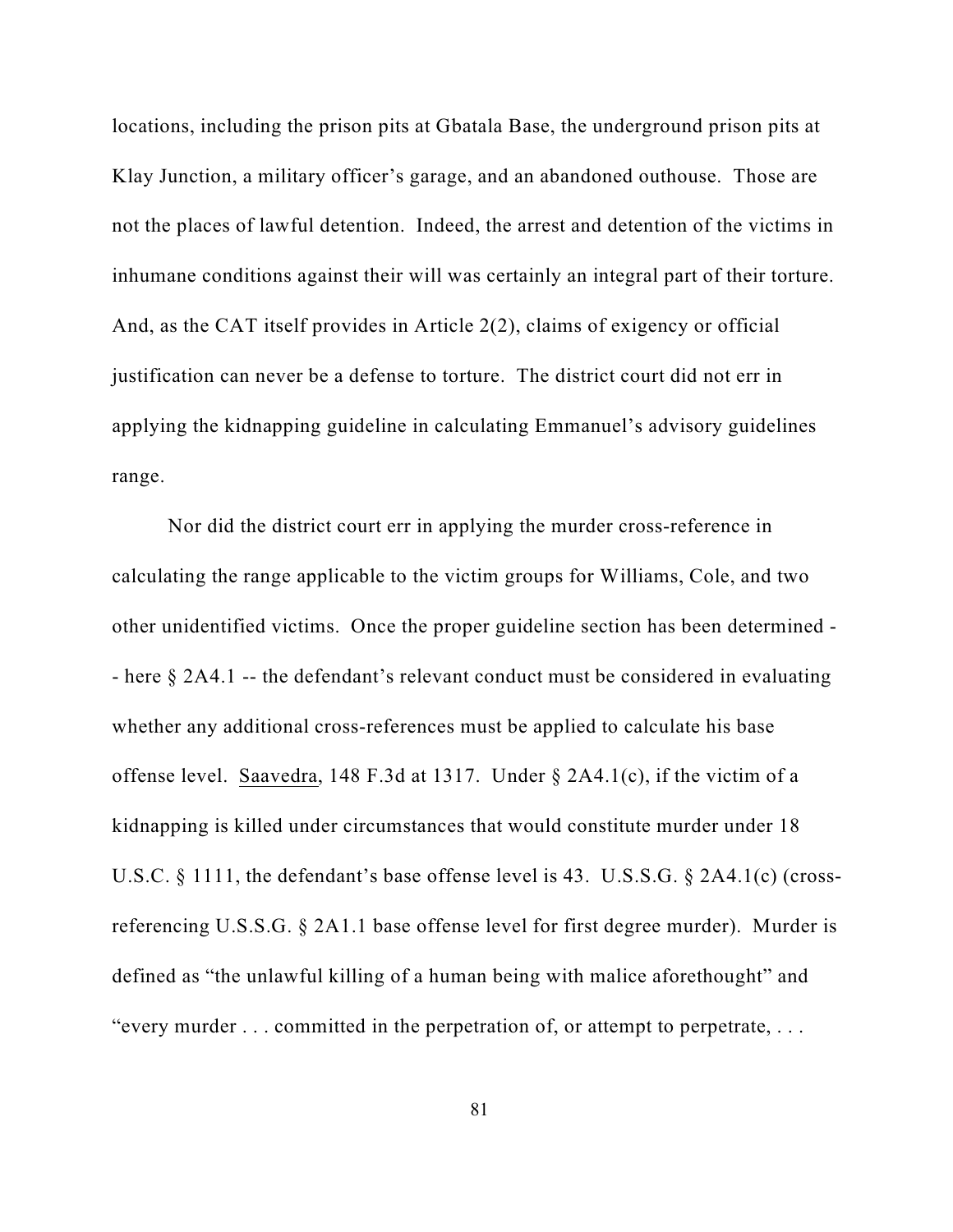kidnapping  $\ldots$  is murder in the first degree." 18 U.S.C. § 1111(a). In other words, 18 U.S.C. § 1111(a) is applicable wherever a victim for whom the defendant is being sentenced under U.S.S.G. § 2A4.1 is also murdered. Moreover, the Torture Act itself instructs that "if death results to any person from conduct prohibited by this subsection," that person "shall be punished by death or imprisoned for any term of years or for life."  $18$  U.S.C.  $\S$  2340A(a).

In this case, the cross-reference is warranted. The four murders satisfied U.S.S.G. § 2A4.1(c) and constituted relevant conduct under § 1B1.3(a), because they all occurred in the course of and in furtherance of the conspiracy to commit torture. At the same checkpoint where Jusu, Turay, and other torture victims were kidnapped to be subjected to future torture, Williams and the two unidentified victims were shot after they refused to answer Emmanuel's questions concerning their suspected rebel ties. Those initial killings were used to initiate the terrorization, control, and subjugation of the victims. Emmanuel told the other captured victims that they would be next and the severed heads of the murder victims were prominently displayed atop stakes at the St. Paul River Bridge Checkpoint.

Undoubtedly, an essential part of Emmanuel's and his co-conspirators' scheme to maintain physical control and custody over their victims was to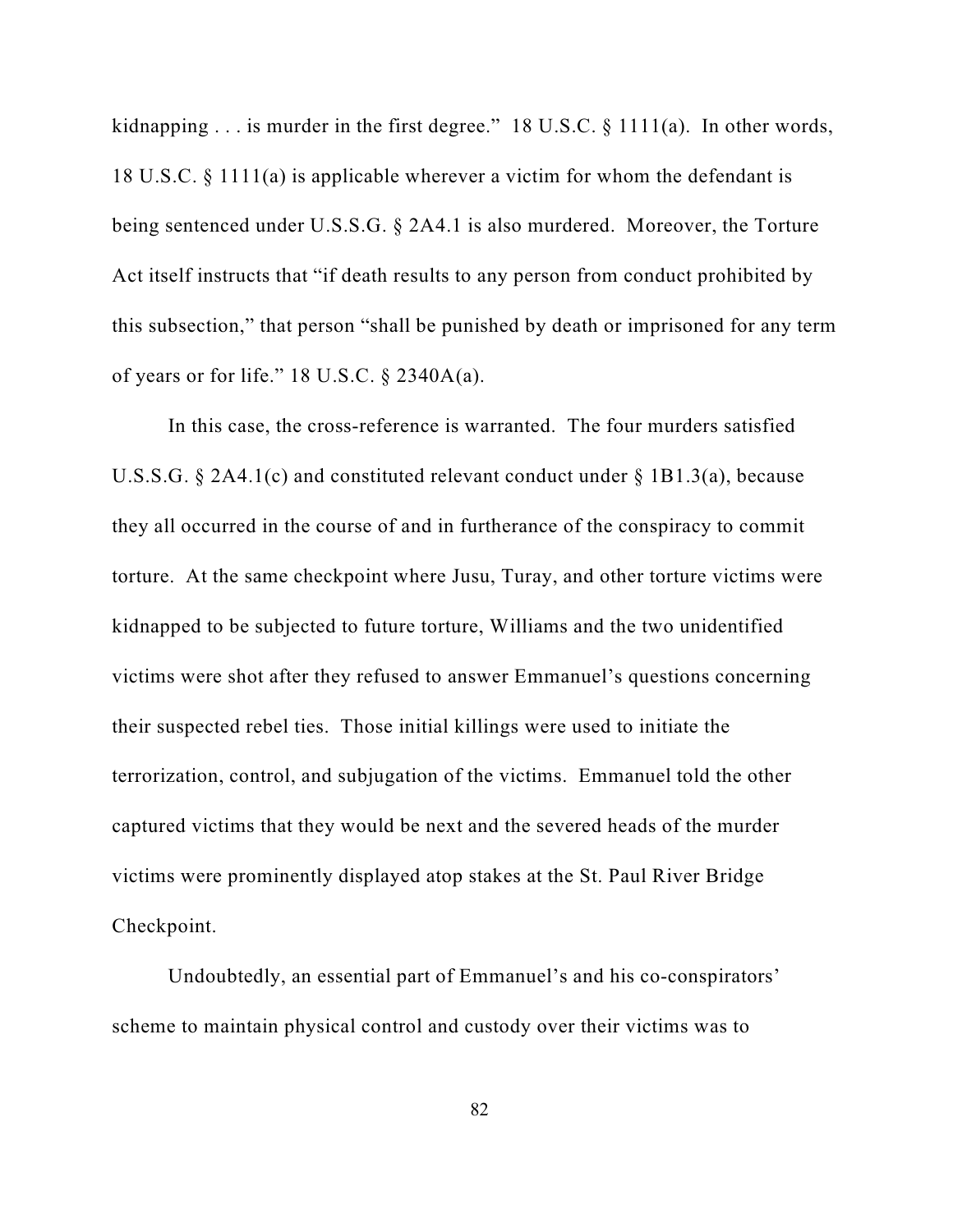intimidate them with random killings. Cole, for example, was publicly decapitated after he was recaptured following his escape from Gbatala Base; prior to that failed escape, Cole had been detained against his will in inhumane conditions, and had been bound, beaten, and repeatedly abused at the hands of Emmanuel. As with the murders of Williams and the two unidentified victims at the checkpoint, the public and violent murder of Cole as a punishment for his escape served to terrorize and further subjugate Emmanuel's other victims who were imprisoned at Gbatala Base.

Accordingly, Emmanuel's sentence was procedurally reasonable; the district court did not err in calculating his base offense level under the advisory Sentencing Guidelines.

## B.

Second, Emmanuel argues that his sentence violates his Fifth and Sixth Amendment rights to notice and due process, to have a grand jury issue an indictment upon a finding of probable cause, to a trial by a jury, to a conviction only upon proof beyond a reasonable doubt of every element of the offense, and to effectively defend and confront the evidence against him. The basis of these claims appears to be that his sentence rested on the "unproven allegations" of kidnapping and murder, as opposed to his offenses of conviction, torture, and conspiracy to commit torture. Again, we are unconvinced.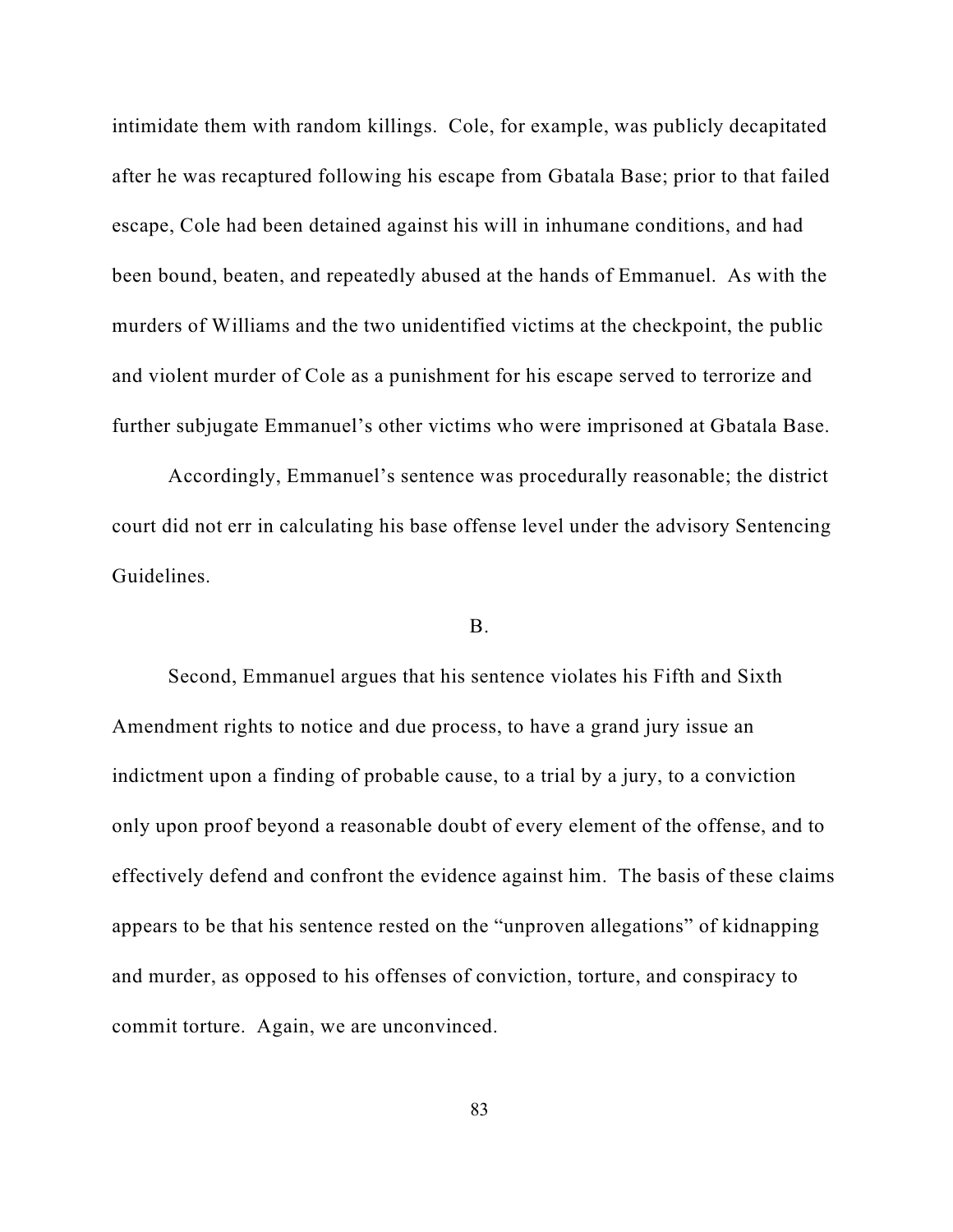The district court correctly treated the Guidelines as advisory in accordance with United States v. Booker, 543 U.S. 220 (2005). Under an advisory guidelines regime, judicial fact-finding about relevant conduct that supports a sentence within the statutory maximum set forth in the United States Code does not violate the Sixth Amendment. Id. at 233; Chau, 426 F.3d at 1324. Indeed, in evaluating the factors that a court must consider at sentencing, "[n]o limitation shall be placed on the information concerning the background, character, and conduct of a person convicted of an offense which a court of the United States may receive and consider for the purpose of imposing an appropriate sentence." 18 U.S.C. § 3661; see also United States v. Faust, 456 F.3d 1342, 1348 (11th Cir. 2006) (noting that "18 U.S.C. § 3661 . . . remains intact post-Booker"). Thus, it was within the district court's powers to examine the relevant conduct contained in the PSI -- which included multiple acts of kidnapping and murder -- in calculating the applicable guidelines range. There was no constitutional violation here.

### C.

Third, and finally, Emmanuel contends that his sentence is invalid because the CAT prohibits the district court from sentencing him for acts other than torture; in other words, he says that his sentence is unconstitutional because it goes beyond the bounds of the CAT. This argument falters at its first step because Emmanuel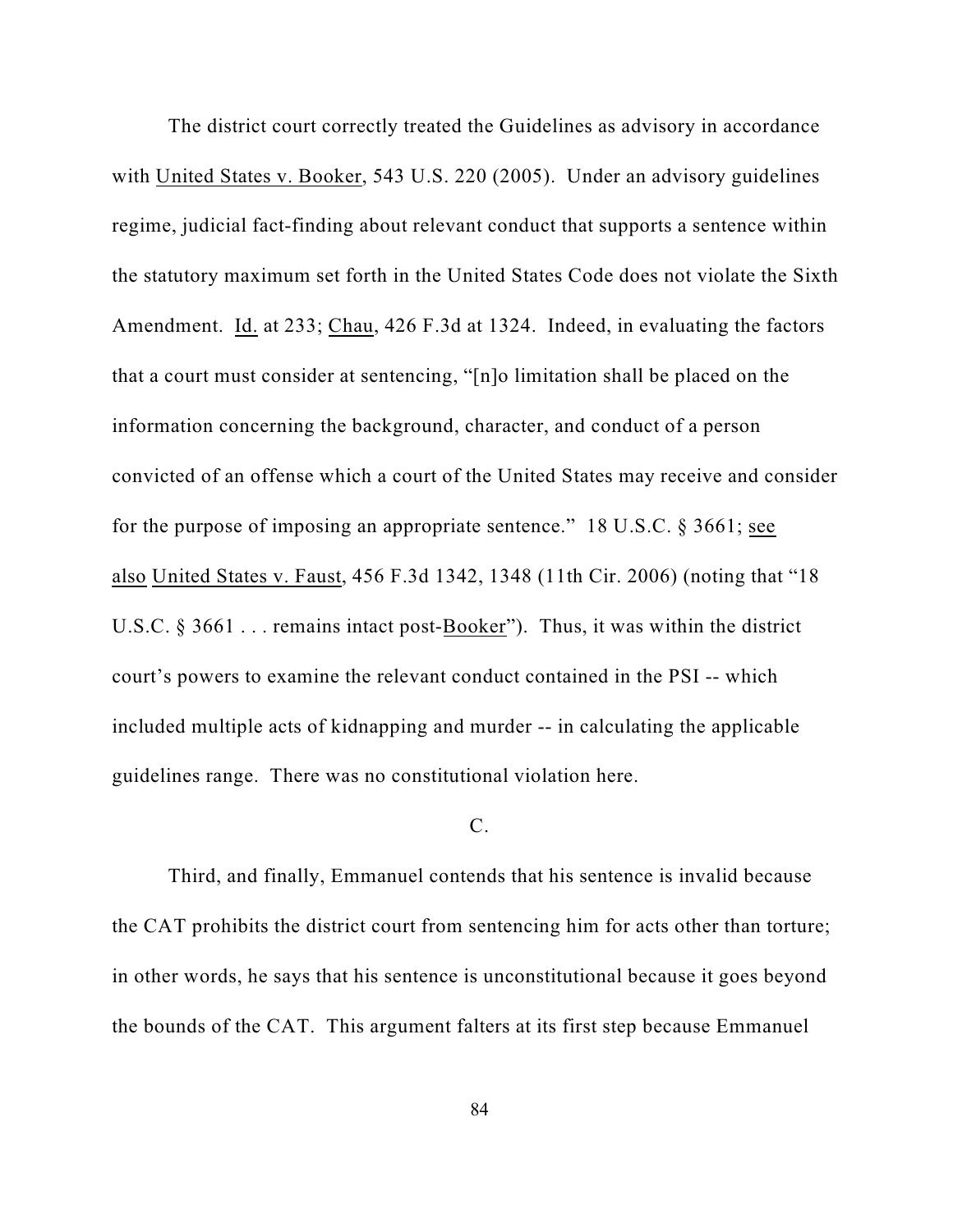was sentenced only for committing torture. As we explained above, Emmanuel was not sentenced for kidnapping. He was not sentenced for murder. He was sentenced for violating the Torture Act. The Sentencing Guidelines instructed the district court to use the same sentencing range for a violation of the Torture Act as the range applicable to a conviction for kidnapping. Similarly, the murders Emmanuel committed were used by the district court only to assist it in calculating the applicable advisory guidelines range for torture. The abductions, murders, and other characteristics of his crime were simply considered by the district court as relevant conduct used to fashion the appropriate punishment for his atrocities.

Further, nothing in the CAT precludes the sentencing rubric imposed by the Sentencing Guidelines for violations of the Torture Act. Article 4(2) of the CAT only requires that each signatory nation make torture offenses "punishable by appropriate penalties which take into account their grave nature." The United States Code, for its part, provides that "[n]o limitation shall be placed on the information concerning the background, character, and conduct of a person convicted of an offense which a court of the United States may receive and consider for the purpose of imposing an appropriate sentence." 18 U.S.C. § 3661. When implementing the CAT, Congress surely had the power to apply the Sentencing Guidelines to violations of the Torture Act, just as they apply to every other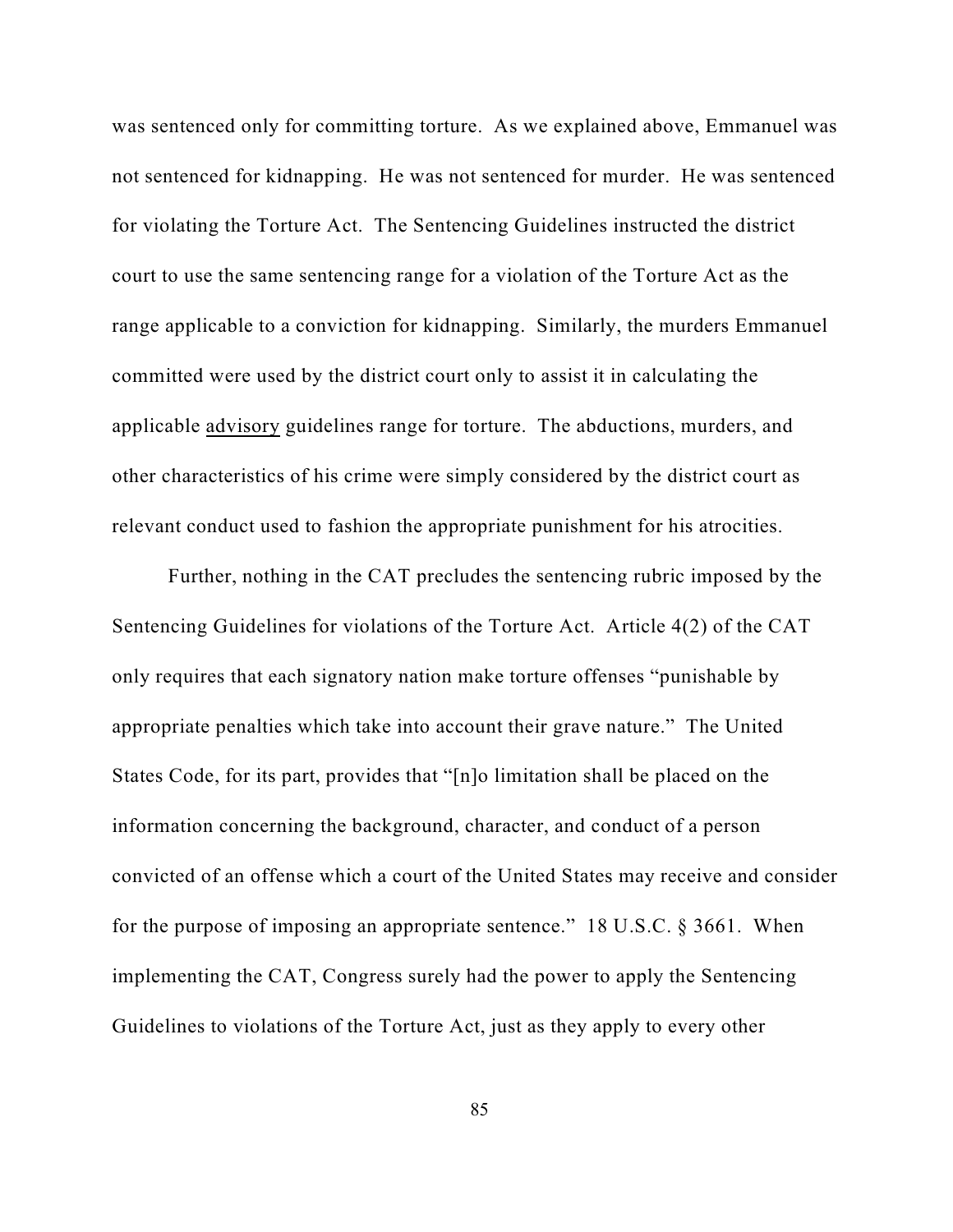violation of the federal criminal code. See Mistretta v. United States, 488 U.S. 361, 412 (1989).

The CAT also does not prevent the United States from punishing acts that would constitute torture or attempts to commit torture -- both of which undeniably would include kidnappings that occur in furtherance of torture. Indeed, the plain language of 18 U.S.C. § 2340A provides that attempts to commit torture are punishable. Put differently, for Emmanuel to successfully inflict severe and repeated beatings, burnings, shockings, and brandings on his victims, he needed to kidnap those victims so as to have them readily at his disposal. Moreover, the conditions in which he forced his kidnapped victims to live -- in water- and corpsefilled pits with little or no clothing, and with festering wounds and burns -- were themselves torture. Similarly, the murders of Cole, Williams, and the two unidentified refugees were used to facilitate the torture of Emmanuel's other victims. As we have already explained, a central purpose of the murders was to intimidate the other detainees, and thereby deter them from attempting escape or resisting their torture. In short, the kidnappings and murders were punishable under the explicit terms of the CAT, because, at the very least, they amount to attempts to commit torture and acts in furtherance of torture.

VIII.